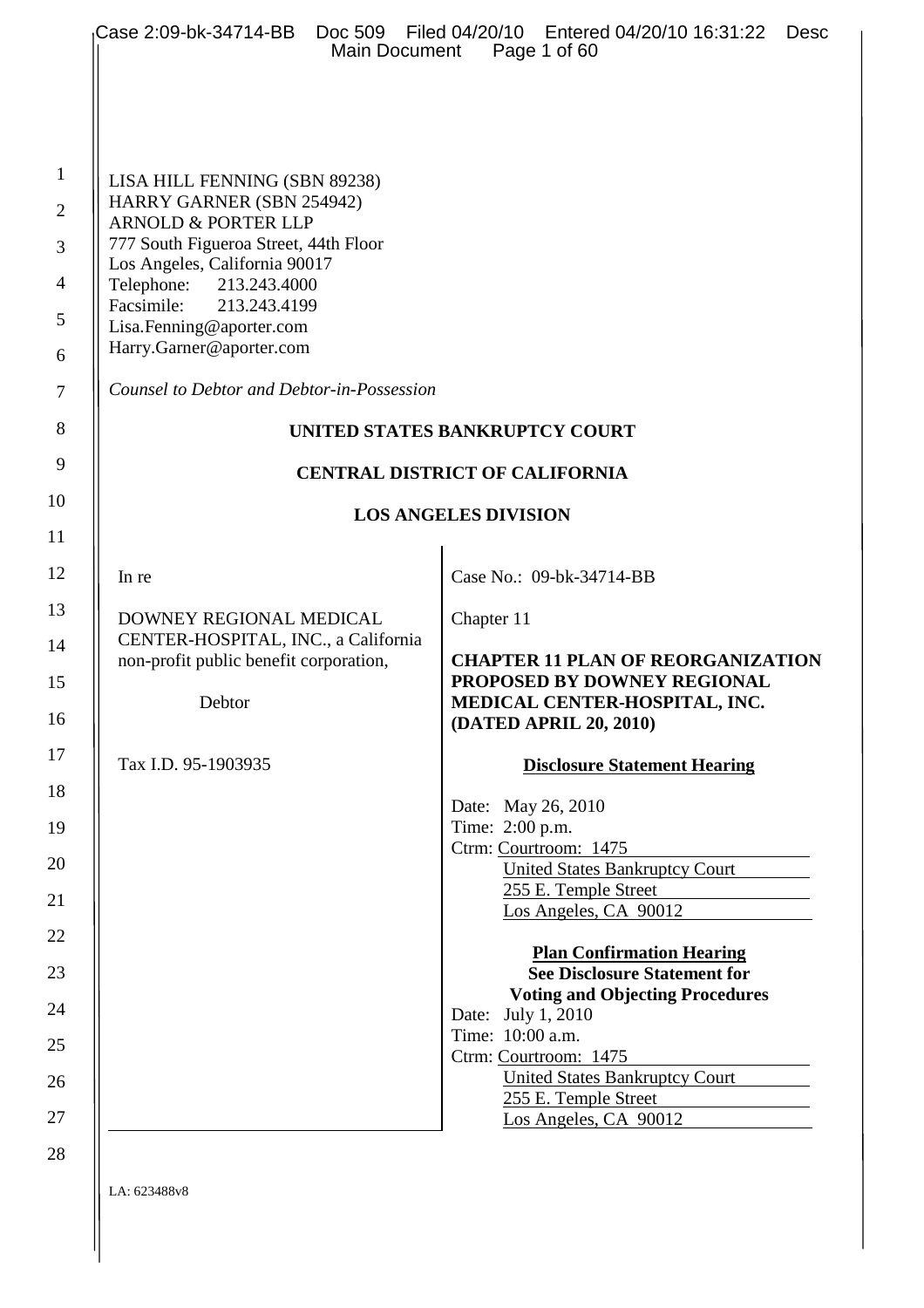2

3

4

5

6

7

8

9

10

11

12

13

14

15

16

17

18

19

20

21

22

23

24

25

26

27

28

# **TABLE OF CONTENTS**

| A.          |                                                                                |
|-------------|--------------------------------------------------------------------------------|
| <b>B.</b>   |                                                                                |
|             |                                                                                |
| A.          |                                                                                |
| <b>B.</b>   | Summary and Classification of Claims and Interests.  14                        |
| $C_{\cdot}$ |                                                                                |
|             | $\mathbf{1}$ .                                                                 |
|             | 2.                                                                             |
| D.          |                                                                                |
|             | Class 1--Priority Claims (Other than Priority Tax Claims) 18<br>$\mathbf{1}$ . |
|             | 2.                                                                             |
|             | 3.                                                                             |
|             | 4.                                                                             |
|             | 5.<br>Class 5 -- General Unsecured Claims Not Otherwise Classified 29          |
|             | 6.                                                                             |
|             | 7.                                                                             |
|             | 8.                                                                             |
|             | 9.                                                                             |
| Ε.          |                                                                                |
|             | 1.                                                                             |
|             | $\overline{2}$ .<br>Post-Confirmation Management of the Hospital 38            |
|             | 3.                                                                             |
| F.          |                                                                                |
| G.          |                                                                                |
|             | $\mathbf{1}$ .                                                                 |
|             | 2.<br>No Distributions With Respect to Disputed Claims 40                      |
|             | 3.<br>40                                                                       |
|             | 4.                                                                             |
|             | 5.<br>Estimation of Disputed Claims for Distribution Purposes<br>41            |
| H.          | 41                                                                             |
| I.          | 41                                                                             |
| J.          | 42                                                                             |
|             | 1.<br>42                                                                       |
|             | 2.<br>42                                                                       |
| Κ.          | 43                                                                             |
| L.          | Reservation of Fair and Equitable (Cram Down) Power 43                         |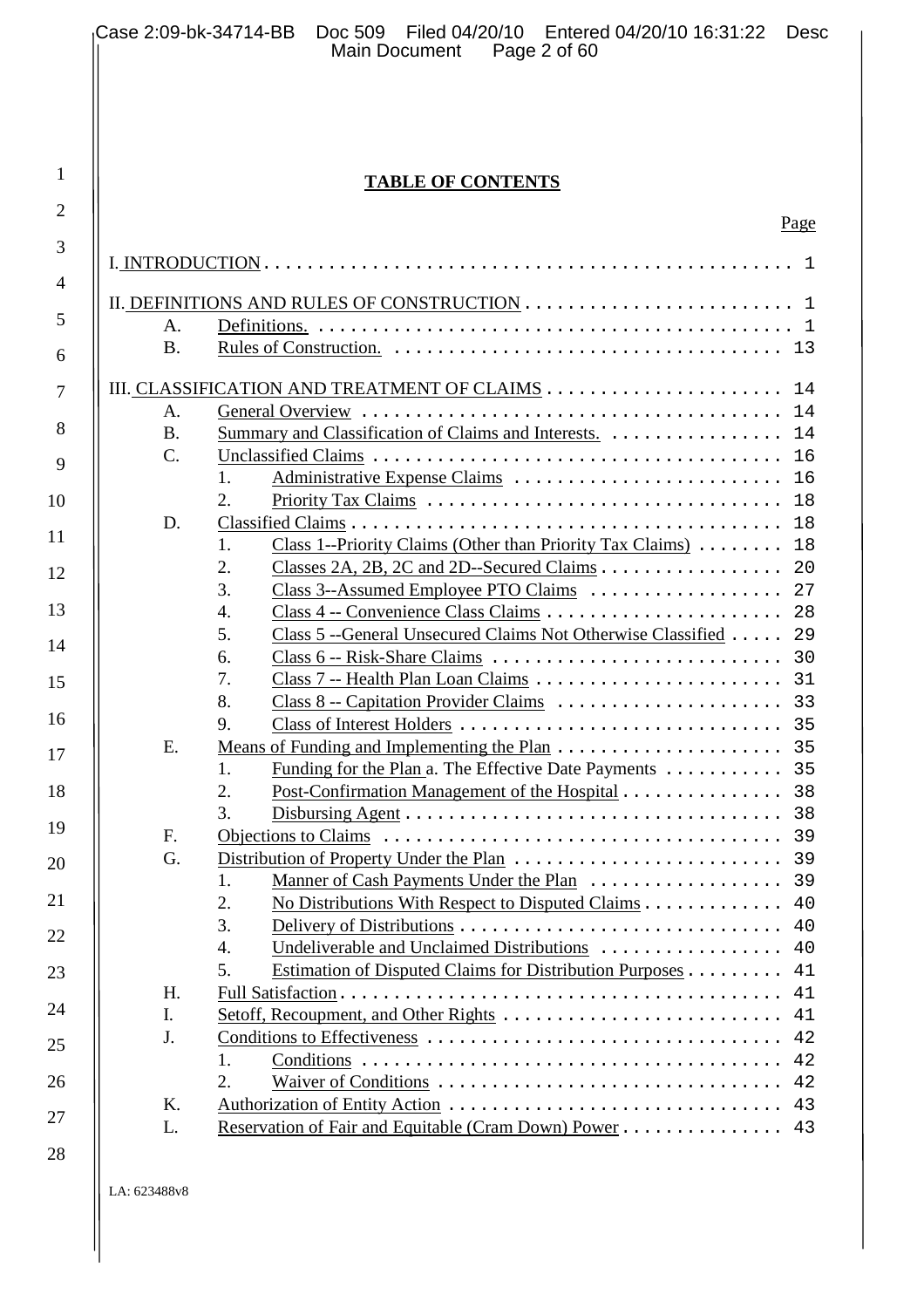2

3

4

5

6

7

8

9

10

11

12

13

14

15

16

17

18

19

20

21

22

23

24

25

26

| A.                                                                     | Assumption of Executory Contracts and Unexpired Leases                                                                                                                                    |
|------------------------------------------------------------------------|-------------------------------------------------------------------------------------------------------------------------------------------------------------------------------------------|
|                                                                        | 1.                                                                                                                                                                                        |
|                                                                        | 2.                                                                                                                                                                                        |
|                                                                        | 3.                                                                                                                                                                                        |
|                                                                        | Resolution of Claims Relating to Assumed Agreements 45<br>4.                                                                                                                              |
| <b>B.</b>                                                              | Rejection of Executory Contracts and Unexpired Leases                                                                                                                                     |
|                                                                        | Rejected Agreements<br>$\mathbf{1}$ .                                                                                                                                                     |
|                                                                        | 2.<br>Bar Date for Rejection Damage Claims 45                                                                                                                                             |
|                                                                        | 3.                                                                                                                                                                                        |
| $C_{\cdot}$                                                            | Changes in Rates Subject to Regulatory Commission Approval  46                                                                                                                            |
| D.                                                                     |                                                                                                                                                                                           |
| $\mathsf{A}$ .                                                         | V. EFFECT OF CONFIRMATION OF PLAN<br>$Discharge \ldots \ldots \ldots \ldots \ldots \ldots \ldots \ldots \ldots \ldots \ldots \ldots \ldots$                                               |
| <b>B.</b><br>$\mathcal{C}$ .<br>D.<br>E.<br>F.<br>G.<br>H.<br>I.<br>J. | Exculpation: No Liability for Solicitation or Prosecution of Confirmation<br>Transfer of Excluded Assets to the Plan Trust<br>Preservation of Restricted Funds for Charitable Purposes 47 |
| $K_{\cdot}$                                                            | Post-Confirmation Conversion/Dismissal                                                                                                                                                    |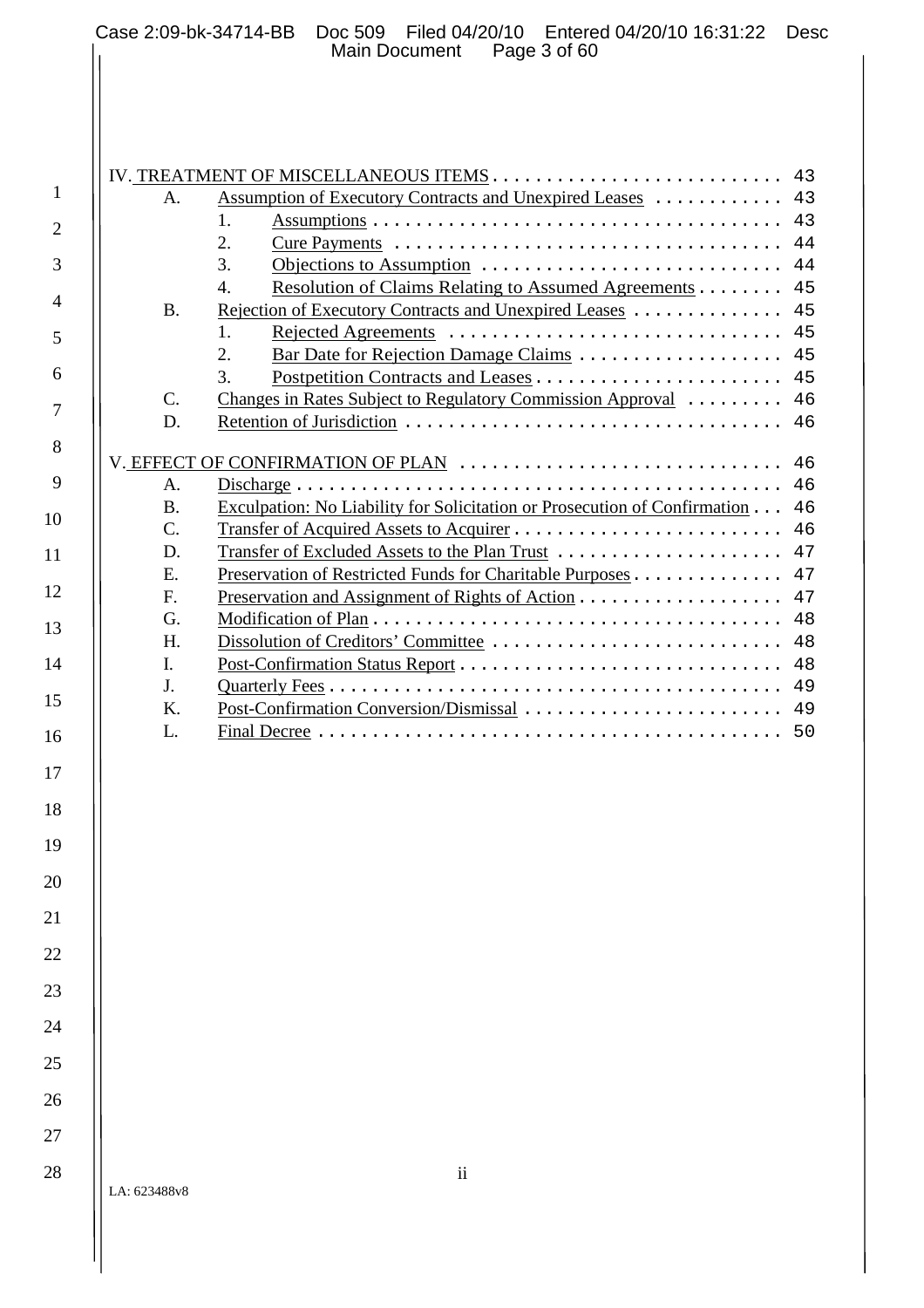# **I. INTRODUCTION**

Downey Regional Medical Center-Hospital, Inc. (the "**Debtor**"), is the debtor in a Chapter 11 bankruptcy case. On September 14, 2009, Debtor commenced a bankruptcy case by filing a voluntary Chapter 11 petition under the United States Bankruptcy Code ("**Bankruptcy Code**"), 11 U.S.C. § 101 et seq. Debtor operates a nonprofit general acute care and teaching hospital licensed for 199 beds located in Downey, California (the "**Hospital**"). This document is the Chapter 11 Plan ("**Plan**") proposed by Debtor. Sent to you in the same envelope as this document is the Disclosure Statement that has been approved by the Court, and that is provided to help you understand the Plan.

This is a liquidating plan that effectuates the sale of substantially all of the Hospital's assets to an affiliate ("**Acquirer**") of Presbyterian Intercommunity Hospital of Whittier, California ("**PIH**"). Importantly, the Plan provides for the operation of the Hospital after the sale. After substantial payments are made at the closing of the anticipated sale, Plan payments will be funded from funds generated from the future operations of the Hospital with certain contributions and guarantees made by PIH in conjunction with the Transaction described in more detail below and in the Disclosure Statement. The Effective Date of the proposed Plan is [July 15, 2010].

**[NOTE: The proposed treatment of claims remains subject to further negotiations expected to take place between Acquirer, the Creditors' Committee (as defined below), and certain other creditors before the hearing on the approval of the Disclosure Statement. An amended Plan and Disclosure Statement reflecting any amendments will be filed shortly before the Disclosure Hearing.]**

# **II. DEFINITIONS AND RULES OF CONSTRUCTION**

# **A. Definitions.**

In addition to such other terms as are defined elsewhere in the Plan, the following terms (which appear in the Plan as capitalized terms) have the following meanings as used in the Plan: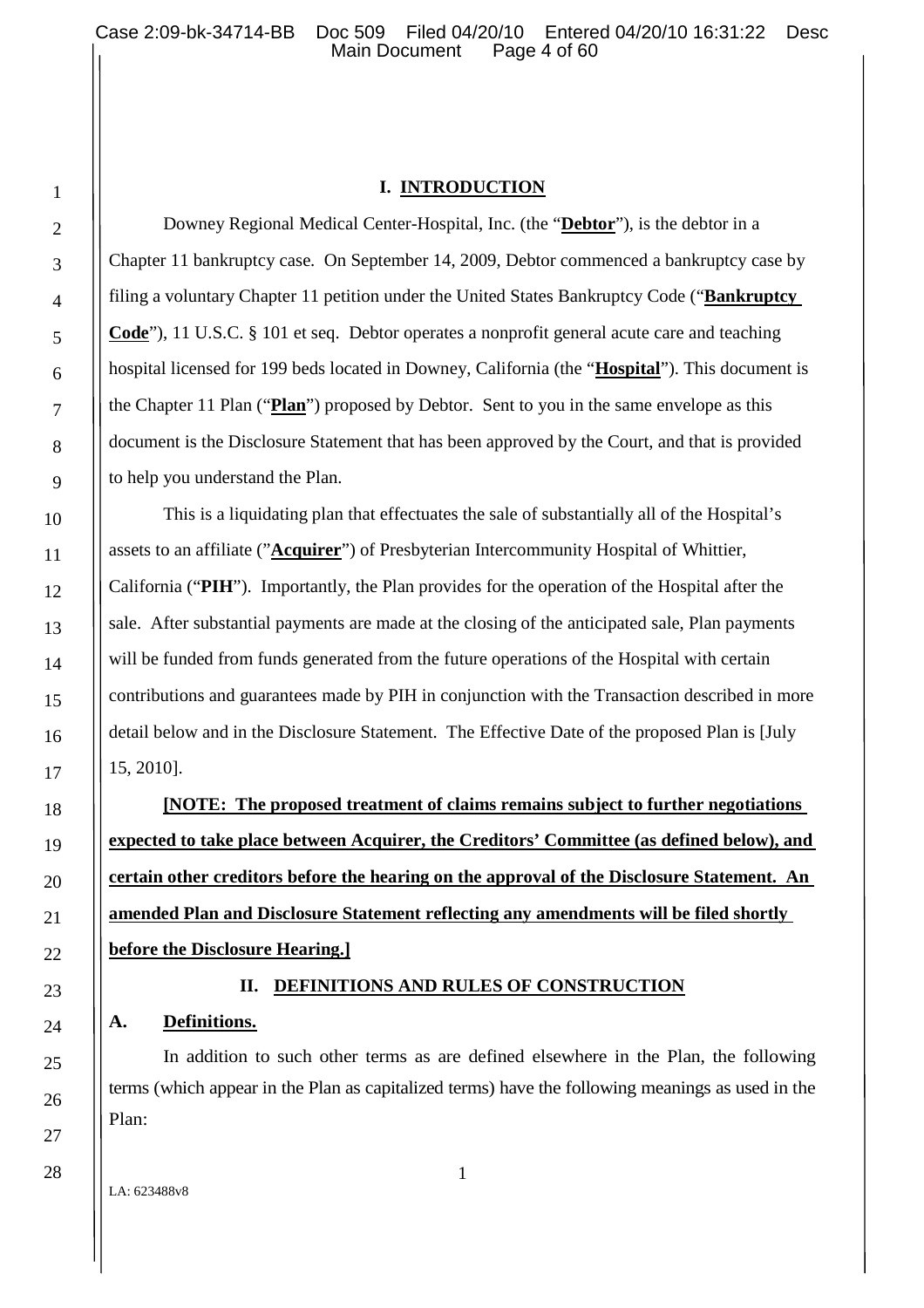**"503(b)(9) Bar Date"** means December 1, 2009, which was established by the Court as the deadline to file requests for allowance of 503(b)(9) Claims.

**"503(b)(9) Claim"** means an Administrative Expense Claim arising under Bankruptcy Code § 503(b)(9).

"**Acquired Assets**" means all assets of Debtor and the Estate acquired by Acquirer pursuant to the Asset Purchase Agreement.

"**Acquired Avoidance Action**" means certain Avoidance Actions that shall be included in the Acquired Assets and assigned to Acquirer which shall be vested with the right to pursue and recover with respect to such Acquired Avoidance Actions.

"**Acquirer**" means Newco, as defined below.

**"Administrative Expense Claim"** means a Claim for administrative costs or expenses entitled to priority under Bankruptcy Code § 507(a)(2) or (b).

"**Affiliated Transactions**" means the transactions (other than the acquisition of the Acquired Assets pursuant to the Asset Purchase Agreement) among Parent, Acquirer, DRMC Properties, Inc., and, at Acquirer's election, DRMC Memorial Foundation, pursuant to which Acquirer acquires various assets from Debtor's affiliates.

**"AG Consent"** means approval by the California Attorney General of the Plan and Transaction.

"**Alliance**" means Alliance Physicians Medical Group.

**"Allowed Administrative Expense Claim"** means an Administrative Expense Claim that is allowed.

**"Allowed Claim"** means a Claim, other than an Administrative Expense Claim, to the extent that:

(a) Either: (1) a proof of Claim was timely Filed; or (2) a proof of Claim or proof of Interest is deemed timely Filed either under Bankruptcy Rule 3003(b)(1)-(2) or by a Final Order; or (3) a proof of Claim was not timely filed; and

(b) Either: (1) the Claim is not a Disputed Claim; or (2) the Claim is allowed by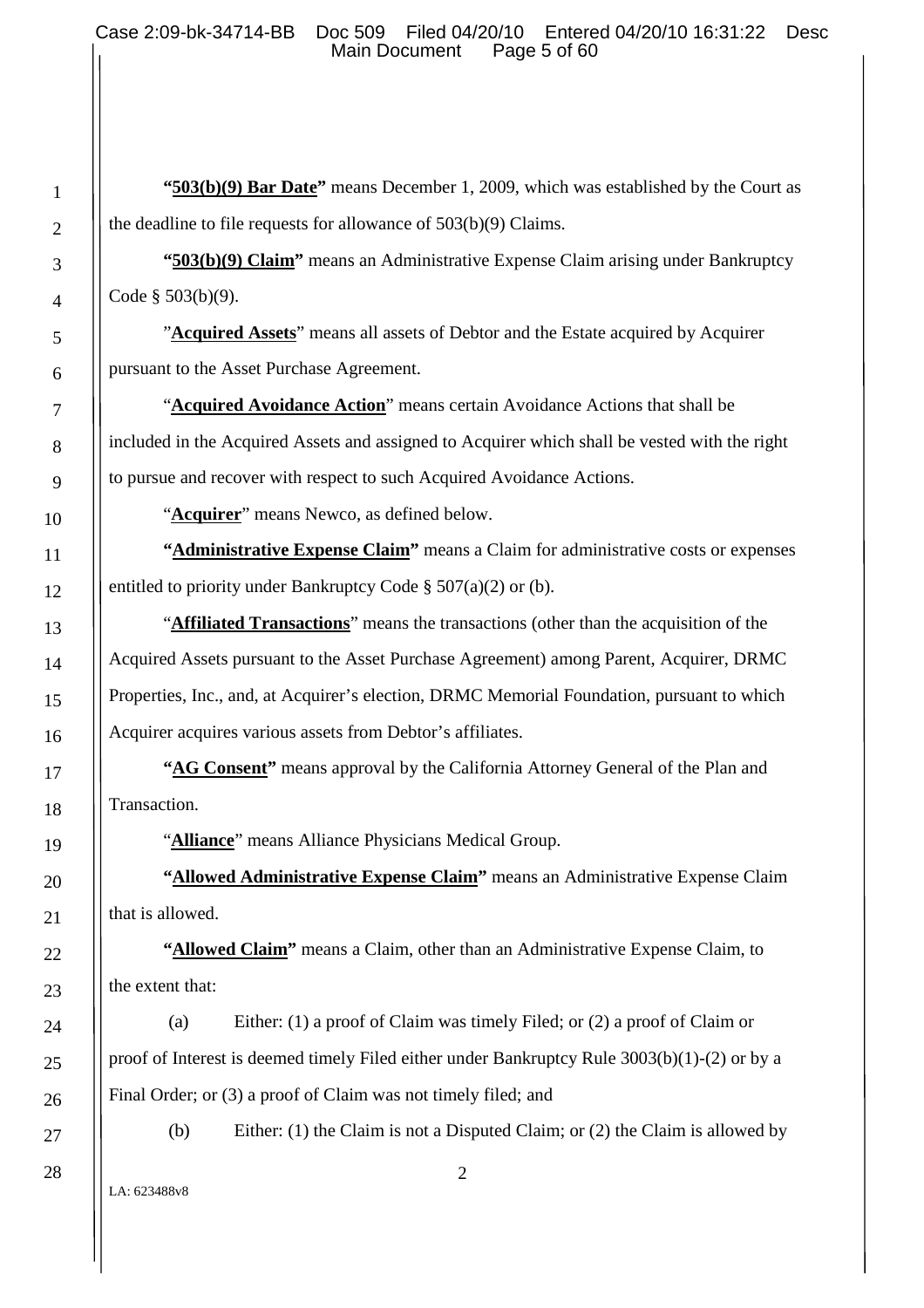a Final Order or under the Plan.

Unless otherwise specified in the Plan, an Allowed Claim does not include interest on the Claim accruing after the Petition Date. Moreover, all or any portion of a Claim that is satisfied or released during the Case is not an Allowed Claim.

**"Apollo"** means Apollo Health Street, Inc.

"**Apollo Settlement**" means that certain settlement agreement entered into by Debtor and Apollo as of March 30, 2009 regarding termination of the parties' contract and payment by Debtor of approximately \$2.3 million to resolve disputes about amounts due to Apollo. Approximately \$1.2 million of the settlement remained unpaid as of Petition Date.

"**AppleCare**" means AppleCare Independent Physicians' Association.

"**Asset Purchase Agreement**" means the agreement among Debtor, its Parent, and Acquirer pursuant to which Acquirer shall purchase substantially all of Debtor's assets.

**"Assumed Employee PTO Claims"** means PTO Claims that are "grandfathered" into Acquirer's human resources system for Debtor's employees in good standing who are hired by Acquirer, subject to the maximum accrual limits and other limitations of PIH's existing policies.

**"Avoidance Actions"** mean the causes of action held by Debtor or the Estate that arise out of Bankruptcy Code §§ 510, 542, 544, 547, 548, 549, 550, 551, and 553. The Plan Trust shall be vested with the right to pursue and recover on the Trust Avoidance Actions listed on Exhibit D hereto [to be filed]. The Acquired Avoidance Actions listed on Exhibit D hereto [to be filed] shall be included in the Acquired Assets and assigned to Acquirer which shall be vested with the right to pursue and recover thereon. The Released Avoidance Actions shall be deemed waived and released when the Plan becomes Effective.

**"Ballot"** means the ballot to vote to accept or reject the Plan.

**"Ballot Tabulator"** means Omni Management Group, Debtor's claims agent, , or any other person or entity designated by Debtor to tabulate ballots.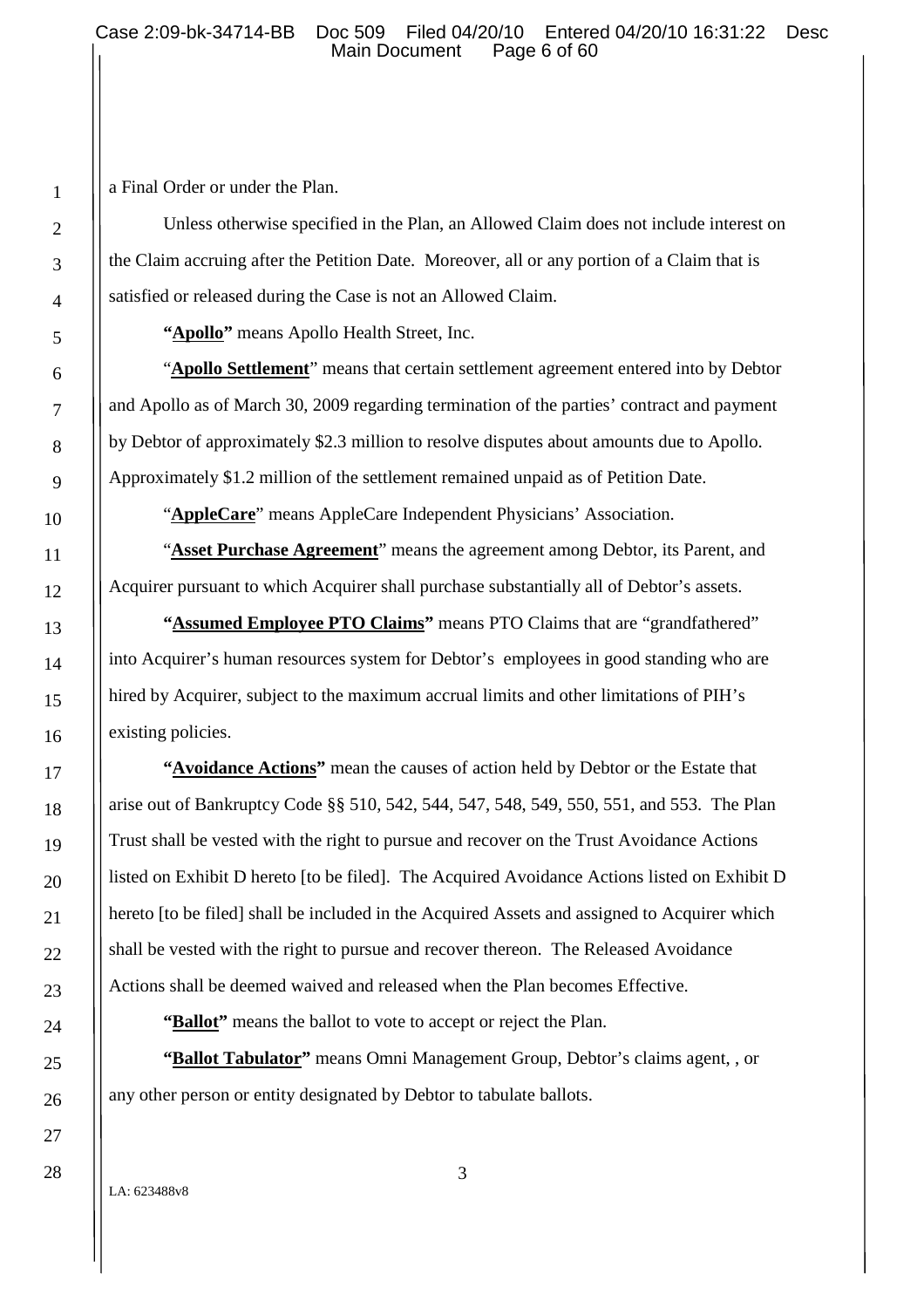**"Ballot Deadline"** means the deadline established by the Court for the delivery of executed Ballots to the Ballot Tabulator.

**"Bankruptcy Code"** or **"Code"** means Title 11 of the United States Code, 11 U.S.C. §§ 101 et seq.

**"Bankruptcy Court"** or **"Court"** means the United States Bankruptcy Court for the Central District of California, Los Angeles Division, or any other court that exercises jurisdiction over the Case.

**"Bankruptcy Rules"** means, collectively, (a) the Federal Rules of Bankruptcy Procedure and (b) the Local Rules of the Bankruptcy Court, as applicable in the Case.

**"Bonds"** means those certain \$68,845,000 California Health Facilities Financing Authority Hospital Revenue Bonds (Downey Community Hospital), Series 1993.

**"Bond Debt"** means any and all amounts owed under the Bond Documents.

"**Bond Documents**" means the loan agreement, Indenture and other documents relating to the Bonds.

**"Business Day"** means a day that is not a Saturday, Sunday, or legal holiday.

**"Capitation Provider Claim"** means a Claim made by a third party provider of medical services that seeks reimbursement pursuant to a capitation agreement with Debtor.

**"Case"** means Debtor's case under chapter 11 of the Bankruptcy Code.

**"CHFFA"** means the California Health Facilities Financing Authority.

"Claim" means a claim — as Bankruptcy Code § 101(5) defines the term "claim" against Debtor or Debtor's property.

**"Claims Objection Deadline"** means the deadline set forth in Section III.F. for objections to Claims.

**"Class"** means a group of Claims that are substantially similar in nature.

"**Class 5 Claim**" means a General Unsecured Claim that is not a Convenience Class Claim, a Health Plan Loan Claim, a Assumed Employee PTO Claim, Capitation Provider Claim, or a Risk-Share Claim.

4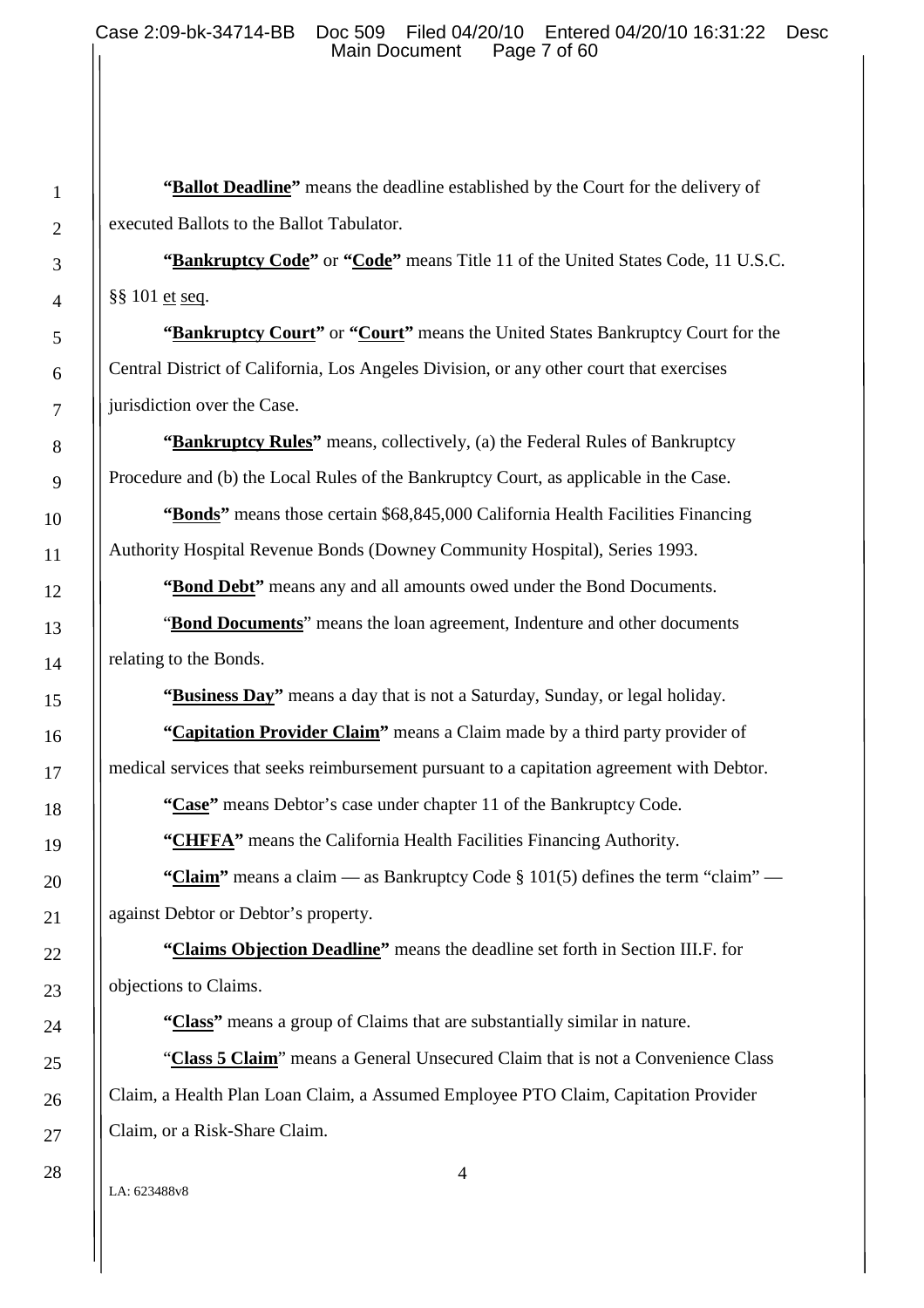**"Confirmation Date"** means the date of entry of the Confirmation and Sale Order. **"Confirmation Documents"** means the briefs, memoranda, declarations, and other writings and evidence submitted by Debtor, PIH or Acquirer in support of confirmation of the Plan.

**"Confirmation and Sale Hearing"** means the hearing by the Court on confirmation of the Plan and to approve the sale of substantially all of Debtor's assets to Acquirer.

**"Confirmation and Sale Order"** means the Court order confirming the Plan and approving the Transaction.

**"Convenience Class"** means the class of General Unsecured Claims that are either less than or equal to \$7,500, or if the claim amount is greater, if the claimant shall have made a Convenience Class Election with respect to such Claim.

**"Convenience Class Election"** means the timely election by the holder of a General Unsecured Claim in excess of \$7,500 to have such entire General Unsecured Claim be treated as a claim in the Convenience Class, in which case the portion of such General Unsecured Claim in excess of \$7,500 shall be discharged in full on the Effective Date.

**"Creditors' Committee"** means the official committee of unsecured creditors appointed under Bankruptcy Code § 1102 by the United States Trustee.

**"Cure Payment"** means the payment of cash or the distribution of other property (as the parties may agree or the Court may order), as necessary to cure defaults under an executory contract or unexpired lease of Debtor pursuant to Bankruptcy Code § 365(b).

"**Debtor**" means Downey Regional Medical Center-Hospital, Inc.

"**Debtor's Counsel**" means Arnold & Porter LLP, reorganization counsel to Debtor.

**"Defenses to Claims"** means any counterclaims, defenses, rights of setoff, rights of recoupment or credits with respect to any Claims against Debtor in the Case, excluding rights of setoff, recoupment, credit or other entitlement to payments due to Debtor from health insurers contracted with Debtor with respect to services for patients discharged or treated after Petition Date.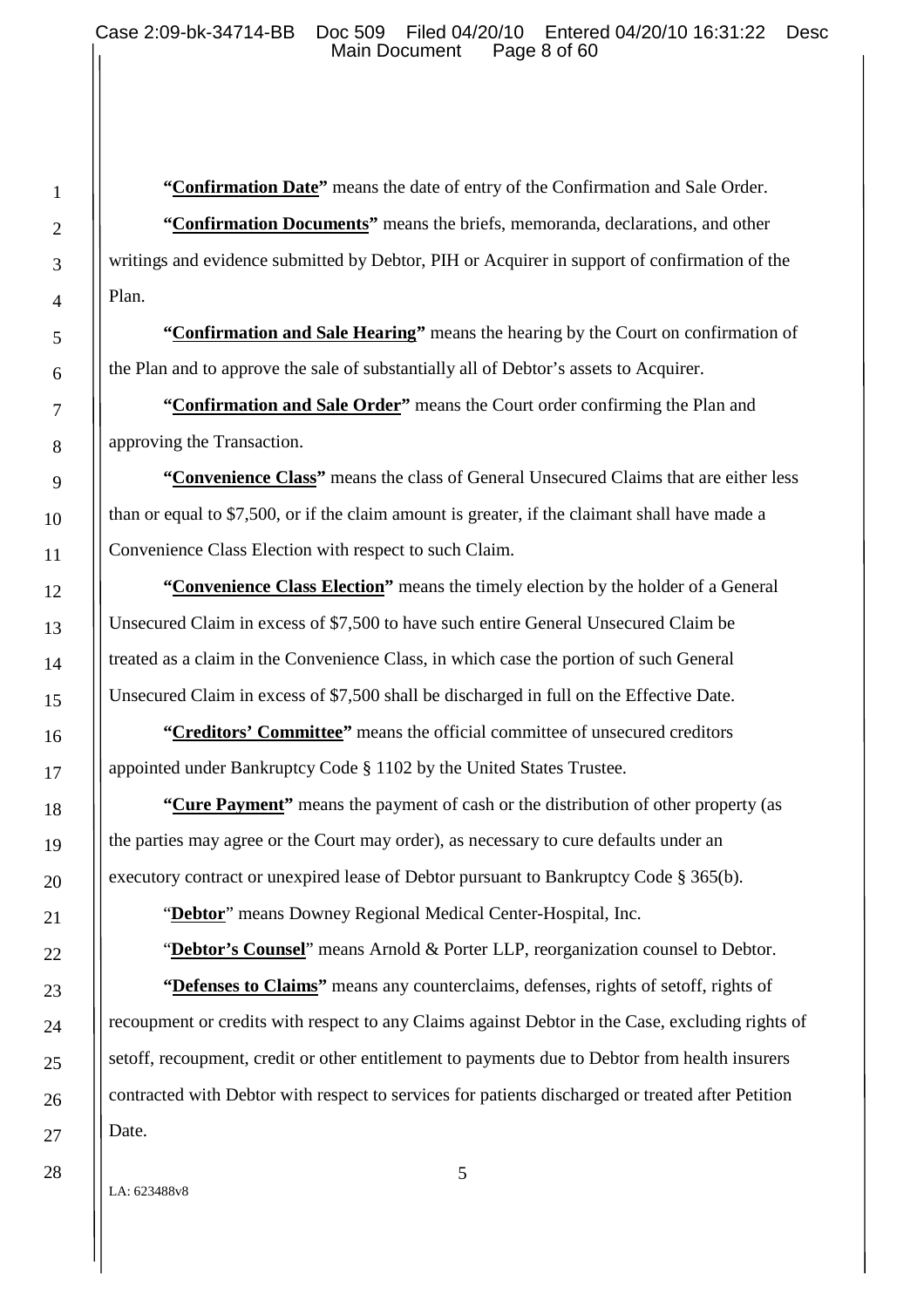**"DIP Loan"** means that certain Secured Super-Priority Debtor In Possession Loan and Security Agreement by and among Debtor, as borrower, the lenders party thereto from time to time and HFG, as administrative and collateral agent for such lenders, as the same may be refinanced or replaced from time to time.

**"DIP Lender"** means HFG, or any successor lender under the DIP Loan.

**"Disallowed Claim"** means a Claim, or any portion thereof, that: (a) is not listed on the Debtor's Schedules, or is listed therein as contingent, unliquidated, disputed, or in an amount equal to zero, and whose holder has failed to timely File a proof of Claim; or (b) the Court has disallowed pursuant to order of the Court.

**"Disclosure Statement"** means the disclosure statement to accompany the Plan, as it subsequently may be modified or amended.

**"Disputed"** with respect to any Claim means a Claim:

(a) As to which a proof of Claim is Filed or is deemed Filed under Bankruptcy Rule 3003(b)(1); and

(b) As to which:

1. An objection: (1) has been timely Filed; and (2) has not been denied by a Final Order or withdrawn; or

2. That Claim is listed on the Debtor's Schedules as disputed, contingent or unliquidated.

"**Disputed Administrative Claims Reserve**" means funds in an amount sufficient to pay Administrative Claims that are disputed or unresolved as of the Effective Date, estimated Cure Payments that have not yet been determined, and any professional fees and expenses that have not yet been approved by the Court. Such amounts shall be placed by the Plan Trustee in an interest-bearing account that shall be maintained until the resolution of all such Claims.

**"Disputed Class 5 Claims Reserve**" means an amount reserved from any Installment Payment that is reasonably estimated to be sufficient to pay the Pro Rata distribution to Disputed Class 5 Claims when they become Allowed Class 5 Claims. Amounts so withheld shall be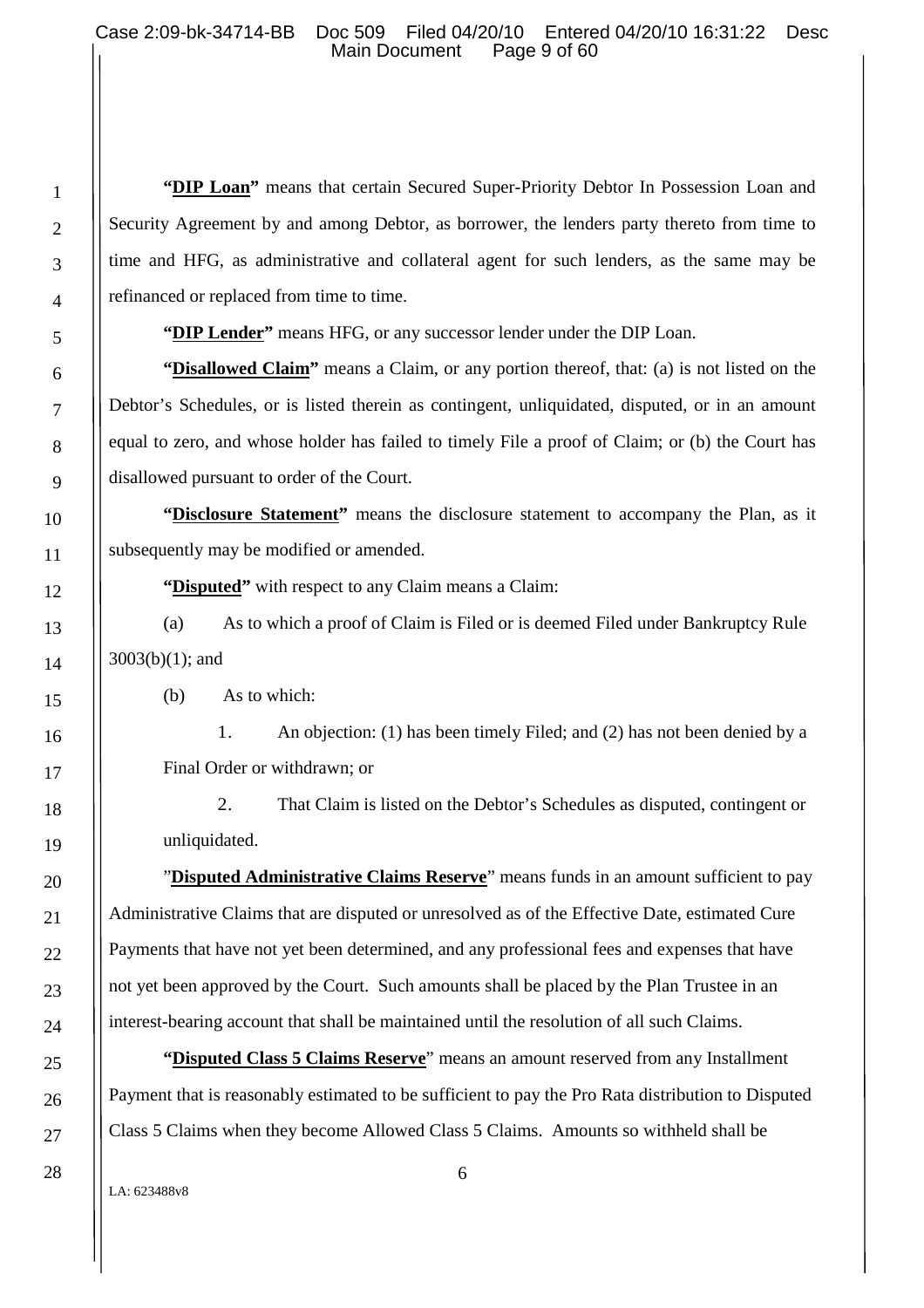placed by the Plan Trustee in an interest-bearing account that shall be maintained until the resolution of all Class 5 Claims.

"**Disputed Class 6 Claims Reserve**" means an amount reserved from any Installment Payment that is reasonably estimated to be sufficient to pay the Pro Rata distribution to Disputed Class 6 Claims when they become Allowed Class 6 Claims. Amounts so withheld shall be placed by the Plan Trustee in an interest-bearing account that shall be maintained until the resolution of all Class 6 Claims.

"**Disputed Class 7 Claims Reserve**" means an amount reserved from any Installment Payment that is reasonably estimated to be sufficient to pay the Pro Rata distribution to Disputed Class 7 Claims when they become Allowed Class 7 Claims. Amounts so withheld shall be placed by the Plan Trustee in an interest-bearing account that shall be maintained until the resolution of all Class 7 Claims.

"**Disputed Class 8 Claims Reserve**" means an amount reserved from any Installment Payment that is reasonably estimated to be sufficient to pay the Pro Rata distribution to Disputed Class 7 Claims when they become Allowed Class 8 Claims. Amounts so withheld shall be placed by the Plan Trustee in an interest-bearing account that shall be maintained until the resolution of all Class 8 Claims.

**"Effective Date"** means the first Business Day (a) that is at least fourteen days after the Confirmation and Sale Date; (b) on which no stay of the Confirmation and Sale Order is in effect; and (c) on which the conditions set forth in Section III.J. have been satisfied or waived by each of Debtor or Acquirer as applicable.

"**Effective Date Payments**" means the payments required by the Bankruptcy Code or the Plan to be made on the Effective Date, including payment of the following: (i) the principal, interest and other amounts, if any, then outstanding under the DIP Loan or the Replacement DIP Loan, as the case may be, (ii) all Allowed Administrative Expense Claims; (iii) all Allowed Priority Claims, (iv) 50% of the Allowed Convenience Class Claims; (v) Secured Claims for property taxes in Class 2D; (vi) all Allowed Cure Claims; (vii) initial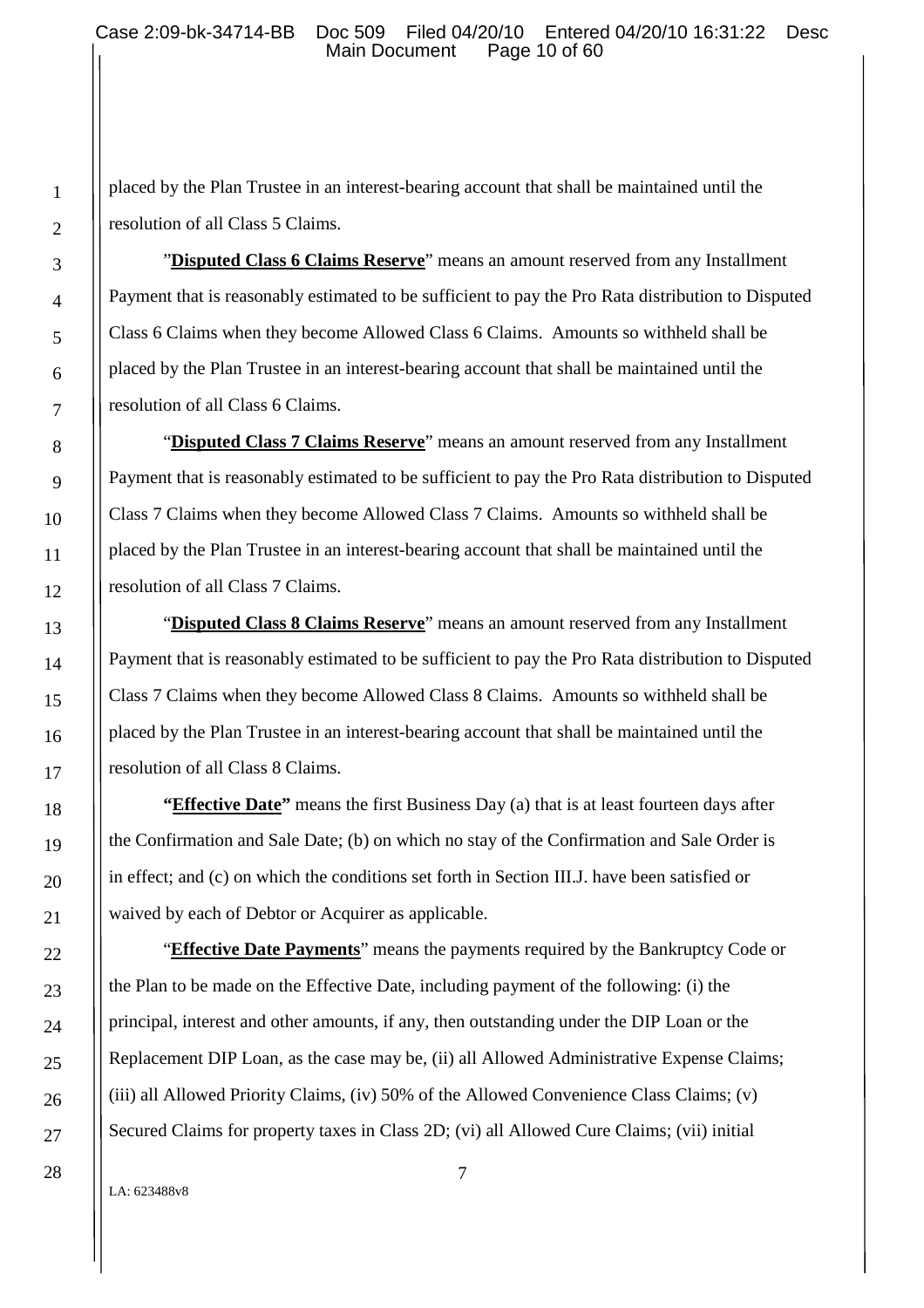cash payments to Classes 5, 6, 7, and 8; (viii) initial funding for the Plan Trust; and (ix) the Disputed Administrative Claims Reserve, including amounts for Disputed Cure Claims and Disputed Convenience Class Claims.

"**Estate**" means the estate created in the Case under Bankruptcy Code § 541.

"**Excluded Assets**" means all assets that are excluded from the sale to Acquirer under the Asset Purchase Agreement and that remain assets of the Estate. Excluded Assets include any and all Trust Avoidance Actions or Released Avoidance Actions; any claims against directors and officers' or other liability insurance policies; any Defenses to Claims; and any tangible or intangible asset that Acquirer designates as an Excluded Asset and any other asset that is excluded from the sale to Acquirer pursuant to the Asset Purchase Agreement..

**"Exhibit Filing Date"** means the date that is the last Business Day that is at least five days prior to the date of the Confirmation Hearing, or such other date as may be set by the Bankruptcy Court.

**"Exit Financing"** means the funds provided by PIH to pay the Effective Date Payments, the PIH Guarantee, and such additional committed working capital and funds for capital expenditures as Acquirer may be required to provide by the Attorney General pursuant to an agreement with Debtor.

**"Filed"** means duly and properly filed with the Court and reflected on the Court's official docket.

**"Final Order"** means an order or judgment of the Court entered on the Court's official docket:

(a) that has not been reversed, rescinded, stayed, modified, or amended;

(b) that is in full force and effect:

(c) with respect to which: (1) the time to appeal or to seek review, remand, rehearing, or a writ of certiorari has expired and as to which no timely filed appeal or petition for review, rehearing, remand, or writ of certiorari is pending; or (2) any such appeal or petition has been dismissed or resolved by the highest court to which the order or judgment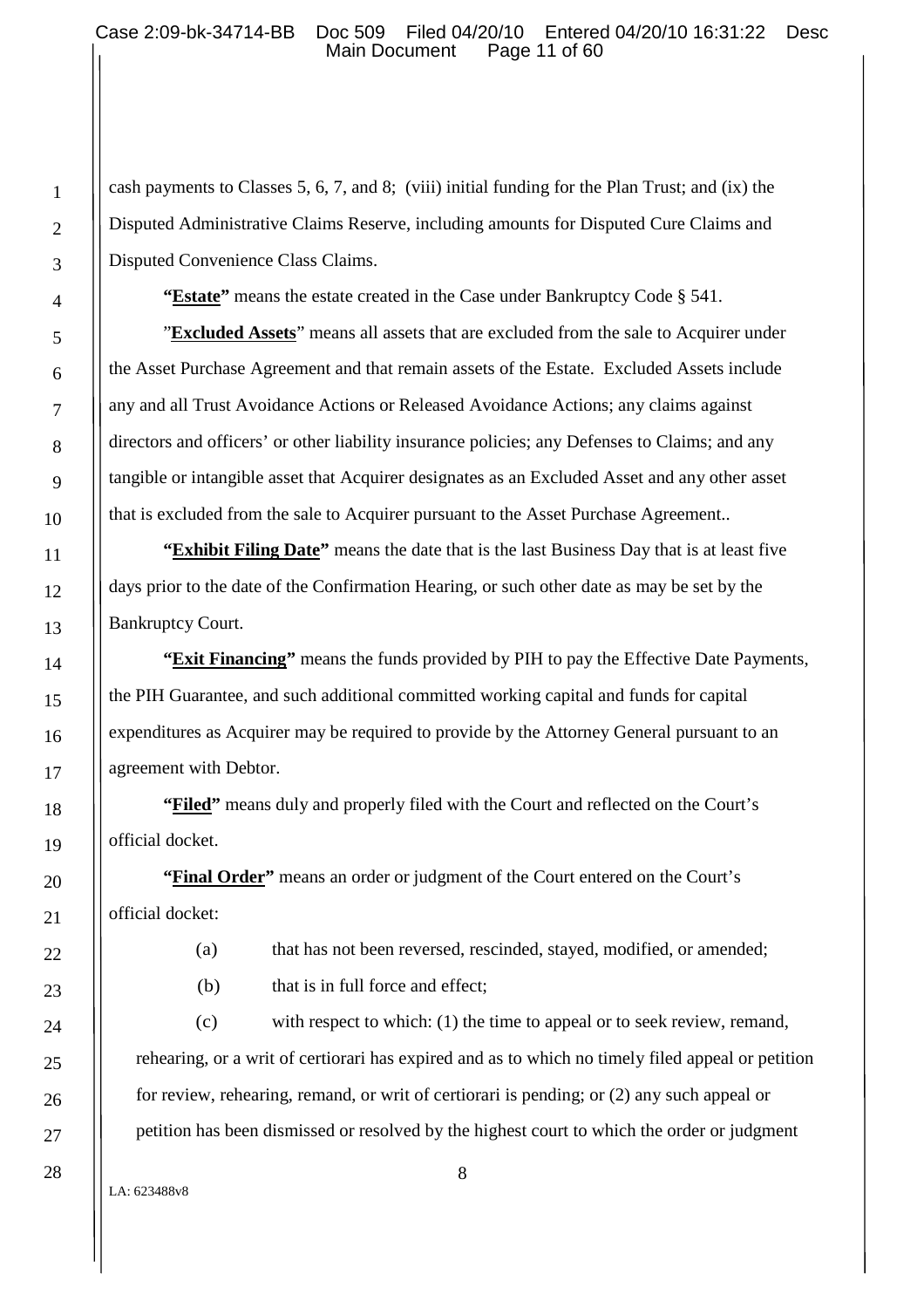was appealed or from which review, rehearing, remand, or a writ of certiorari was sought; and

(d) that has not been appealed, or that has been appealed but this condition has been waived by Acquirer.

**"General Unsecured Claim"** means a Claim that is not a 503(b)(9) Claim, an Administrative Expense Claim, a Priority Claim, a Priority Tax Claim, a Secured Claim, or a Secured Tax Claim.

"**Health Net**" means Health Net of California.

**"Health Plan Loan Claims"** means the Claims filed by Health Net and PacifiCare with respect to certain prepetition loans made to Debtor or payments made to third-party providers on Debtor's behalf and at its request.

**"HFG"** is Healthcare Finance Group LLC.

**"Indenture"** means that certain Indenture dated as of August 1, 1993 as amended by, among other things, the First Supplemental Indenture, dated as of February 26, 2004, entered into between the CHFFA and Wells Fargo.

"**Installment Plan Payments**" means the periodic payments of interest and principal to be made to holders of Allowed Claims in Classes 5, 6, 7 and 8 pursuant to the Plan, but not including the Effective Date Payments, or payments to holders of Allowed Claims in Classes 1, 2A, 2B, 2C, 2D, and 4.

**"Interest"** means the interest of Parent, the sole member of the Debtor, as defined in Bankruptcy Code § 101(17).

**"Interest Rate"** means **\_\_**% above the United States Treasury rate fixed upon the Confirmation Date, but not to exceed \_\_% per annum.

"**Medical Office Building**" means the medical office building located adjacent to the Hospital, that is owned by DRMC Properties, Inc.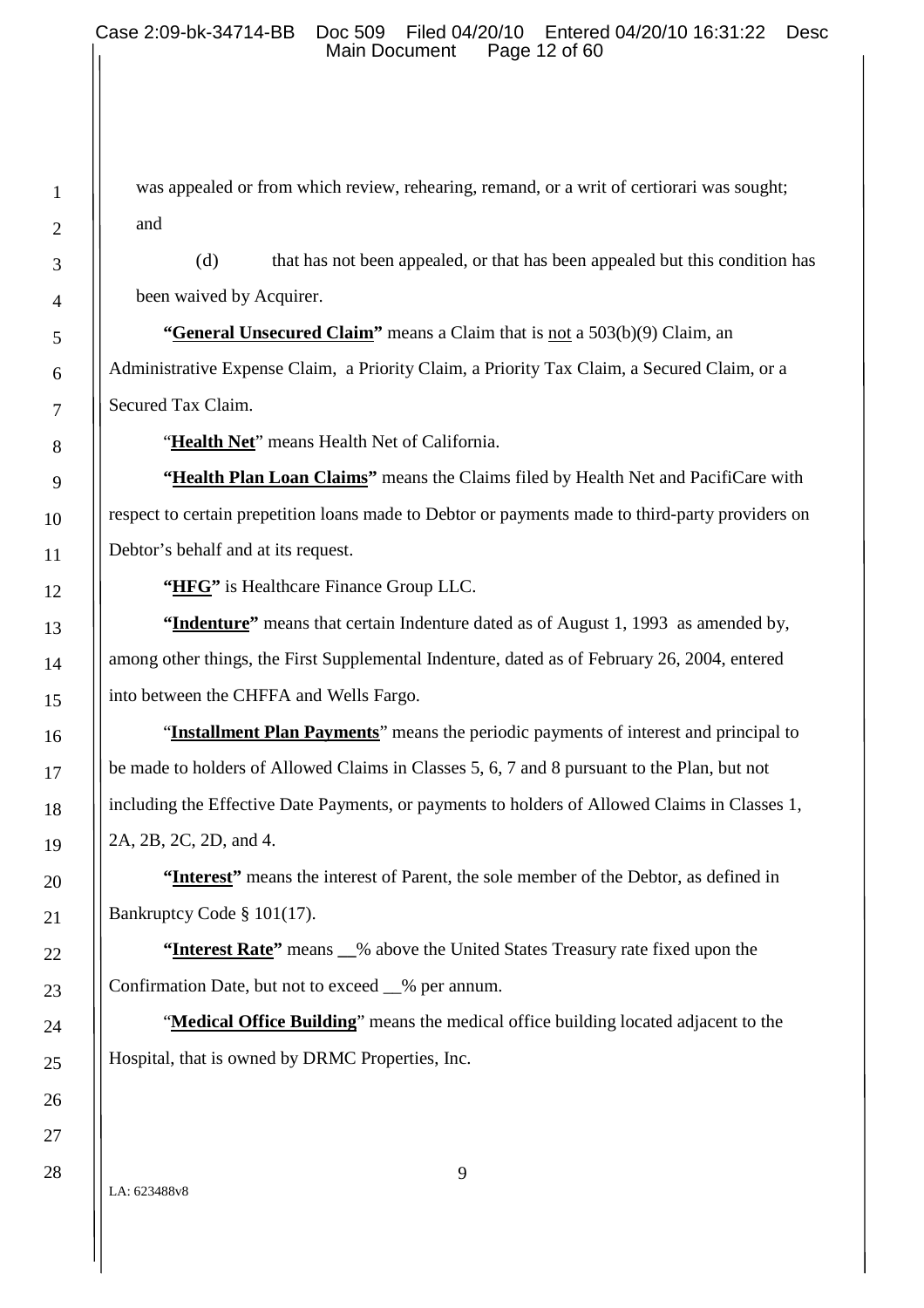"**Newco**" means the new entity that is affiliated with PIH that will acquire the assets of the Hospital and that will, to the extent commercially reasonable, operate a general acute care charitable hospital at the Hospital's facilities after the Effective Date.

"Next Payment Date" means, with respect to any particular Disputed Claim, the first business day of the calendar quarter after such Claim has been Allowed by Final Order.

"**PacifiCare**" means United/PacifiCare of California, Inc

**"Parent"** means Downey Regional Medical Center, Inc., the sole member of Debtor. **"Petition Date"** means September 14, 2009.

"**PIH Guarantee**" means PIH's guarantee of the principal portion of the Installment Plan Payments with respect to those Allowed Claims in Classes 5 and 6 as to which the holders have elected to discount their Allowed Claims by 25% as the condition for having the benefit of PIH's guarantee.

"**Pioneer**" means Pioneer Medical Group.

**"Plan"** means this Chapter 11 Plan of Reorganization Proposed by Debtor (dated April 22, 2010), as it subsequently may be modified or amended.

"**Plan Schedules**" means schedules and exhibits to be attached to and incorporated by reference in the Plan.

"**Plan Trust**" means the trust established for the benefit of creditors as of the Effective Date pursuant to the Plan to (a) receive Plan Payments from Acquirer or the Hospital, as applicable, (b) act as disbursing agent to make Installment Plan Payments and distributions under the Plan on account of the Allowed Claims in Classes 5, 6, 7 and 8, other than (i) the Effective Date Payments, which shall be made by PIH from the Exit Financing, and (ii) the payments on account of the Class 2 Claims, and assumed contracts and leases, which shall be made directly by Acquirer; (c) prosecute the Trust Avoidance Actions specified on the Plan Schedules, (d) pursue any causes of action of the Estate against directors or officers and any insurance related thereto, (e) administer, liquidate, and distribute proceeds on account of any Excluded Assets, and (f) object to Claims. The documentation establishing the Plan Trust is attached hereto as Exhibit B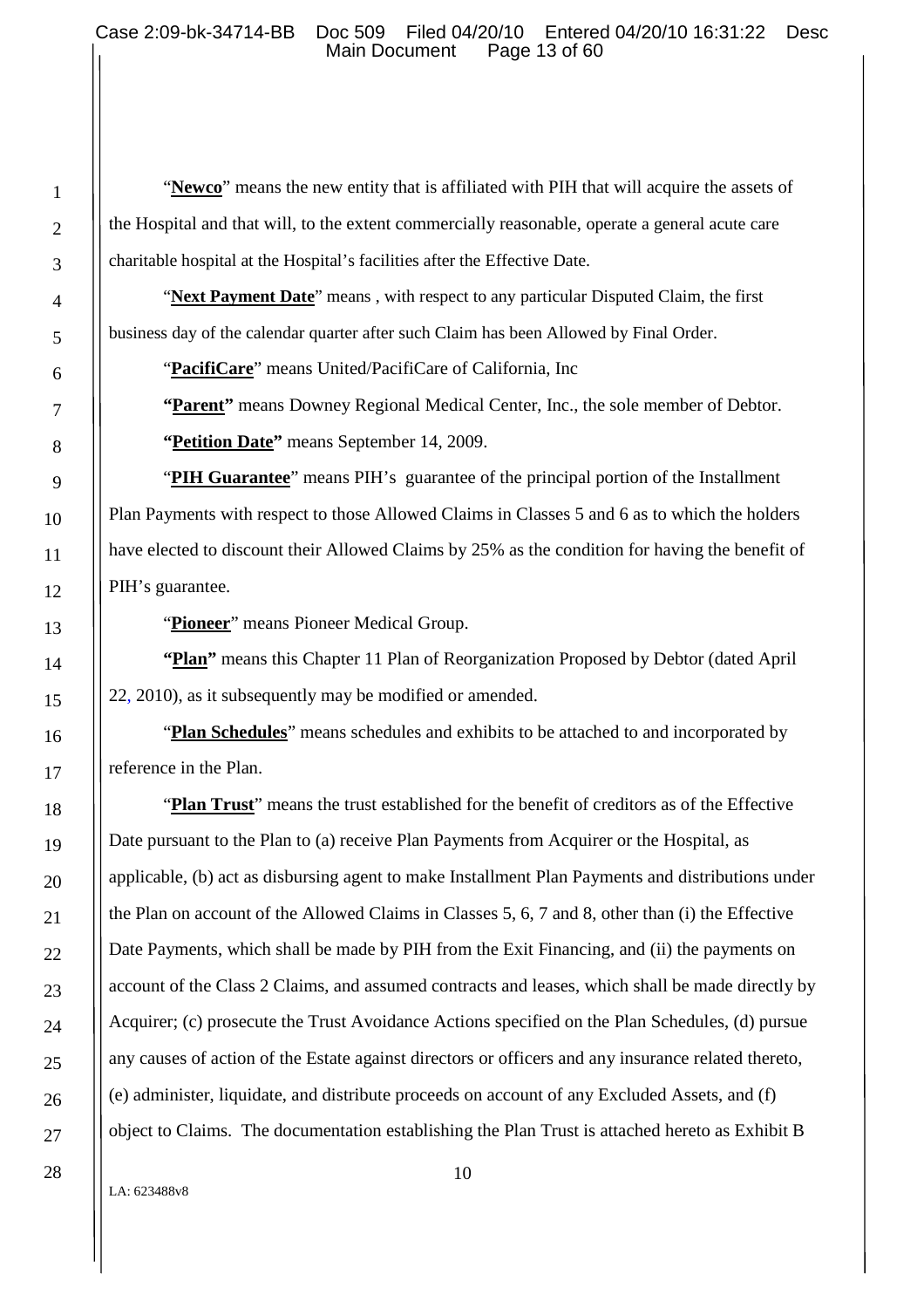[to be filed]. The Plan Trust shall receive [\$100,000] as its initial funding as part of the Effective Date Payments.

"**Plan Trustee**" means , the trustee for the Plan Trust. The Plan Trustee shall be entitled to retain attorneys, accountants and such other professionals as may be necessary.

**"Priority Claim"** means a Claim entitled to priority against the Estate under Bankruptcy Code §§ 507(a)(4), 507(a)(5), 507(a)(6) or 507(a)(7). Priority Claims do not include any Claims incurred after the Petition Date.

**"Priority Tax Claim"** means a Claim entitled to priority against the Estate under Bankruptcy Code § 507(a)(8). Priority Tax Claims do not include any Claims incurred after the Petition Date.

**"Professional Fee Claim"** means a Claim under Bankruptcy Code §§ 327, 328, 330, 331, 503, or 1103 for compensation for professional services rendered or expenses incurred for which the Estate is liable for payment.

**"Pro Rata"** means proportionately so that the ratio of (a) the amount of consideration distributed on account of a particular Allowed Claim to (b) the Allowed Claim, is the same as the ratio of (x) the amount of consideration available for distribution on account of Allowed Claims in the Class in which the particular Allowed Claim is included to (y) the amount of all Allowed Claims of that Class.

"**PTO Claims**" mean Claims asserted by Debtor's employees that are based upon accrued credits arising under Debtor's nonworking day and paid time off policies.

**"Rejection Claim"** means a Claim arising under Bankruptcy Code § 365 from the rejection by Debtor of an unexpired lease or executory contract.

**"Replacement DIP Loan"** means a senior secured credit facility in an amount up to \$10 million, or such lesser amount as is necessary to permit Debtor to continue its operations until the Effective Date, to be provided by new lender, Acquirer, or by Acquirer in conjunction with HFG.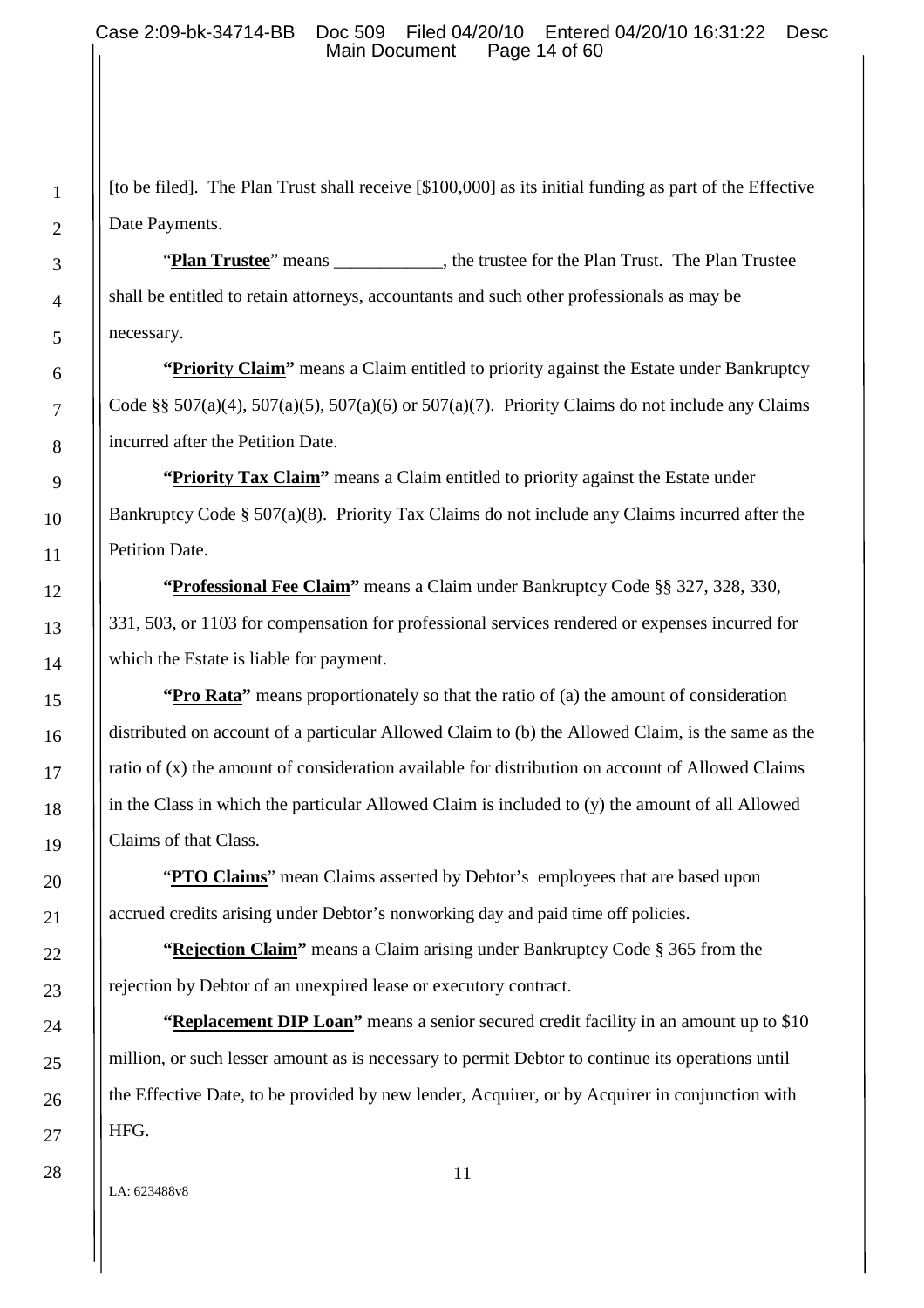**"Replacement DIP Loan Documents"** means the financing documents with respect to the Replacement DIP Loan.

**"Risk-Share Claims"** means Claims held by AppleCare, Alliance, and Pioneer with respect to alleged risk-sharing profit allocations arising from Debtor's former capitation agreements.

**"Schedule of Assumed Agreements"** means the Plan Schedule of executory contracts and unexpired leases that Debtor will assume on the Effective Date. On or before the Exhibit Filing Date, Debtor will File the initial Schedule of Assumed Agreements and serve it on the parties to agreements listed on the schedule. Up to 30 days after the Effective Date, Acquirer may (i) add additional executory contracts or unexpired leases to the Schedule of Assumed Agreements via Supplemental or Amended Plan Schedules, or (ii) delete executory contracts or unexpired leases from the Schedule of Assumed Agreements.

**"Schedule of Rejected Agreements"** means the Plan Schedule of executory contracts and unexpired leases that Debtor will reject on the Effective Date. On or before the Exhibit Filing Date, Debtor will File the initial Schedule of Rejected Agreements and serve it on the parties to agreements listed on the schedule. Up to 30 days after the Effective Date, Acquirer may remove an executory contract or unexpired lease from the Schedule of Rejected Agreements and add it to the Schedule of Assumed Agreements, subject to the right of the counterparty to object to such transfer within ten business days after notice with a right to a hearing thereon.

**"Schedules"** means the Schedules of Assets and Liabilities filed by the Debtor as such Schedules may have been, or may subsequently be, amended before the Effective Date.

**"Secured Claim"** means a Claim, including a Secured Tax Claim, that is secured by a lien on a Debtor's property. A Claim is a Secured Claim only to the extent of the value of the claimholder's interest in the collateral or to the extent of the amount subject to setoff, whichever is applicable, and as determined under Bankruptcy Code § 506(a).

**"Secured Tax Claim"** means a governmental unit's Secured Claim for unpaid taxes arising before the Petition Date.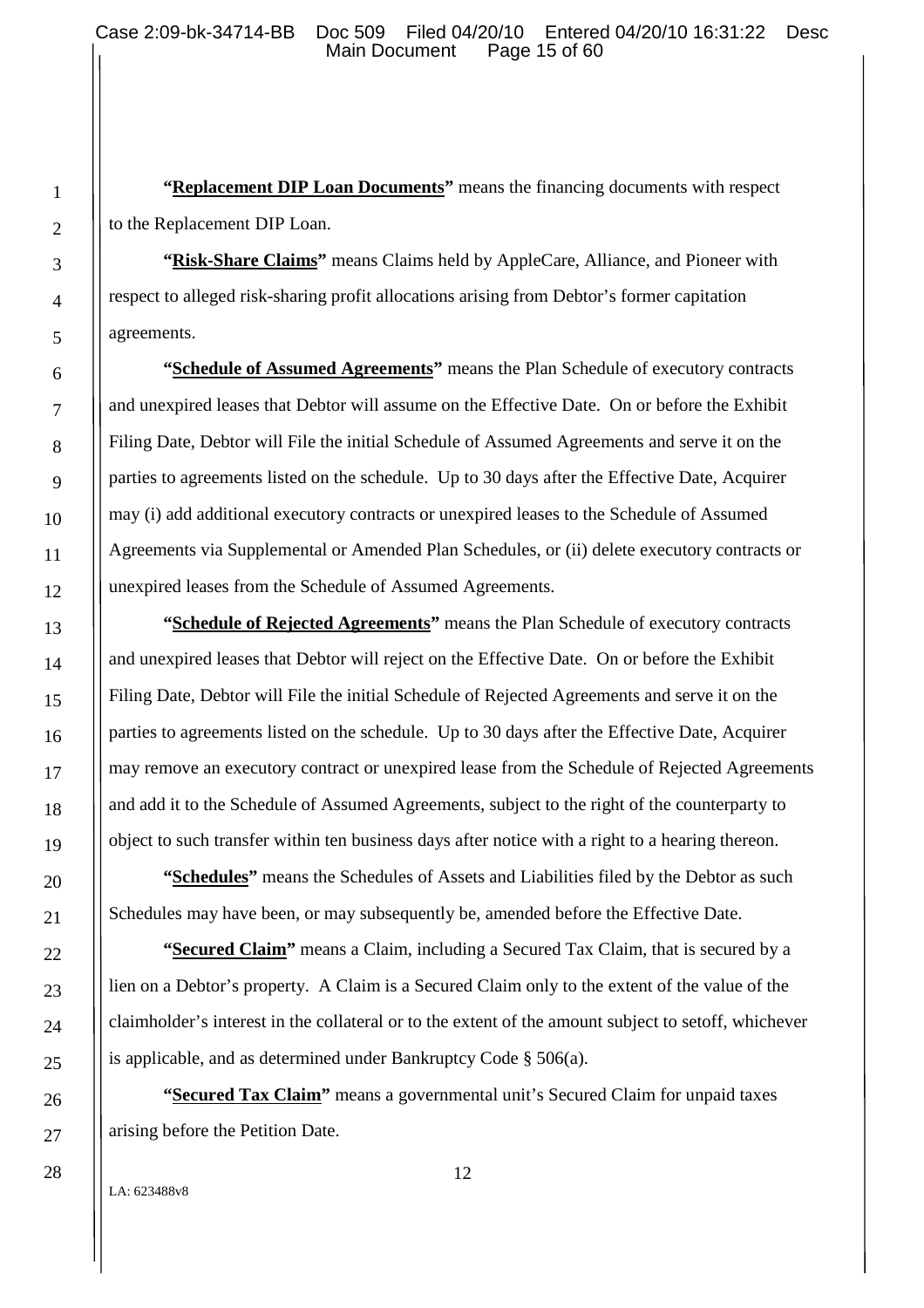"**Transaction**" means the transaction pursuant to which Acquirer simultaneously acquires (a) the Hospital by purchasing the assets of Debtor pursuant to the Asset Purchase Agreement; (b) the Medical Office Building pursuant to a separate agreement with the Parent and DRMC Properties, Inc.; and, at Acquirer's option, (c) the Memorial Foundation, pursuant to a separate agreement with the Parent.

"**Transaction Documents**" means all documents relating to the Transaction, including but not limited to the Asset Purchase Agreement, the Affiliated Transaction documents, and the Plan Trust Agreement.

"**Trust Avoidance Actions**" means certain Avoidance actions listed on Exhibit D to the Plan [to be filed] that the Plan Trust shall be vested with the right to pursue and recover.

**"U.S. Trustee"** means the Office of the United States Trustee for the Central District of California.

**"U.S. Trustee Fees"** means fees or charges assessed against the Estate pursuant to 28 U.S.C. § 1930.

**"Wells Fargo"** means Wells Fargo Bank, National Association, as Indenture Trustee for the Bonds.

### **B. Rules of Construction.**

1. The rules of construction in Bankruptcy Code § 102 apply to this Plan to the extent not inconsistent herewith.

2. Bankruptcy Rule 9006(a) applies when computing any time period under the Plan.

3. A term that is used in this Plan and that is not defined in this Plan has the meaning attributed to that term, if any, in the Bankruptcy Code or the Bankruptcy Rules.

4. The definition given to any term or provision in the Plan supersedes and controls any different meaning that may be given to that term or provision in the Disclosure Statement.

5. Whenever it is appropriate from the context, each term, whether stated in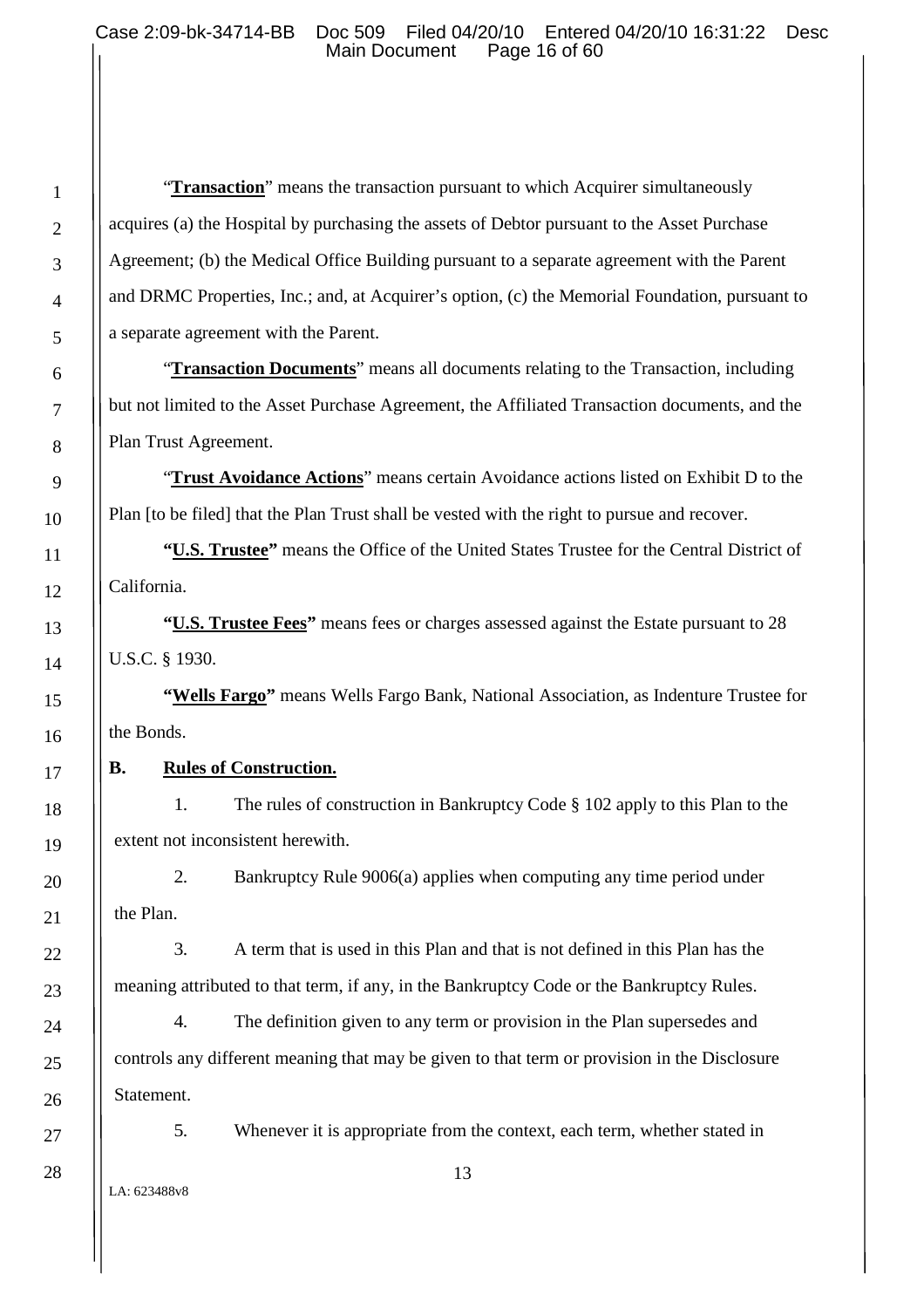the singular or the plural, includes both the singular and the plural.

6. Any reference to a document or instrument being in a particular form or on particular terms means that the document or instrument will be substantially in that form or on those terms.

7. Any reference to an existing document means the document as it has been, or may be, amended or supplemented.

8. Unless otherwise indicated, the phrase "under the Plan" and similar words or phrases refer to this Plan in its entirety rather than to only a portion of the Plan.

9. Unless otherwise specified, all references to Sections or Exhibits are references to this Plan's Sections or Exhibits.

10. The words "herein," "hereto," "hereunder," and other words of similar import refer to this Plan in its entirety rather than to only a particular portion hereof.

### **III. CLASSIFICATION AND TREATMENT OF CLAIMS**

# **A. General Overview**

As required by the Bankruptcy Code, the Plan classifies claims and interests in various classes according to their right to priority of payments as provided in the Bankruptcy Code. The Plan states whether each Class of Claims or interests is impaired or unimpaired. The Plan provides the treatment each Class will receive under the Plan.

### **B. Summary and Classification of Claims and Interests.**

This Section classifies Claims and Interests — except for Administrative Expense Claims and Priority Tax Claims, which are not classified — for all purposes, including voting, confirmation, and distribution under the Plan. A Claim or Interest is classified in a particular Class only to the extent that the Claim or Interest falls within the Class description. To the extent that part of the Claim or Interest falls within a different Class description, the Claim or Interest is classified in that different Class. The following table summarizes the Classes of Claims and Interests under the Plan that are Allowed Claims or Allowed Administrative Expense Claims: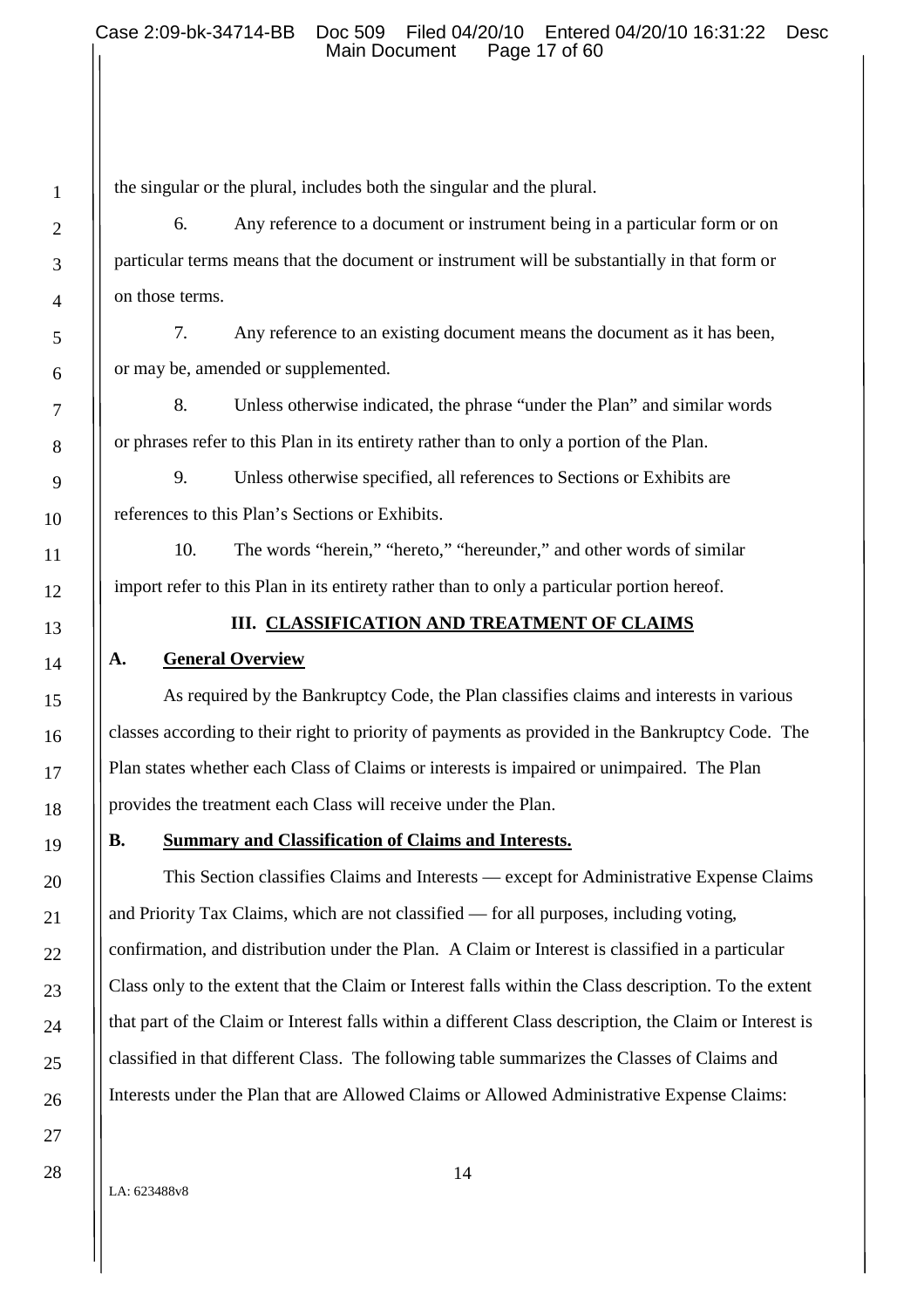2

3

4

5

6

7

8

9

10

11

12

13

14

15

16

17

18

19

20

21

22

23

24

25

26

27

28

| <b>CLASS</b>    | <b>DESCRIPTION</b>                                                                       | <b>IMPAIRED/</b><br><b>UNIMPAIRED</b> | <b>VOTING STATUS</b>                       |
|-----------------|------------------------------------------------------------------------------------------|---------------------------------------|--------------------------------------------|
| None            | Administrative Expense Claims and<br>Priority Tax Claims                                 | Unimpaired                            | Not Entitled to Vote                       |
| $\mathbf{1}$    | Priority Claims                                                                          | Unimpaired                            | Not Entitled to Vote /<br>Deemed to Accept |
| 2A              | Secured Claim of Wells Fargo                                                             | Impaired                              | <b>Entitled to Vote</b>                    |
| 2B              | Secured Claim of Apollo                                                                  | Impaired                              | <b>Entitled to Vote</b>                    |
| 2C              | <b>Secured Claims of Equipment Lessors</b>                                               | Unimpaired                            | Not Entitled to Vote /<br>Deemed to Accept |
| $\overline{2D}$ | Secured Claim of Los Angeles<br>County Treasurer and Tax Collector<br>for Property Taxes | Unimpaired                            | Not Entitled to Vote /<br>Deemed to Accept |
| 3               | <b>Assumed Employee PTO Claims</b>                                                       | Unimpaired                            | Not Entitled to Vote /<br>Deemed to Accept |
| $\overline{4}$  | <b>Convenience Class Claims</b>                                                          | Impaired                              | <b>Entitled to Vote</b>                    |
| 5               | General Unsecured Claims (Not<br>Otherwise Classified)                                   | Impaired                              | <b>Entitled to Vote</b>                    |
| 6               | <b>Risk-Share Claims</b>                                                                 | Impaired                              | <b>Entitled to Vote</b>                    |
| $\overline{7}$  | <b>Health Plan Loan Claims</b>                                                           | Impaired                              | <b>Entitled to Vote</b>                    |
| 8               | <b>Capitation Provider Claims</b>                                                        | Impaired                              | <b>Entitled to Vote</b>                    |
| 9               | <b>Interest Holders</b>                                                                  | Impaired                              | Not Entitled to Vote                       |

**DISTRIBUTIONS WILL BE MADE AND NO RIGHTS WILL BE RETAINED ON ACCOUNT OF ANY CLAIM OR INTEREST THAT IS NOT AN ALLOWED CLAIM OR INTEREST.**

The treatment in this Plan is in full and complete satisfaction of the legal, contractual, and equitable rights (including any liens) that each individual or entity holding an Allowed Claim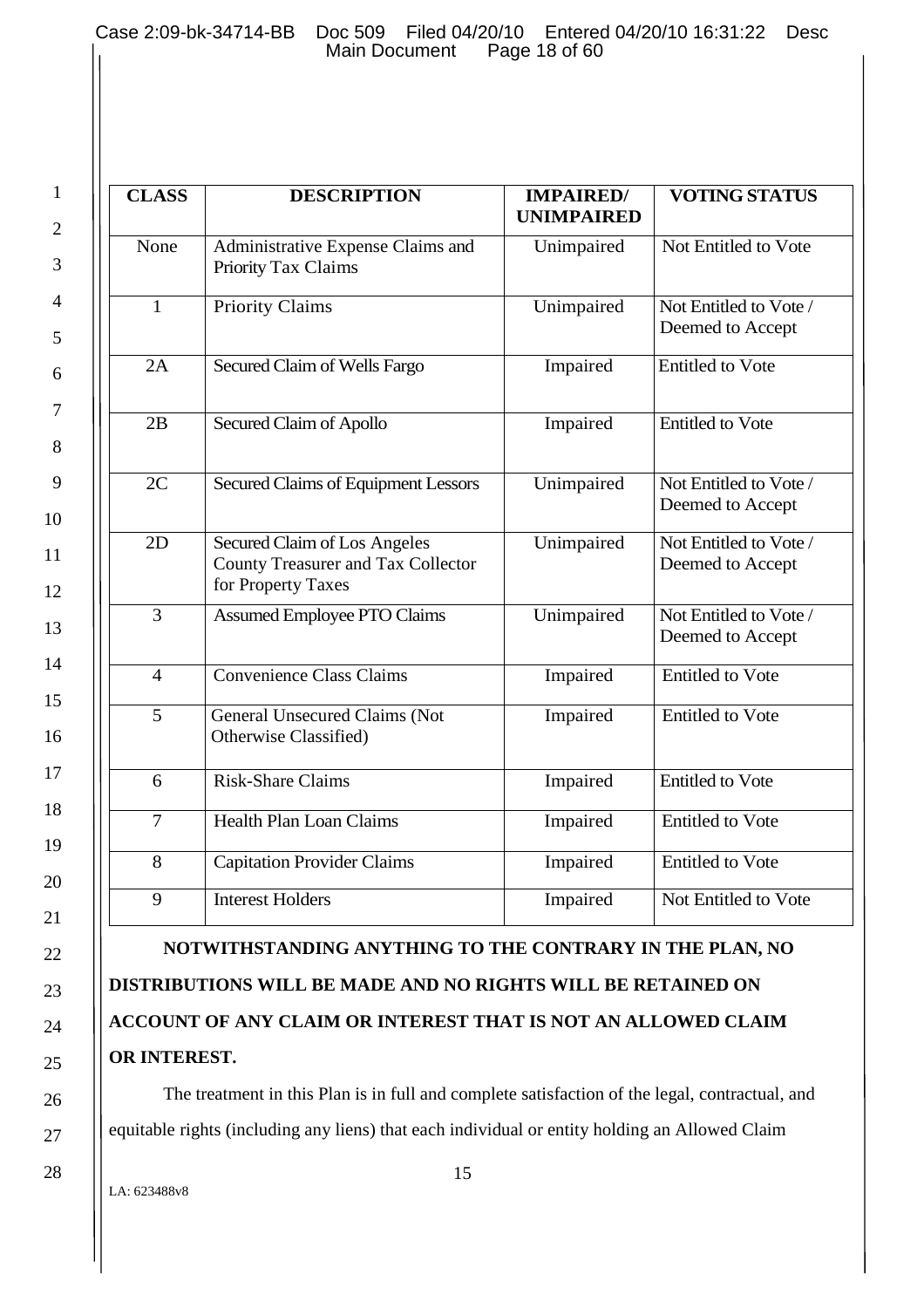may have in or against Debtor, the Estate, or their respective property. This treatment supersedes and replaces any agreements or rights those individuals or entities may have in or against Debtor, the Estate, or their respective property. Except as otherwise provided in this Plan, all distributions in respect of Allowed Claims will be allocated first to the principal amount of such Allowed Claim, as determined for federal income tax purposes, and thereafter, to the remaining portion of such Allowed Claim, if any.

#### **C. Unclassified Claims**

Certain types of claims are not placed into voting classes; instead they are unclassified. They are not considered impaired and they do not vote on the Plan because they are automatically entitled to specific treatment provided for them in the Bankruptcy Code. As such, Debtor has not placed the following claims in a class. The treatment of these claims is provided below.

# **1. Administrative Expense Claims**

Administrative Expense Claims are claims for costs or expenses of administering the Debtor's Chapter 11 case which are Allowed by the Bankruptcy Court under Bankruptcy Code § 507(a)(1). The Code requires that all Administrative Expense Claims that have not been paid by Debtor in the ordinary course of business before the Effective Date must be paid on the Effective Date of the Plan (or as soon thereafter as they are Allowed) unless a particular claimant agrees to a different treatment. Administrative Expense Claims include (i) the DIP Loan; (ii) accrued and unpaid Hospital operating expenses during the Case; (iii) 503(b)(9) Claims; (iv) Allowed professional fees and expenses, (v) any Adequate Protection Payments (as such term is defined in the Order Regarding Use of Cash Collateral and Adequate Protection entered on October 16, 2009) for Wells Fargo's fees and expenses that have not otherwise been paid by the Effective Date, which amounts shall be deemed Allowed without further action by Wells Fargo or the Debtor; and (vi) fees payable to the clerk of the Bankruptcy Court and the Office of the United States Trustee.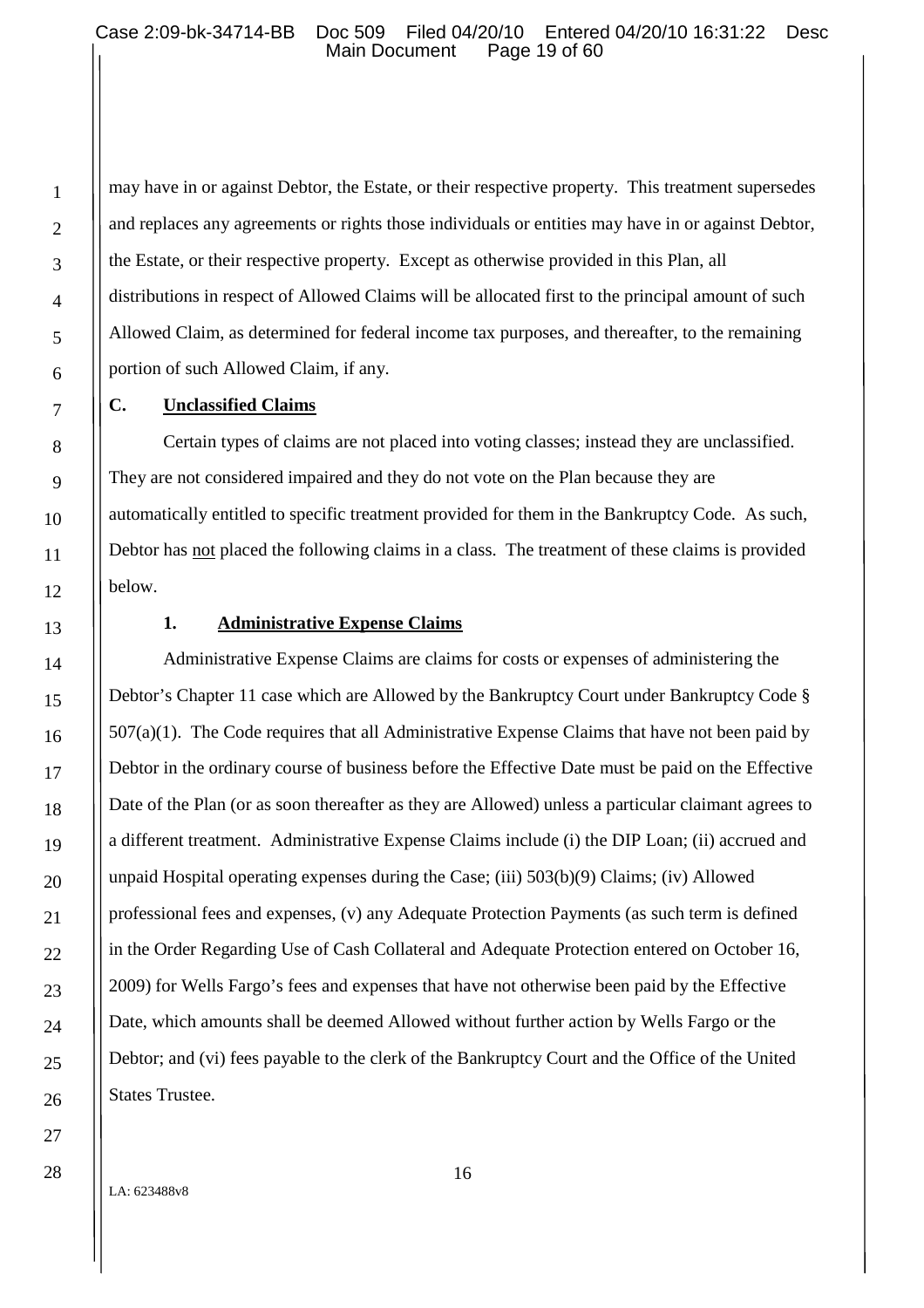The Court must approve all professional fees. The professional in question must file and serve a properly noticed fee application and the Court must rule on the application. Only the amount of fees allowed by the Court will be required to be paid under this Plan.

The Allowed Administrative Expense Claims are estimated to total approximately [\$15- 18 million] as of the Effective Date, of which \$10-15 million is for the DIP Loan; \$1 million for the 503(b)(9) Claims (as described below); and \$2-5 million for professional fees and other unpaid Administrative Expenses (the amount of fees and other Administrative Expenses remaining to be paid will be lower to the extent that DIP Loan advances have been made and the DIP Loan would thus be higher).

a.  $503(b)(9)$  Claims

Prior to the Petition Date and in the ordinary course of its business, Debtor purchased a variety of goods used in the operation of the Hospital (the "**Goods**"). As of the Petition Date, Debtor was in possession of certain goods that had been delivered to it, but for which it had not yet received invoices or made payment to suppliers. Debtor filed a motion to establish deadlines and procedures for 503(b)(9) Claims early in the Case that proposed deadlines and treatment of such Claims. An order was entered establishing a bar date for Filing such Claims.

The 503(b)(9) Claims are Claims asserted against Debtor pursuant to Bankruptcy Code §503(b)(9) for the value of goods received by Debtor within 20 days before the Petition Date, as listed on Exhibit C. Many other creditors filed Claims asserting that they qualified for priority treatment under §503(b)(9), even though their Claims, on their face, are (i) for services and not for Goods or (ii) for Goods delivered before the applicable period. Debtor intends to file objections to the priority of the Disputed 503(b)(9) Claims before the Confirmation Hearing. Such Claims, however, may be allowable as Class 5 Claims, if they are not duplicative of filed General Unsecured Claims. The estimated Allowed 503(b)(9) Claims total less than \$1 million. Debtor has included the Disputed 503(b)(9) Claims in the estimated totals for the Claims in Class 5, rather than the Administrative Claims totals.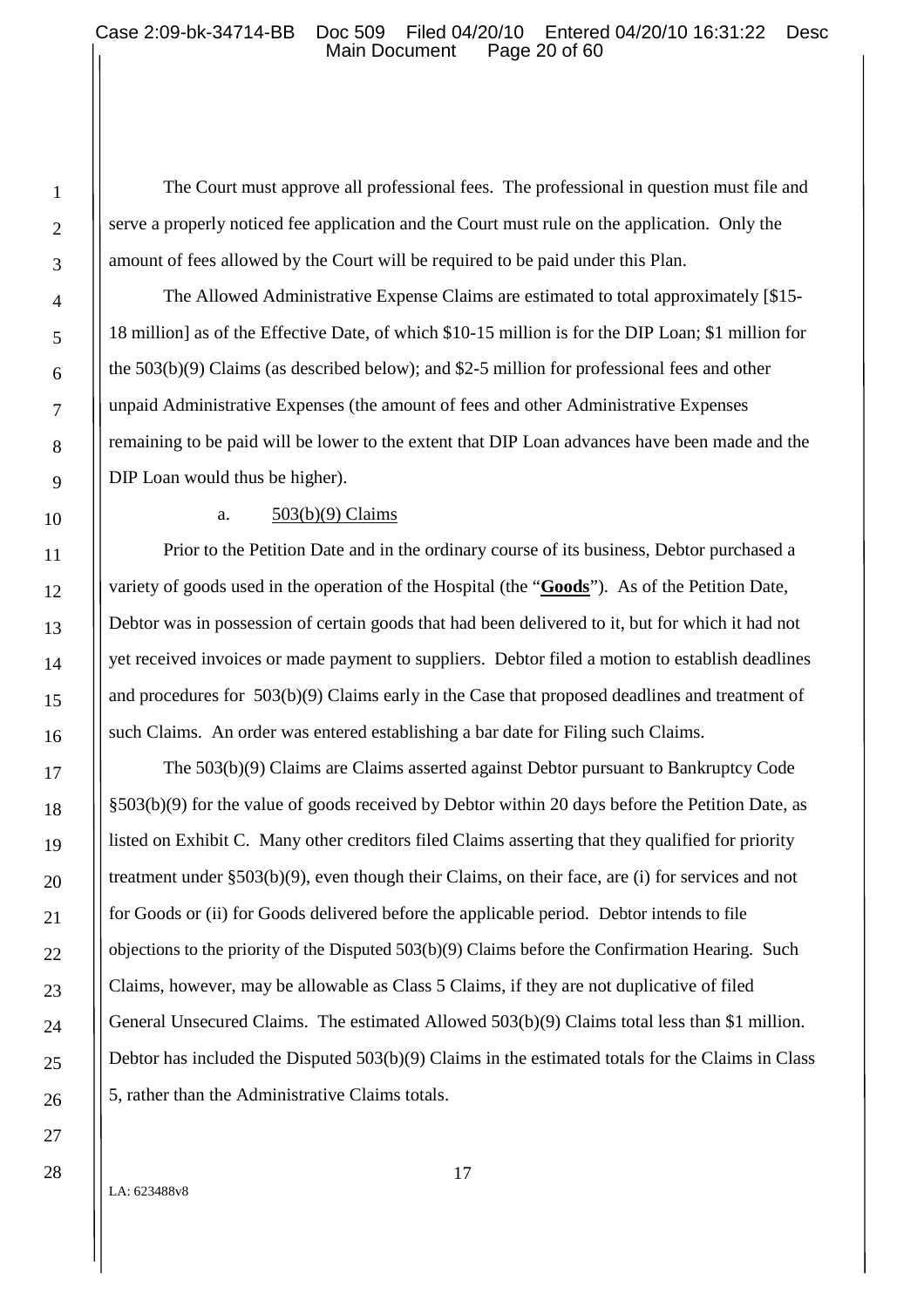# b. Treatment of Administrative Expense Claims, Cure Payments, 503(b)(9) Claims, Clerk's Office Fees, and U.S. Trustee Fees:

All Allowed Administrative Expense Claims (including Professional Fees), Allowed Cure Payments, Allowed 503(b)(9) Claims, Clerk's Office Fees, and U.S. Trustee Fees will be paid in full in cash on the later of the Effective Date or the date such claims are allowed.

# **2. Priority Tax Claims**

Priority Tax Claims are certain unsecured income, employment and other taxes described by Bankruptcy Code § 507(a)(8). The Code requires that each holder of such a Priority Tax Claim receive the present value of such claim in deferred cash payments, over a period not exceeding six years from the date of the assessment of such tax. All Allowed Priority Tax Claims will be paid in full on the Effective Date.

For this Case, few such Claims exist. Debtor is a nonprofit corporation and does not owe income taxes. During the Case, Debtor obtained court authority to bring wages, benefits and payroll taxes current for the prepetition period, so no prepetition employment related taxes remain due. Debtor has otherwise kept current on taxes. The only Priority Tax Claim scheduled by Debtor related to property taxes, and will be treated instead as a secured Claim::

| <b>Description</b>                                                                                                                                | <b>Amount Owed</b> |
|---------------------------------------------------------------------------------------------------------------------------------------------------|--------------------|
| No priority tax claims have been Filed.                                                                                                           | \$0                |
| The Claim of the Los Angeles County Treasurer and Tax<br>Collector for Property Taxes was Filed and will be treated<br>as Class 2D secured Claim. |                    |

# **D. Classified Claims**

# **1. Class 1--Priority Claims (Other than Priority Tax Claims)**

Class 1 consists of Priority Claims against Debtor, other than Priority Tax Claims. These Priority Claims are entitled to priority treatment in that each holder of such a claim is entitled to receive cash on the Effective Date equal to the allowed amount of such claim, unless.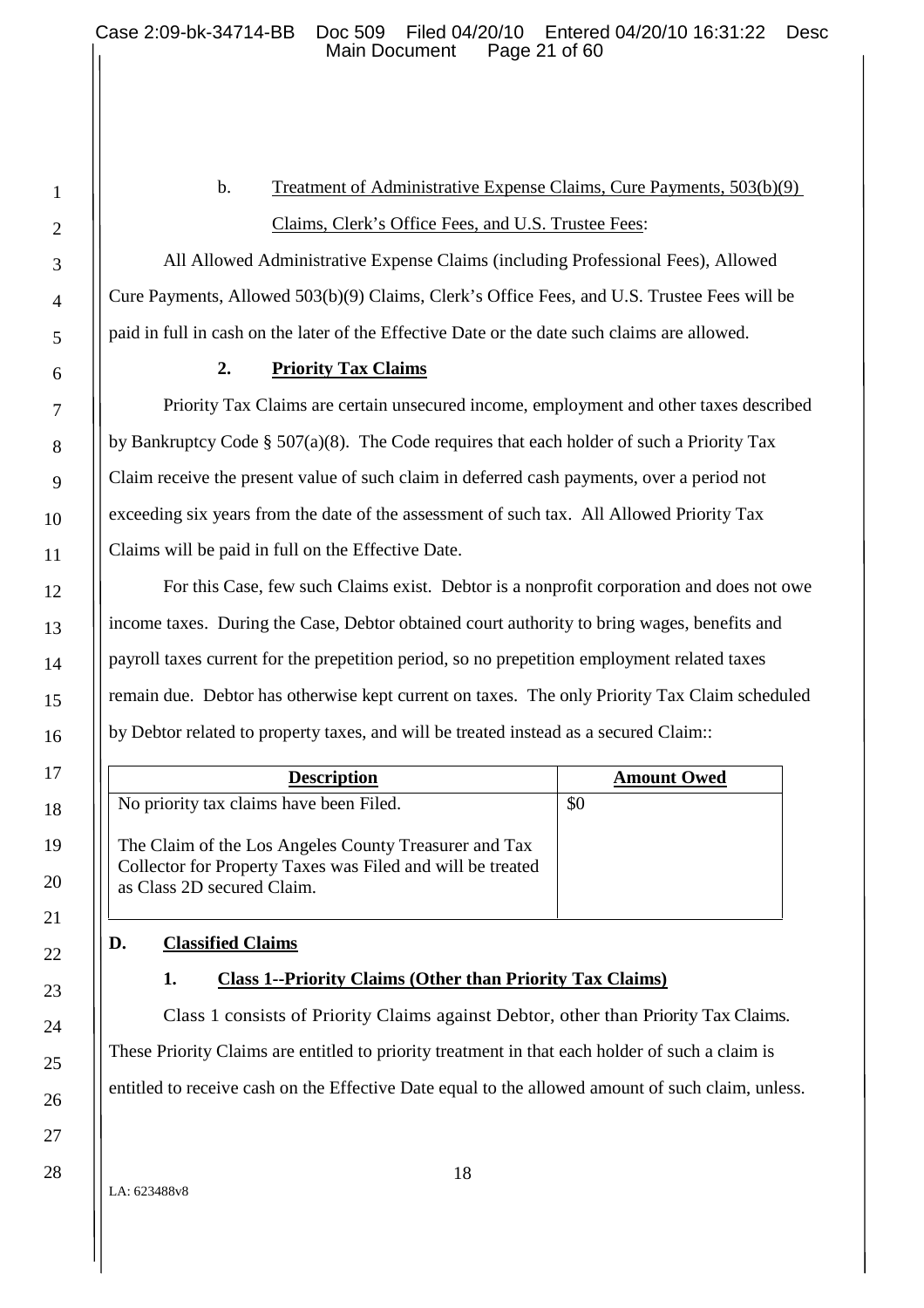the class votes to accept deferred cash payments of a value, as of the Effective Date, equal to the allowed amount of such claims.

In this Case, the Priority Claims consist of wage and benefits Claims under  $\S$ § 507(a)(4) and (5) for PTO Claims that were not paid pursuant to the Order Authorizing Payment of Prepetition Wages, entered on September 17, 2009, because they arise from the termination of employment during the Case or on the Effective Date, or because they arise from PTO Claims of Debtor's employees who are hired by Acquirer, but whose PTO Claims exceed the maximum amount of PTO eligible for assumption under PIH's human resources policies. Wage claims (including severance pay) in excess of the statutory limit of \$10,950, and PTO Claims in excess of the statutory limit of \$10,950 for benefits will be treated as General Unsecured Claims in Class 5. Almost all Claims filed by employees were in an "unknown" amount and remain to be determined. The Assumed Employee PTO Claims of Debtor's employees that are being hired by Acquirer are treated as assumed obligations and are excluded from this Class.

Certain medical services providers also asserted priority status on their proofs of Claim forms in the aggregate amount of approximately \$195,000, but provided no evidence that they qualified for priority. Debtor will file objections to the priority status of those Claims and therefore has excluded them from the estimated Priority Claims.

The Priority Claims shall be treated as follows:

| <b>CLASS#</b> | <b>DESCRIPTION</b>                                                                                                                                                         | <b>IMPAIRED</b><br>(Y/N) | <b>TREATMENT</b>                                                      |
|---------------|----------------------------------------------------------------------------------------------------------------------------------------------------------------------------|--------------------------|-----------------------------------------------------------------------|
|               | Priority unsecured claims<br>alleged pursuant to Bankruptcy<br>Code §§ $507(a)(4)$ and (5)<br>(wages and benefits priorities)<br>Total amount of claims $=$<br>[\$200,000] | $\overline{N}_{0}$       | Paid in cash in full<br>on later of Effective Date<br>or when allowed |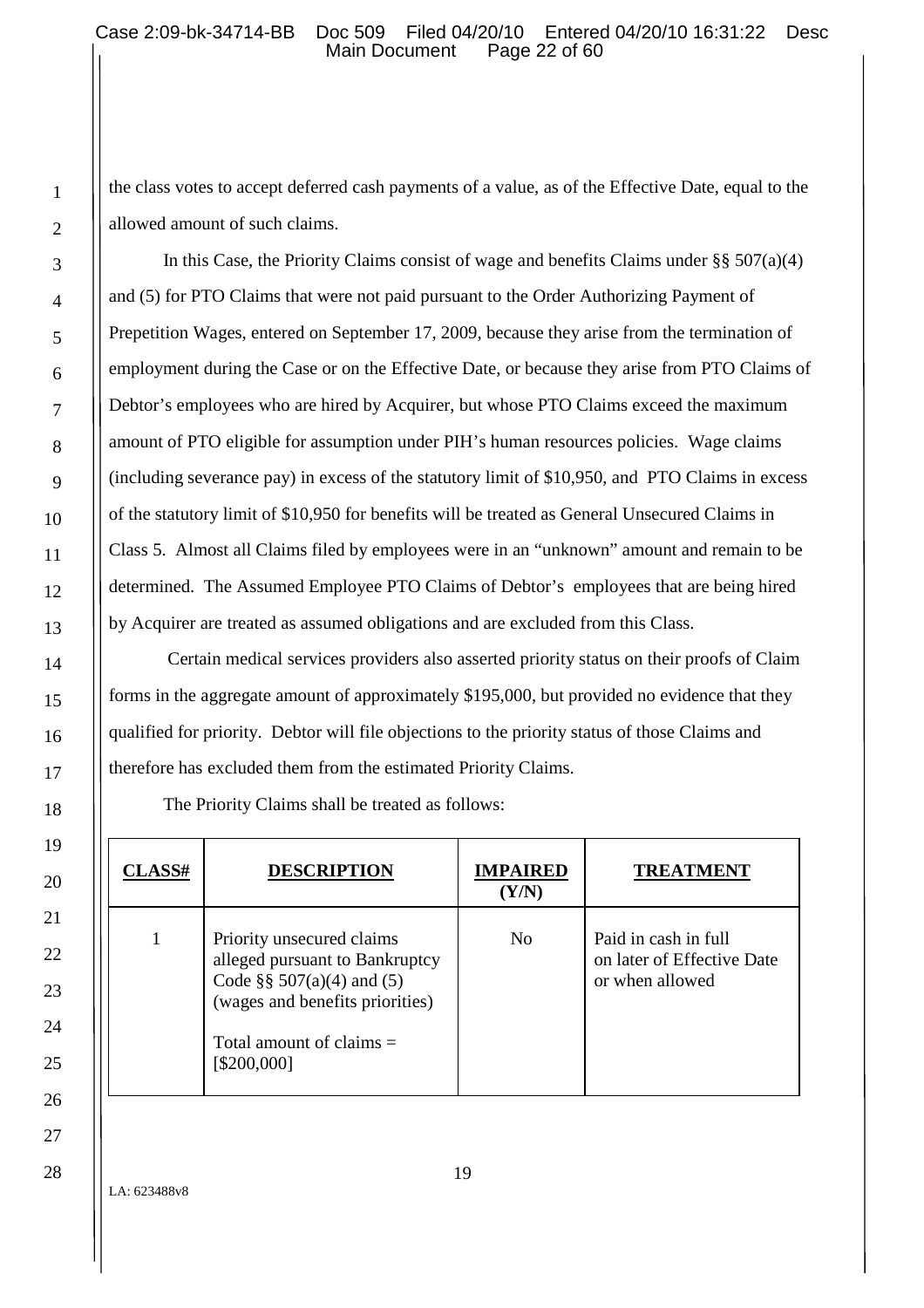2

3

4

5

6

7

8

9

10

11

12

13

14

15

16

17

18

19

20

21

22

23

24

25

26

27

28

# **2. Classes 2A, 2B, 2C and 2D--Secured Claims**

Classes 2A, 2B, 2C and 2D consist of Secured Claims against Debtor. Secured Claims are claims secured by liens on property of the estate. The Secured Claims shall be treated as follows:

| <b>CLASS</b><br>$\#$ | <b>DESCRIPTION</b>                                                                                                                                                                                                                                                                                                                                                                                                                                                                                                                  | <b>INSIDERS</b><br>(Y/N) | <b>IMPAIRED</b><br>(Y/N) | <b>TREATMENT</b>                                                                                                                                                                                                                                                                                                                                                                                                                         |
|----------------------|-------------------------------------------------------------------------------------------------------------------------------------------------------------------------------------------------------------------------------------------------------------------------------------------------------------------------------------------------------------------------------------------------------------------------------------------------------------------------------------------------------------------------------------|--------------------------|--------------------------|------------------------------------------------------------------------------------------------------------------------------------------------------------------------------------------------------------------------------------------------------------------------------------------------------------------------------------------------------------------------------------------------------------------------------------------|
| 2A                   | Secured claim of<br><b>Wells Fargo</b><br>Collateral description $=$<br>Gross Operating Revenues,<br>as defined in the Bond<br>Documents; Funds held in<br>bond reserve account<br>(collectively, the " <b>Bond</b> "<br>Funds")<br>Collateral value $=$<br>Fully secured as of Petition<br>Date: Gross Operating<br>Revenues (as defined in the<br>Bond Documents) value of<br>\$30 million;<br>Bond Funds est. value of<br>\$6,785,360 (est. \$5.4 million<br>as of Effective Date)<br>Priority of security interest $=$<br>First | N <sub>o</sub>           | Yes                      | The Bonds shall be paid in<br>full by Acquirer, and shall<br>be<br>(i) assumed by Acquirer,<br>subject to such<br>modifications of<br>covenants as may<br>reasonably be necessary<br>(including permitting the<br>Apollo junior lien);<br>(ii) granted a first priority<br>lien on the "Gross<br>Operating Revenues" (as<br>defined in the Bond<br>Documents) of Acquirer;<br>(iii) [REQUEST BY WF,<br><b>SUBJECT TO</b><br>NEGOTIATION: |
|                      | Principal owed $=$<br>est. \$20.9 million as of<br><b>Effective Date (assuming</b><br>May, June and July<br>payments are made)<br>Pre-pet. Arrearage amount $=$                                                                                                                                                                                                                                                                                                                                                                     |                          |                          | permitted to hire the<br>Affiliate Lien (as defined<br>in the Order Regarding<br>Use of Cash Collateral<br>and Adequate Protection<br>entered on October 16,<br>2009), such lien being a<br>first priority mortgage,<br>lien and security interest                                                                                                                                                                                       |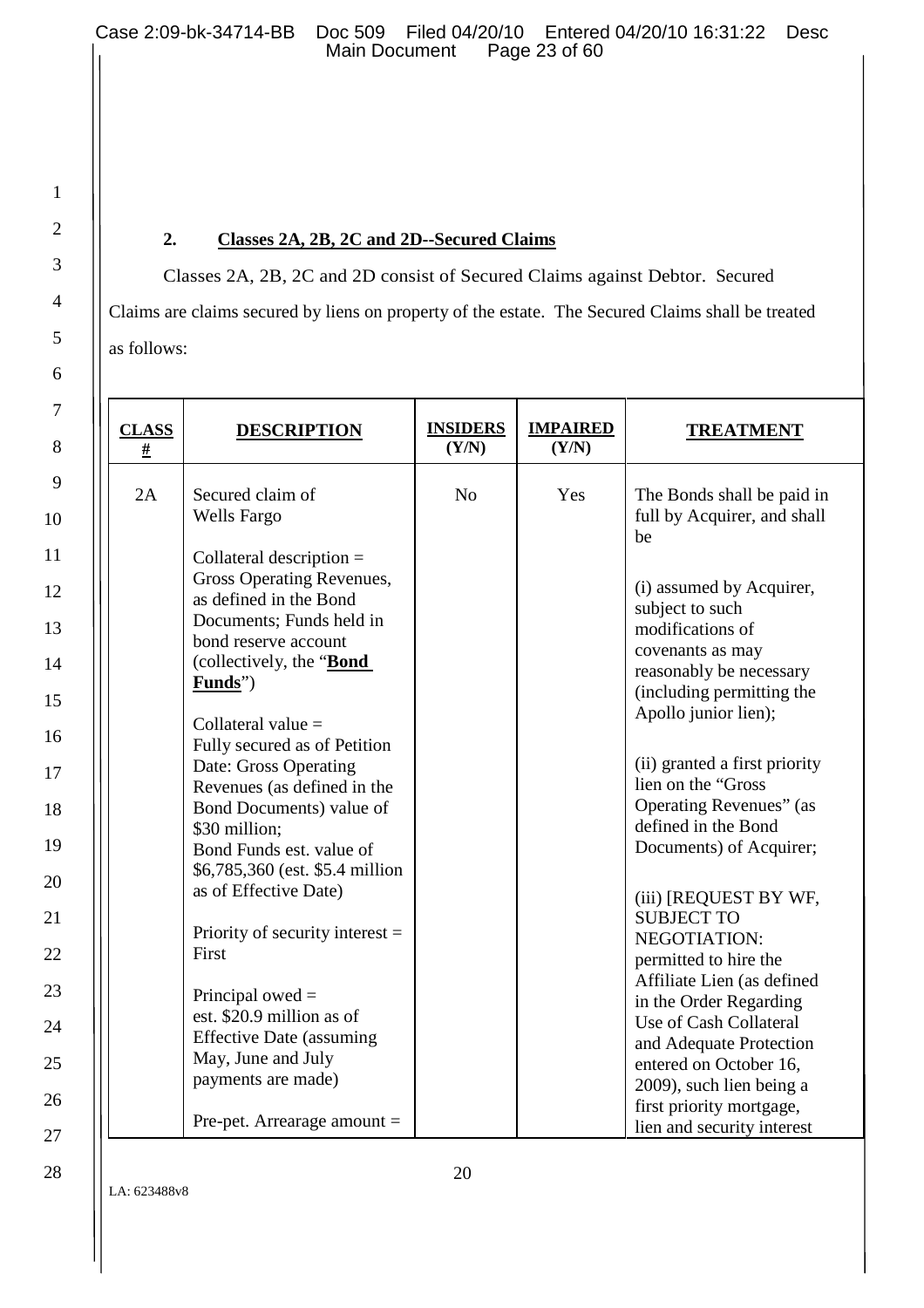| <b>CLASS</b><br><u>#</u> | <b>DESCRIPTION</b>                                                                                                                                                                                                                       | <b>INSIDERS</b><br>(Y/N) | <b>IMPAIRED</b><br>(Y/N) | <b>TREATMENT</b>                                                                                                                                                                                                |
|--------------------------|------------------------------------------------------------------------------------------------------------------------------------------------------------------------------------------------------------------------------------------|--------------------------|--------------------------|-----------------------------------------------------------------------------------------------------------------------------------------------------------------------------------------------------------------|
|                          | \$0<br>Post-pet. Arrearage amt $=$<br>approx. \$310,000 attorneys<br>fees (as of $2/28/2010$ )<br>Total claim amount $=$<br>est. \$21.4 million<br>(with \$5.4 million in Bond<br>Funds as cash collateral;<br>additional fees and costs |                          |                          | in the Medical Office<br>Building, subject only to<br>prior valid and perfected<br>liens, if any, existing on<br>the Petition Date;]<br>(iv) guaranteed by PIH;<br>and<br>(v) paid according to their<br>terms. |
|                          | may accrue through the<br><b>Effective Date)</b>                                                                                                                                                                                         |                          |                          |                                                                                                                                                                                                                 |
| 2B                       | Secured claim of Apollo<br>Collateral description $=$<br>Accounts receivable                                                                                                                                                             | N <sub>o</sub>           | Yes                      | The Apollo debt shall be paid<br>in full by Acquirer and shall<br>be:                                                                                                                                           |
|                          | Collateral value $=$<br>in excess of \$5 million                                                                                                                                                                                         |                          |                          | (i) assumed by Acquirer and<br>granted a second priority lien<br>on its accounts receivable;                                                                                                                    |
|                          | Priority of security int. $=$<br>Second/Junior                                                                                                                                                                                           |                          |                          | (ii) paid in equal quarterly<br>payments on a fully                                                                                                                                                             |
|                          | Principal owed $=$<br>Approximately \$1.2 million                                                                                                                                                                                        |                          |                          | amortized basis over a two-<br>year period, including interest<br>at the Interest Rate, beginning                                                                                                               |
|                          | Pre-pet. Arrearage amount $=$<br>approx. \$200,000 of<br>principal                                                                                                                                                                       |                          |                          | with the first payment due on<br>[REQUEST BY APOLLO;<br><b>SUBJECT TO</b><br>NEGOTIATION: first                                                                                                                 |
|                          | Post-pet. arrearage amount $=$<br>approx. \$986,000 of<br>principal                                                                                                                                                                      |                          |                          | payment on Effective Date?]                                                                                                                                                                                     |
|                          | Total claim amount $=$<br>\$1,201,919.22, plus such<br>interest, attorneys' fees, and<br>expenses as may be Allowed                                                                                                                      |                          |                          |                                                                                                                                                                                                                 |

28

1

2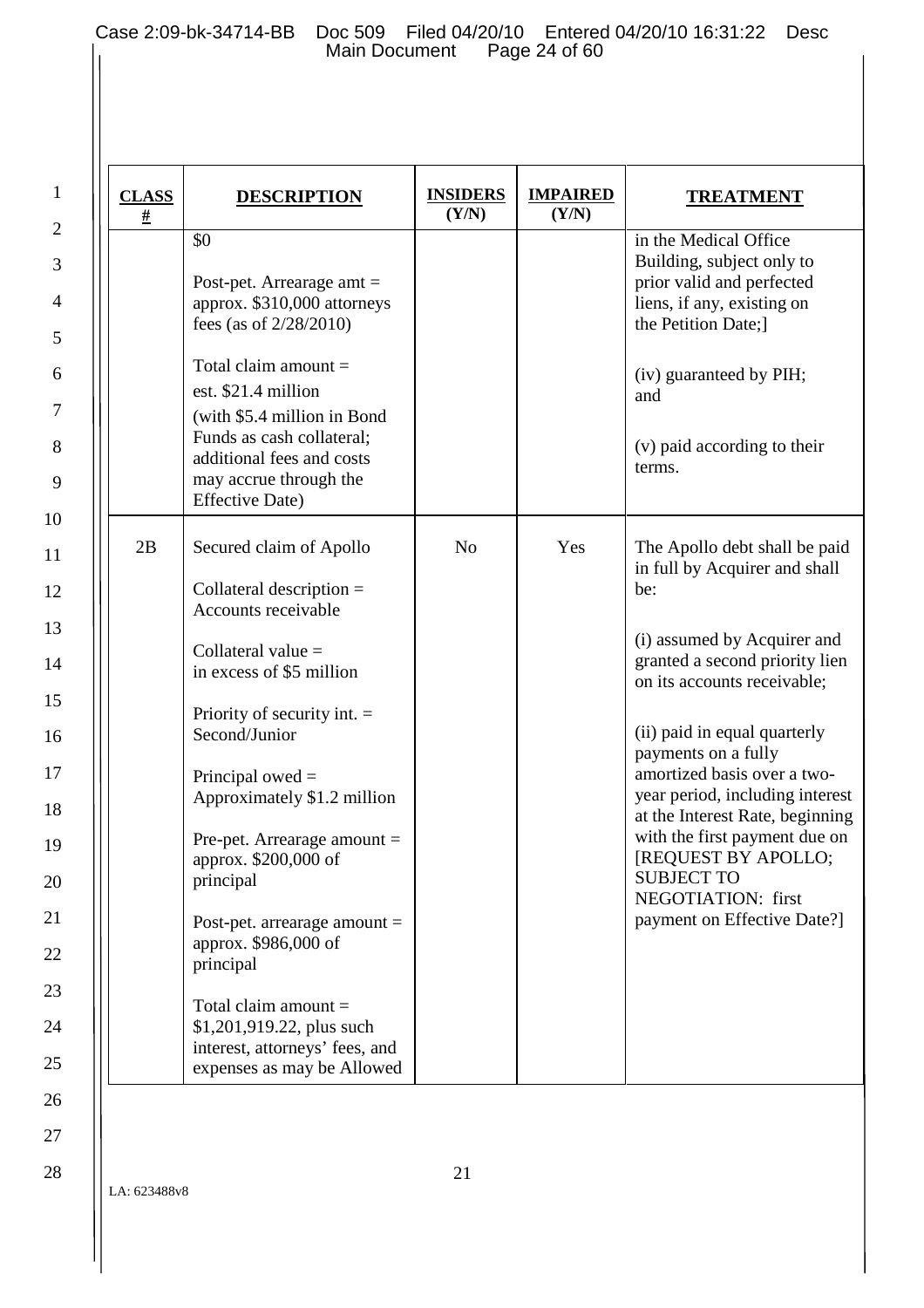| <b>CLASS</b><br># | <b>DESCRIPTION</b>                                                                                                                                                                                                                                                                                                                                          | <b>INSIDERS</b><br>(Y/N) | <b>IMPAIRED</b><br>(Y/N) | <b>TREATMENT</b>                                                                                                                                                                                                                                                                                                                                                                                                                                                                                                                                                     |
|-------------------|-------------------------------------------------------------------------------------------------------------------------------------------------------------------------------------------------------------------------------------------------------------------------------------------------------------------------------------------------------------|--------------------------|--------------------------|----------------------------------------------------------------------------------------------------------------------------------------------------------------------------------------------------------------------------------------------------------------------------------------------------------------------------------------------------------------------------------------------------------------------------------------------------------------------------------------------------------------------------------------------------------------------|
| 2C(i)             | Secured claim of<br><b>Bank of the West</b><br>Collateral description $=$<br>Imaging System and Alaris<br><b>System Equipment</b><br>Collateral value $=[$ $]$<br>Priority of security int. $= 1$ st<br>Pre-pet. Arrearage Amt. $=$ \$0<br>Post-pet. arrearage $Amt = $0$<br>Total claim amount $=$<br>[\$1,780,407.45, less]<br>payments made during Case] | N <sub>o</sub>           | N <sub>o</sub>           | These security interests were<br>recorded with respect to<br>equipment leases. Acquirer<br>may assume or reject these<br>leases.<br>If Acquirer assumes the<br>leases, it will pay the terms of<br>the leases, with Cure<br>Amounts paid in full when<br>Allowed.<br>If the equipment leases are<br>not assumed, Debtor will<br>reject them and lessor shall be<br>permitted to recover on the<br>collateral on which it has a<br>first lien, and to File a<br><b>General Unsecured Rejection</b><br>Claim for any amounts due in<br>excess of its collateral value. |
|                   |                                                                                                                                                                                                                                                                                                                                                             |                          |                          |                                                                                                                                                                                                                                                                                                                                                                                                                                                                                                                                                                      |
|                   |                                                                                                                                                                                                                                                                                                                                                             |                          |                          |                                                                                                                                                                                                                                                                                                                                                                                                                                                                                                                                                                      |

28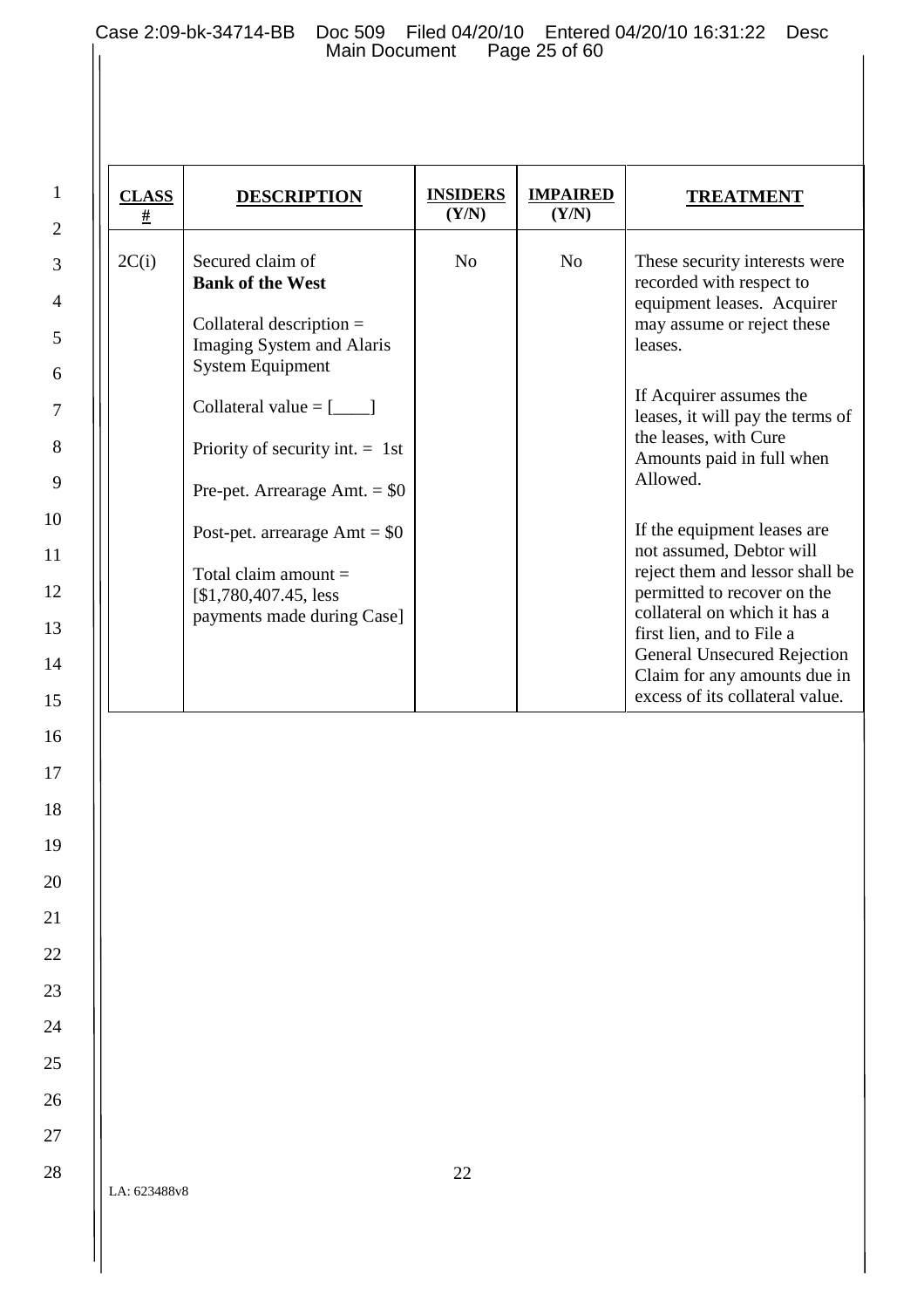| <b>CLASS</b><br><u>#</u> | <b>DESCRIPTION</b>                                                                                                                                                                                                             | <b>INSIDERS</b><br>(Y/N) | <b>IMPAIRED</b><br>(Y/N) | <b>TREATMENT</b>                                                                                                                                                                                                                                                                                                                                              |
|--------------------------|--------------------------------------------------------------------------------------------------------------------------------------------------------------------------------------------------------------------------------|--------------------------|--------------------------|---------------------------------------------------------------------------------------------------------------------------------------------------------------------------------------------------------------------------------------------------------------------------------------------------------------------------------------------------------------|
| 2C(ii)                   | Secured Claim of<br><b>Cisco Systems</b><br>Collateral description $=$<br>Computer servers and related                                                                                                                         | No                       | N <sub>o</sub>           | These security interests were<br>recorded with respect to<br>equipment leases. Acquirer<br>may assume or reject these<br>leases.                                                                                                                                                                                                                              |
|                          | equipment<br>Collateral value $=[$<br>Priority of security int. $=$<br>First<br>Pre-pet. Arrearage Amt. $=$ \$0<br>Post-pet. arrearage $Amt = $0$<br>Total claim amount $=$<br>\$683,725.97, less payments<br>made during Case |                          |                          | If Acquirer assumes the<br>leases, it will pay the terms of<br>the leases, with Cure<br>Amounts paid in full when<br>Allowed.<br>If the equipment leases are<br>not assumed, Debtor will<br>reject them and lessor shall be<br>permitted to recover on the<br>collateral on which it has a<br>first lien, and to File a<br><b>General Unsecured Rejection</b> |
|                          |                                                                                                                                                                                                                                |                          |                          | Claim for any amounts due in                                                                                                                                                                                                                                                                                                                                  |
|                          |                                                                                                                                                                                                                                |                          |                          | excess of its collateral value.                                                                                                                                                                                                                                                                                                                               |
|                          |                                                                                                                                                                                                                                |                          |                          |                                                                                                                                                                                                                                                                                                                                                               |
|                          |                                                                                                                                                                                                                                |                          |                          |                                                                                                                                                                                                                                                                                                                                                               |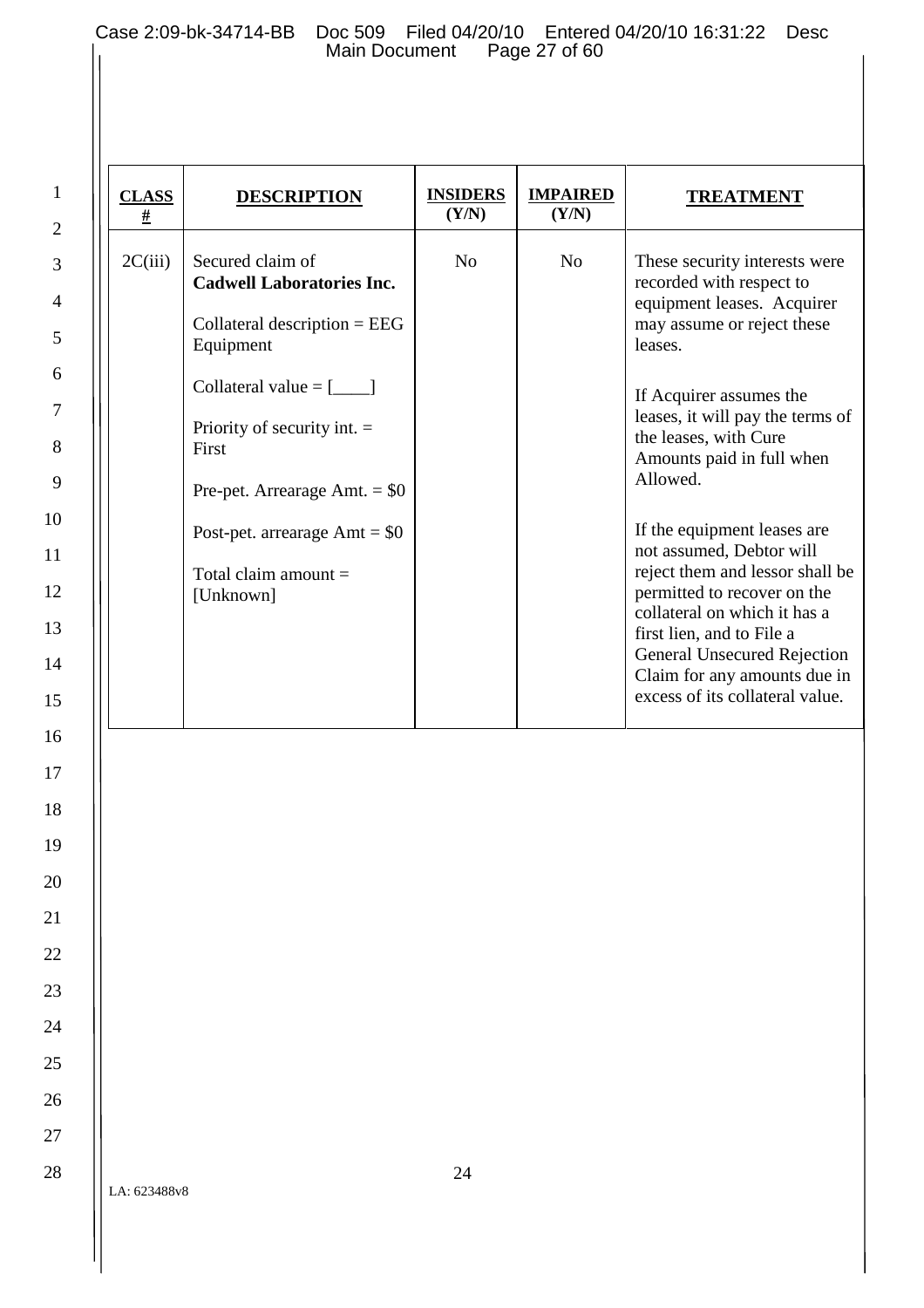| #      | <b>DESCRIPTION</b>                                                                                                                                                                                                                   | <b>INSIDERS</b><br>(Y/N) | <b>IMPAIRED</b><br>(Y/N) | <b>TREATMENT</b>                                                                                                                                                                                                                                                                                                                                              |
|--------|--------------------------------------------------------------------------------------------------------------------------------------------------------------------------------------------------------------------------------------|--------------------------|--------------------------|---------------------------------------------------------------------------------------------------------------------------------------------------------------------------------------------------------------------------------------------------------------------------------------------------------------------------------------------------------------|
| 2C(iv) | Secured claim of<br><b>Philips Medical Capital</b><br>Collateral description $=$<br>Digital Diagnostic and X-                                                                                                                        | N <sub>o</sub>           | N <sub>o</sub>           | These security interests were<br>recorded with respect to<br>equipment leases. Acquirer<br>may assume or reject these<br>leases.                                                                                                                                                                                                                              |
|        | Ray Equipment<br>Collateral value $=[$<br>Priority of security int. $=$<br>First<br>Pre-pet. Arrearage amt. $=$ \$0<br>Post-pet. arrearage amt. $=$ \$0<br>Total claim amount $=$<br>\$19,722, less payments made<br>during the Case |                          |                          | If Acquirer assumes the<br>leases, it will pay the terms of<br>the leases, with Cure<br>Amounts paid in full when<br>Allowed.<br>If the equipment leases are<br>not assumed, Debtor will<br>reject them and lessor shall be<br>permitted to recover on the<br>collateral on which it has a<br>first lien, and to File a<br><b>General Unsecured Rejection</b> |
|        |                                                                                                                                                                                                                                      |                          |                          | Claim for any amounts due in<br>excess of its collateral value.                                                                                                                                                                                                                                                                                               |
|        |                                                                                                                                                                                                                                      |                          |                          |                                                                                                                                                                                                                                                                                                                                                               |
|        |                                                                                                                                                                                                                                      |                          |                          |                                                                                                                                                                                                                                                                                                                                                               |
|        |                                                                                                                                                                                                                                      |                          |                          |                                                                                                                                                                                                                                                                                                                                                               |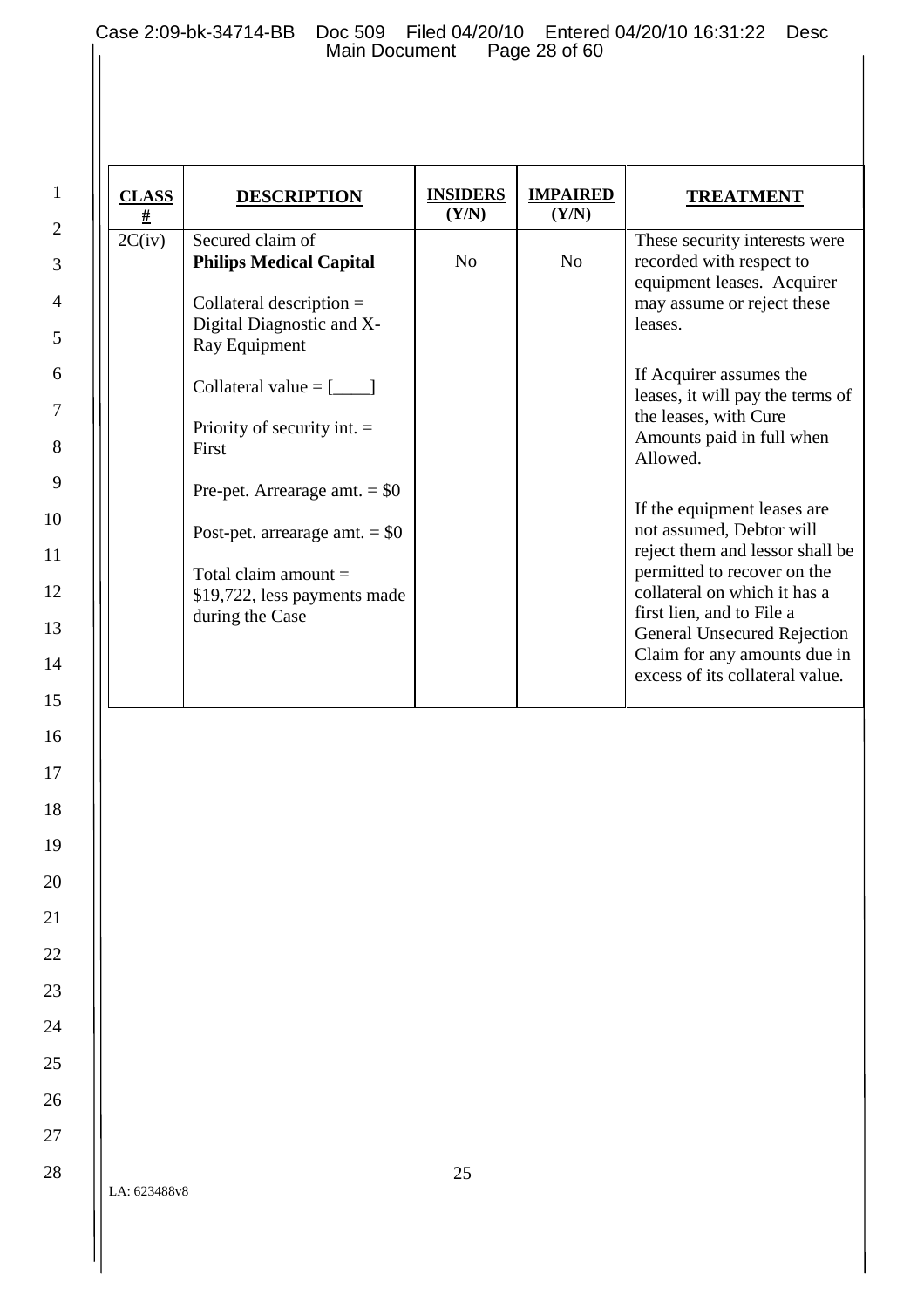2

3

4

5

6

7

8

9

10

11

12

13

14

15

16

17

18

19

20

21

22

23

24

25

26

27

28

| <b>CLASS</b><br># | <b>DESCRIPTION</b>                                                                                                                                                                                                                                                                                                                                         | <b>INSIDERS</b><br>(Y/N) | <b>IMPAIRED</b><br>(Y/N) | <b>TREATMENT</b>                                                                                                                                                                                                                                                                                                                                                                                                                                                                                                                                                     |
|-------------------|------------------------------------------------------------------------------------------------------------------------------------------------------------------------------------------------------------------------------------------------------------------------------------------------------------------------------------------------------------|--------------------------|--------------------------|----------------------------------------------------------------------------------------------------------------------------------------------------------------------------------------------------------------------------------------------------------------------------------------------------------------------------------------------------------------------------------------------------------------------------------------------------------------------------------------------------------------------------------------------------------------------|
| 2C(v)             | Secured claim of<br><b>U.S. Bank</b><br>Collateral Description $=$<br>Advia Immunoassay System<br>Equipment<br>Collateral value $=[$ ______]<br>Priority of security int. $=$<br>First<br>Pre-pet. Arrearage amt. $=$ \$0<br>Post-pet. arrearage amt. $=$ \$0<br>Total claim amount $=$<br>$\sqrt{\frac{2}{2}}$                                            | N <sub>o</sub>           | N <sub>o</sub>           | These security interests were<br>recorded with respect to<br>equipment leases. Acquirer<br>may assume or reject these<br>leases.<br>If Acquirer assumes the<br>leases, it will pay the terms of<br>the leases, with Cure<br>Amounts paid in full when<br>Allowed.<br>If the equipment leases are<br>not assumed, Debtor will<br>reject them and lessor shall be<br>permitted to recover on the<br>collateral on which it has a<br>first lien, and to File a<br><b>General Unsecured Rejection</b><br>Claim for any amounts due in<br>excess of its collateral value. |
| 2D                | Secured claim of<br>Los Angeles County<br><b>Treasurer and Tax Collector</b><br>for Property Taxes<br>Collateral description $=$ Real<br>property and improvements<br>on Dolan Street property<br>Collateral value =<br>Assessed value of<br>\$1,656,120; fair market<br>value of $[$<br>Priority of security int. $=$<br>First<br>Pre-pet. Amount due $=$ | N <sub>0</sub>           | N <sub>o</sub>           | Paid in full on Effective Date                                                                                                                                                                                                                                                                                                                                                                                                                                                                                                                                       |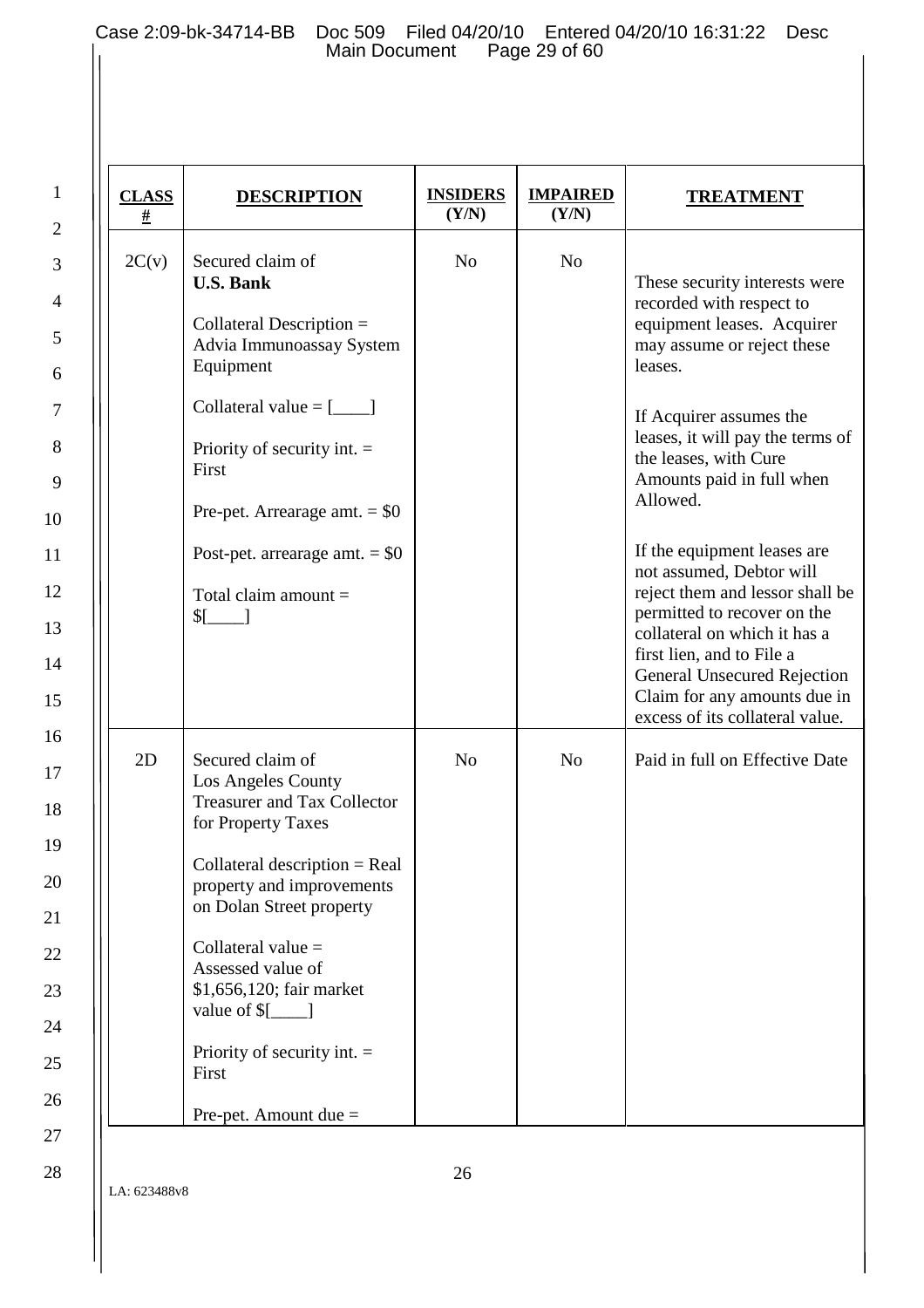Case 2:09-bk-34714-BB Doc 509 Filed 04/20/10 Entered 04/20/10 16:31:22 Desc<br>Main Document Page 30 of 60 Main Document

| <b>CLASS</b><br><u>#</u> | <b>DESCRIPTION</b>                         | <b>INSIDERS</b><br>(Y/N) | <b>IMPAIRED</b><br>(Y/N) | <b>TREATMENT</b> |
|--------------------------|--------------------------------------------|--------------------------|--------------------------|------------------|
|                          | \$19,802.82<br>Post-pet. Amount due $= $0$ |                          |                          |                  |
|                          | Total claim amount $=$<br>\$19,802.82      |                          |                          |                  |

# **3. Class 3--Assumed Employee PTO Claims**

Class 3 Assumed Employee PTO Claims are certain PTO Claims for accrued nonworking days and paid time off ("**PTO**") of Hospital employees in good standing as of the Effective Date who are hired by Acquirer as employees. Under Debtor's human resources policies, employees may have accumulated PTO that the employees were able to roll forward from year to year, or cash out at retirement or departure. Acquirer will honor PTO Claims for hired employees up to the maximum amount permitted to be accrued pursuant to PIH's human resources policies (\_\_\_ days/hours of PTO). The Assumed Employee PTO Claims shall be treated as follows:

| <b>CLASS</b><br><u>#</u> | <b>DESCRIPTION</b>                                                                                                                                                                                                                   | <b>IMPAIRED</b><br>(Y/N) | <b>TREATMENT</b>                                                                                                                                                                                                                                                                                                                                                                                                                                                                                                         |
|--------------------------|--------------------------------------------------------------------------------------------------------------------------------------------------------------------------------------------------------------------------------------|--------------------------|--------------------------------------------------------------------------------------------------------------------------------------------------------------------------------------------------------------------------------------------------------------------------------------------------------------------------------------------------------------------------------------------------------------------------------------------------------------------------------------------------------------------------|
| 3                        | <b>Assumed Employee PTO</b><br>Claims<br>Total amt of claims $=$<br>[Approximately \$450,000<br>alleged per proofs of<br>claim; additional amounts<br>to be determined, but total<br>assumed to be<br>approximately \$3.8<br>million | N <sub>0</sub>           | For all employees that are hired by<br>Acquirer as employees of the<br>Hospital, Acquirer will assume the<br>PTO and allow it to be used on the<br>same terms and conditions as before<br>Petition Date, subject to a cap of<br>hours/days]<br>For employees that are not hired by<br>Acquirer, if any, PTO claims will be<br>treated as Class 5 Claims (or as<br>Priority or Convenience Class<br>Claims, if they qualify). Such non-<br>hired employees shall have 30 days<br>after notice that they will not be hired |

LA: 623488v8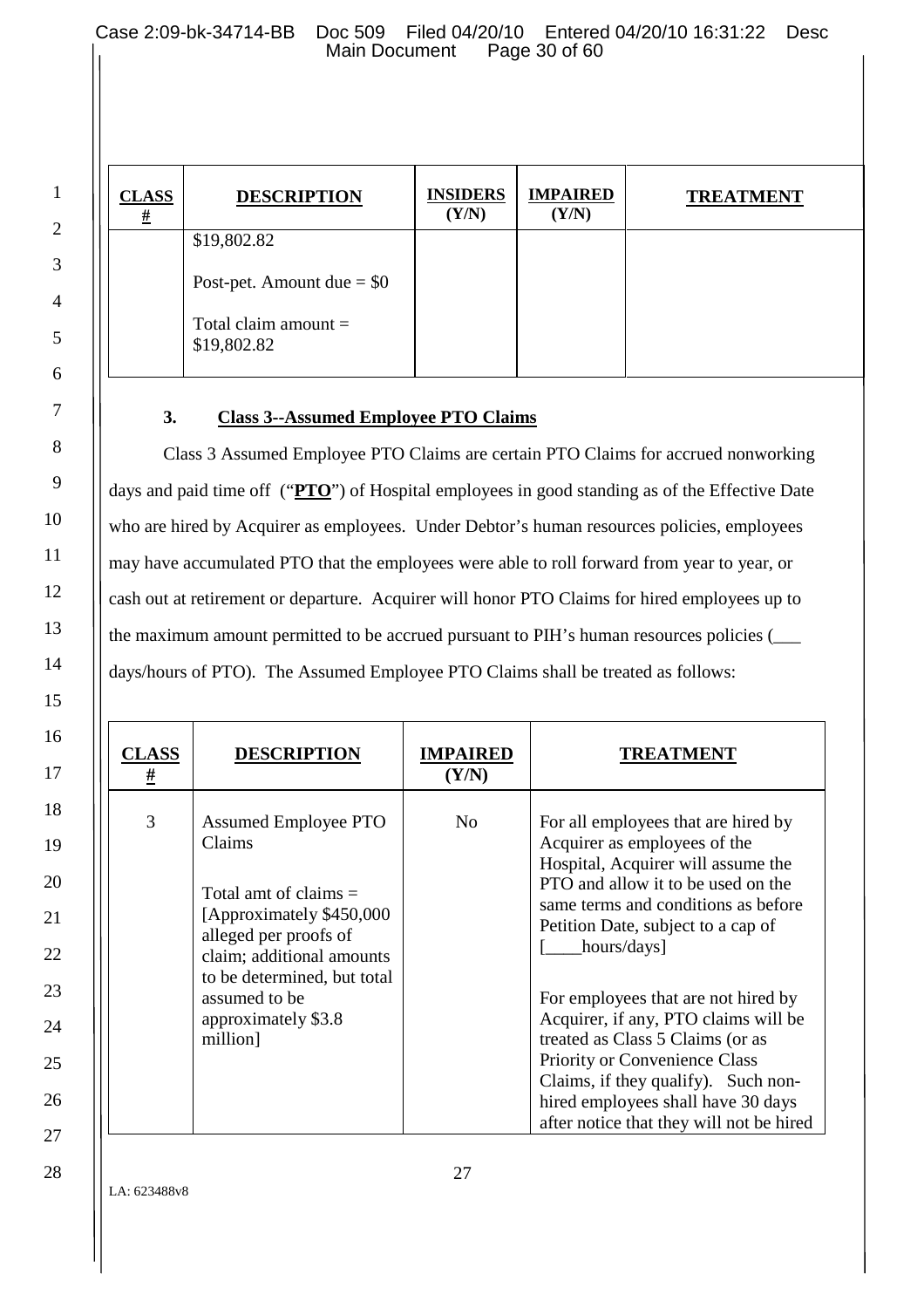Case 2:09-bk-34714-BB Doc 509 Filed 04/20/10 Entered 04/20/10 16:31:22 Desc<br>Main Document Page 31 of 60 Main Document

| <b>CLASS</b><br># | <b>DESCRIPTION</b> | <b>IMPAIRED</b><br>(Y/N) | <b>TREATMENT</b>                                                                                                                                      |
|-------------------|--------------------|--------------------------|-------------------------------------------------------------------------------------------------------------------------------------------------------|
|                   |                    |                          | within which to file amended proofs<br>of claims setting forth the cash<br>equivalent of their accrued PTO<br>pursuant to Debtor's existing policies. |

# **4. Class 4 -- Convenience Class Claims**

Class 4 consists of Convenience Class Claims, meaning those General Unsecured Claims that are either less than or equal to \$7,500, or if the claim amount is greater, the claimant elects to reduce its Claim to \$7,500 pursuant to the Convenience Class Election, and thus accept a maximum of \$3,750 as payment in full. Debtor estimates that there are approximately 850 claimants with Claims less than or equal to \$7,500, and 150 additional claimants with Claims between \$7,500 and \$15,000 who can be expected to elect treatment as Convenience Class Claims because \$3,750 would equal the maximum 25% distribution that they might otherwise receive over a seven year period as part of Class 5, 6, or 8. It is possible that holders of Claims greater than \$15,000 will also elect treatment in Class 4 to obtain the benefit of an immediate cash payment rather than payments of a greater amount over a period of years. There is no limit on the number or amount of Claims that may be the subject of a Convenience Class Election.

The Convenience Class Claims shall be treated as follows:

| CLASS<br>#     | <b>DESCRIPTION</b>                                   | <b>IMPAIRED</b><br>(Y/N) | <b>TREATMENT</b>                                                                                                |
|----------------|------------------------------------------------------|--------------------------|-----------------------------------------------------------------------------------------------------------------|
| $\overline{4}$ | <b>Convenience Class</b><br>Claims                   | Yes                      | To be paid 50% of allowed amount of<br>claim up to a maximum of \$3,750, on<br>the Effective Date or as soon as |
|                | Total amt of claims $=$                              |                          | practicable thereafter.                                                                                         |
|                | Est. Allowed amount of                               |                          |                                                                                                                 |
|                | \$1.6 million, assuming all<br>claimants with Claims |                          |                                                                                                                 |
|                | between $$1$ and $$15,000$                           |                          |                                                                                                                 |
|                | elect treatment as                                   |                          |                                                                                                                 |
|                | <b>Convenience Class</b>                             |                          |                                                                                                                 |

LA: 623488v8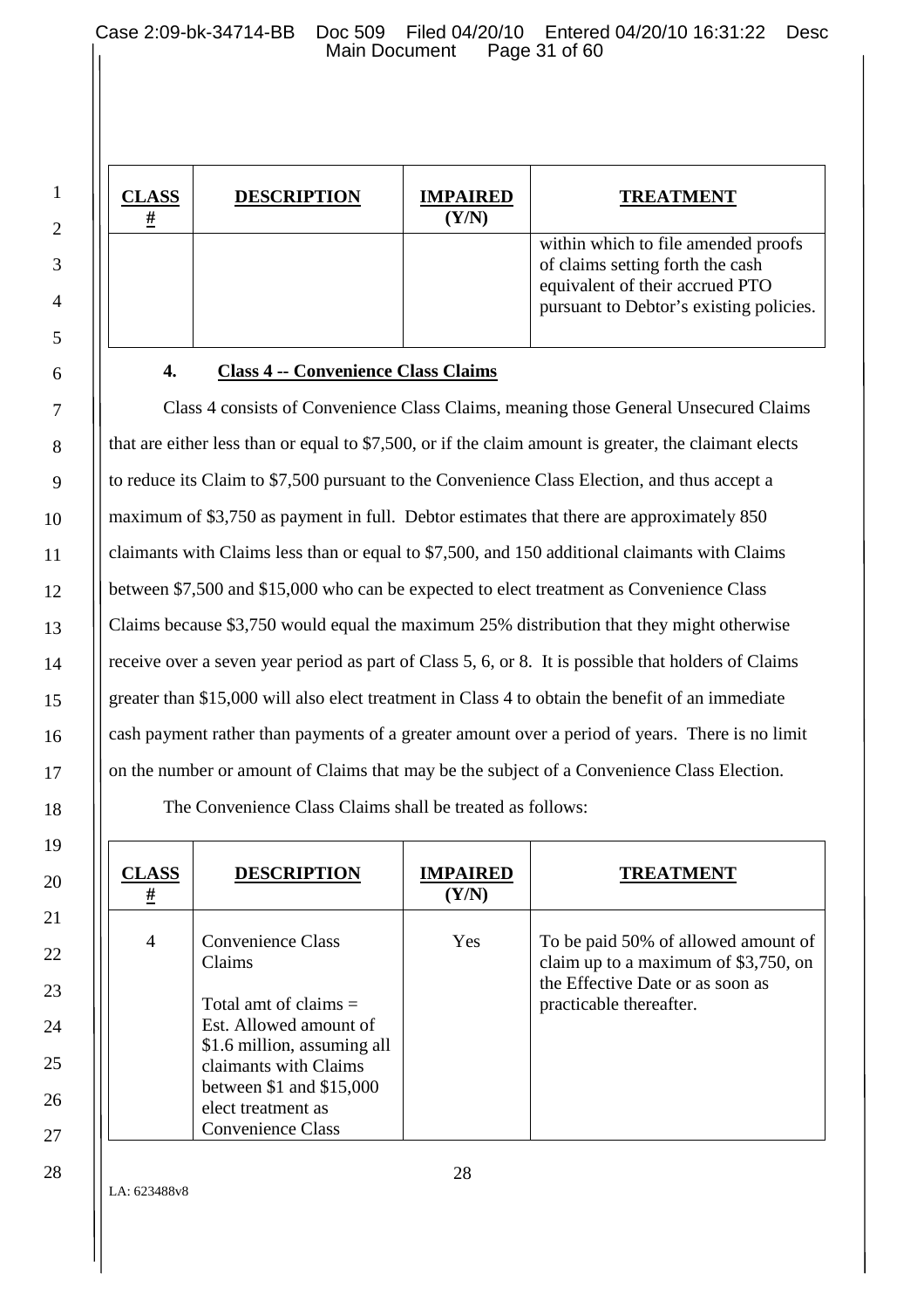Case 2:09-bk-34714-BB Doc 509 Filed 04/20/10 Entered 04/20/10 16:31:22 Desc<br>Main Document Page 32 of 60 Main Document

| <b>CLASS</b><br><u>#</u> | <b>DESCRIPTION</b>                                                 | <b>IMPAIRED</b><br>(Y/N) | <b>TREATMENT</b> |
|--------------------------|--------------------------------------------------------------------|--------------------------|------------------|
|                          | Claims; [total Claimed]<br>amount of approximately<br>\$3 million] |                          |                  |

# **5. Class 5 --General Unsecured Claims Not Otherwise Classified**

Class 5 consists of General Unsecured Claims that are not Priority Claims, Assumed Employee PTO Claims, Convenience Class Claims,, Risk-Share Claims, Capitation Provider Claims, or Health Plan Loan Claims. The Class 5 Claims shall be treated as follows:

| <b>CLASS</b><br><u>#</u> | DESCRIPTION                                                                                                                                                                                                    | <b>IMPAIRED</b><br>(Y/N) | TREATMENT                                                                                                                                                                                                                                                                                                                                                                                                                                                                                                                                                                                                                                                                                                                                                                                                               |
|--------------------------|----------------------------------------------------------------------------------------------------------------------------------------------------------------------------------------------------------------|--------------------------|-------------------------------------------------------------------------------------------------------------------------------------------------------------------------------------------------------------------------------------------------------------------------------------------------------------------------------------------------------------------------------------------------------------------------------------------------------------------------------------------------------------------------------------------------------------------------------------------------------------------------------------------------------------------------------------------------------------------------------------------------------------------------------------------------------------------------|
| 5                        | <b>General Unsecured Claims</b><br>(Not Otherwise Classified)<br>Total amt of claims $=$<br>[Approximately \$30 million<br>for Trade, Rejection,<br>Litigation, and other claims<br>not separately classified] | Yes                      | Class 5 Claims shall be paid:<br><b>Effective Date Payments:</b><br>By Debtor, 5% in cash $(\$265,000)$ (for<br>Disputed Claims, payment to be made<br>on the Next Payment Date after the<br>Claim is Allowed)<br><b>Installment Plan Payments:</b><br>By the Plan Trustee from payments<br>received from Acquirer or PIH as<br>appropriate, interest-only annual cash<br>payments at the Interest Rate,<br>commencing on the first anniversary of<br>the Effective Date; and Pro Rata<br>principal payments in the aggregate<br>amount up to another 20% of the<br>Allowed Claim, not to exceed \$7.5<br>million in the aggregate (including the<br>Effective Date Payment), payable in full<br>on the 7-year anniversary of the<br><b>Effective Date.</b><br>Guarantee Option:<br>By voluntarily reducing its Allowed |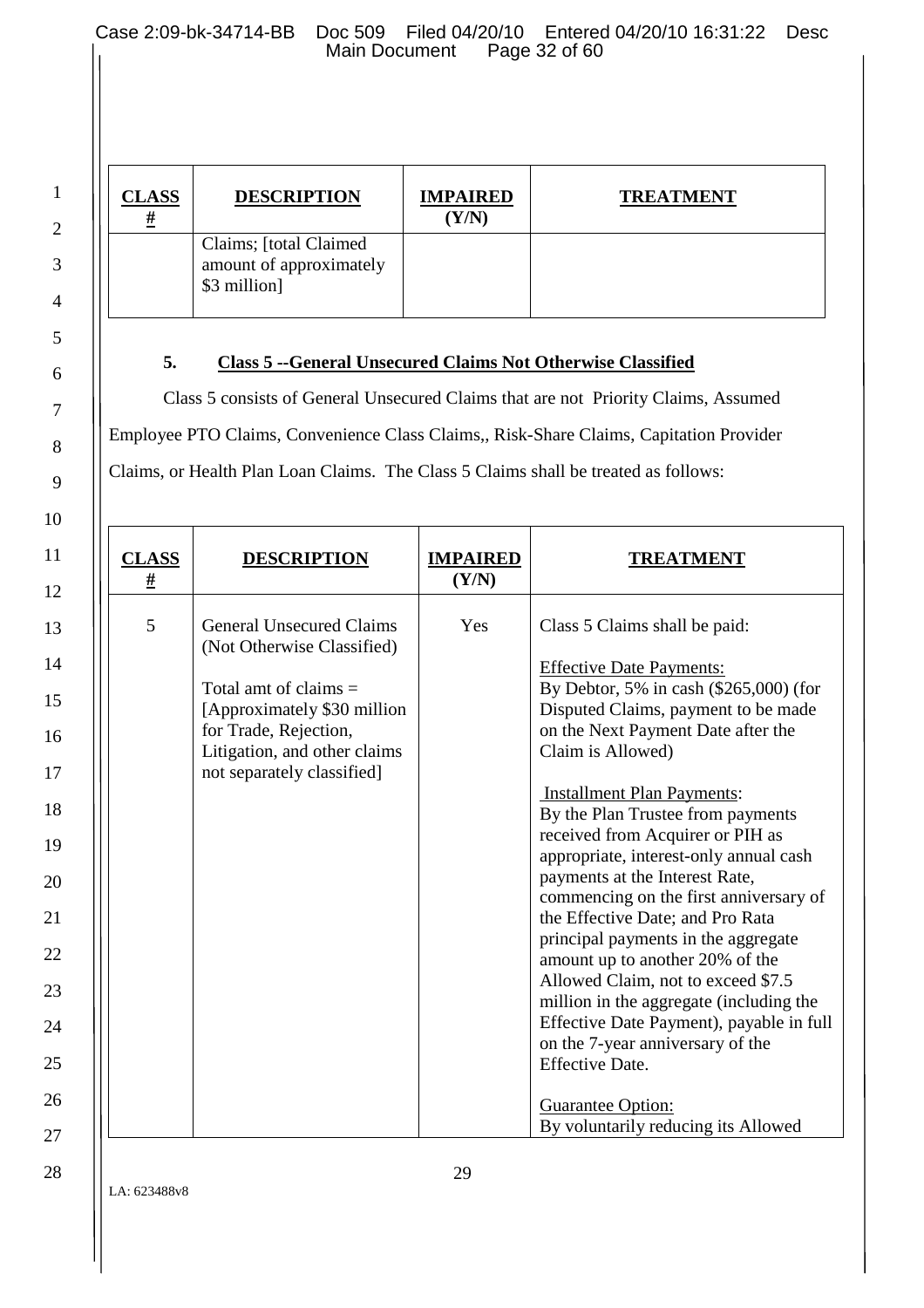Case 2:09-bk-34714-BB Doc 509 Filed 04/20/10 Entered 04/20/10 16:31:22 Desc<br>Main Document Page 33 of 60 Main Document

| CLASS<br>Ħ | <b>DESCRIPTION</b> | <b>IMPAIRED</b><br>(Y/N) | <b>TREATMENT</b>                                                                                                                                         |
|------------|--------------------|--------------------------|----------------------------------------------------------------------------------------------------------------------------------------------------------|
|            |                    |                          | Claim by 25%, each creditor may<br>individually elect to have payment of<br>the principal portion of its Installment<br>Plan Payments guaranteed by PIH. |

#### **6. Class 6 -- Risk-Share Claims**

1

2

3

4

5

6

7

8

9

10

11

12

13

14

15

16

17

18

19

20

21

22

23

24

25

26

27

28

Class 6 consists of certain disputed General Unsecured Claims held by AppleCare, Alliance, and Pioneer with respect to alleged risk-sharing profit allocations arising from Debtor's former capitation agreements. The Risk-Share Claims shall be treated as follows:

| <b>CLASS</b><br><u>#</u> | <b>DESCRIPTION</b>                                                                                                                                                                                       | <b>IMPAIRED</b><br>(Y/N) | TREATMENT                                                                                                                                                                                                                                                                                                                                                                                                                                                                                                                                                                                                                                                                                                                                                                           |
|--------------------------|----------------------------------------------------------------------------------------------------------------------------------------------------------------------------------------------------------|--------------------------|-------------------------------------------------------------------------------------------------------------------------------------------------------------------------------------------------------------------------------------------------------------------------------------------------------------------------------------------------------------------------------------------------------------------------------------------------------------------------------------------------------------------------------------------------------------------------------------------------------------------------------------------------------------------------------------------------------------------------------------------------------------------------------------|
| 6                        | Risk-Share Claims held<br>by AppleCare, Alliance,<br>and Pioneer<br>Total amt of claims $=$<br><b>Estimated Allowed</b><br>amount of \$[3.2] million;<br>filed Claims in the<br>amount of \$18.5 million | Yes                      | Class 6 Claims shall be paid:<br><b>Effective Date Payments: By Debtor,</b><br>5% in cash (\$160,000) (for Disputed<br>Claims, payment to be made on the<br>Next Payment Date after the Claim is<br>Allowed)<br><b>Installment Plan Payments:</b> (i) By the<br>Plan Trustee from payments received<br>from Acquirer or PIH as appropriate,<br>interest-only annual cash payments at<br>the Interest Rate, commencing on the<br>first anniversary of the Effective<br>Date; and (ii) Pro Rata principal<br>payments in the aggregate amount up<br>to another 20% of the Allowed<br>Claim, not to exceed \$800,000 in the<br>aggregate (including the Effective<br>Date Payment), payable in full on the<br>7-year anniversary of the Effective<br>Date.<br><b>Guarantee Option:</b> |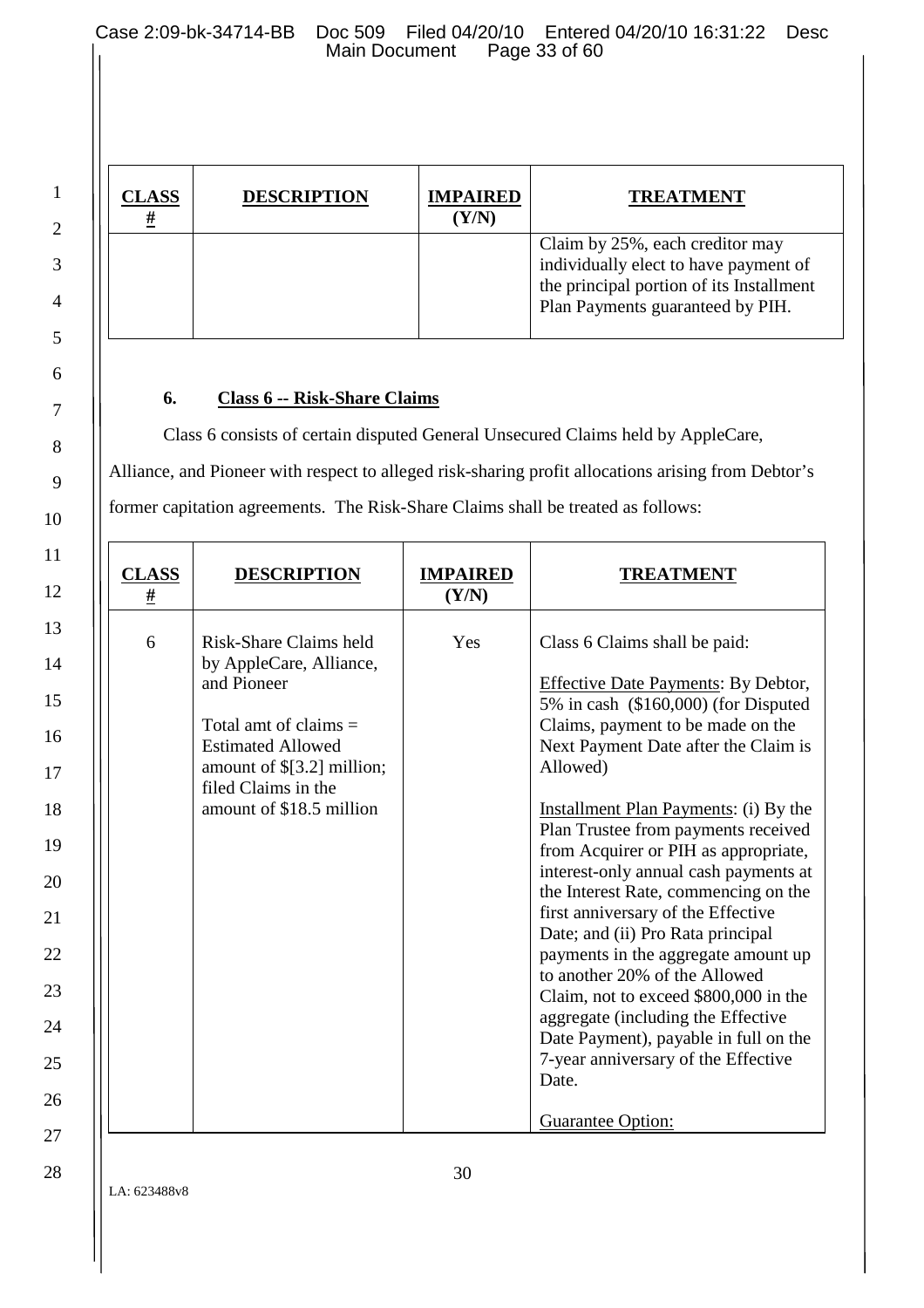Case 2:09-bk-34714-BB Doc 509 Filed 04/20/10 Entered 04/20/10 16:31:22 Desc Main Document

| CLASS | <b>DESCRIPTION</b> | <b>IMPAIRED</b><br>$(\mathbf{Y}/\mathbf{N})$ | <b>TREATMENT</b>                                                                                                                                                                                |
|-------|--------------------|----------------------------------------------|-------------------------------------------------------------------------------------------------------------------------------------------------------------------------------------------------|
|       |                    |                                              | By voluntarily reducing its Allowed<br>Claim by 25%, each creditor may<br>individually elect to have payment of<br>the principal portion of its Installment<br>Plan Payments guaranteed by PIH. |

# **7. Class 7 -- Health Plan Loan Claims**

Class 7 consists of the Health Plan Loan Claims held by Health Net and PacifiCare with respect to unsecured prepetition loans made to Debtor or payments made to third-party providers for Debtor's benefit and at Debtor's request.

PacifiCare's Filed Proof of Claim also includes amounts attributed to possible Claims for reimbursement by Debtor if PacifiCare pays Debtor's obligations to holders of Class 8 Capitation Provider Claims (the "**PacifiCare Reimbursement Claim**"). Debtor has determined that many of the invoices listed in the PacifiCare Proof of Claim have already been paid or settled, are overstated, or otherwise do not constitute an obligation of Debtor, thereby significantly reducing the potential amount of the PacifiCare Reimbursement Claim. Debtor is in the process of working with PacifiCare to reconcile the invoices included in the PacifiCare Proof of Claim against the Filed and scheduled Claims in this Case. However, after eliminating the paid, settled, or erroneous invoices from the PacifiCare Proof of Claim, a significant portion of the PacifiCare Proof of Claim (the "**Duplicate Invoices**") is duplicative of certain proofs of claims filed in this Case directly by the third-party providers (the Class 8 Capitation Provider Claims), and this duplication must be addressed. Debtor contends that PacifiCare has no legal obligation to pay the Capitation Provider Claims, but understands that PacifiCare is concerned about having to defend against the such claims even if it has strong defenses to any such thirdparty lawsuits.

The Plan proposes to (i) disallow the PacifiCare Reimbursement Claim pursuant to Section 502(d)(1)(B) as a contingent claim for reimbursement in exchange for incentives for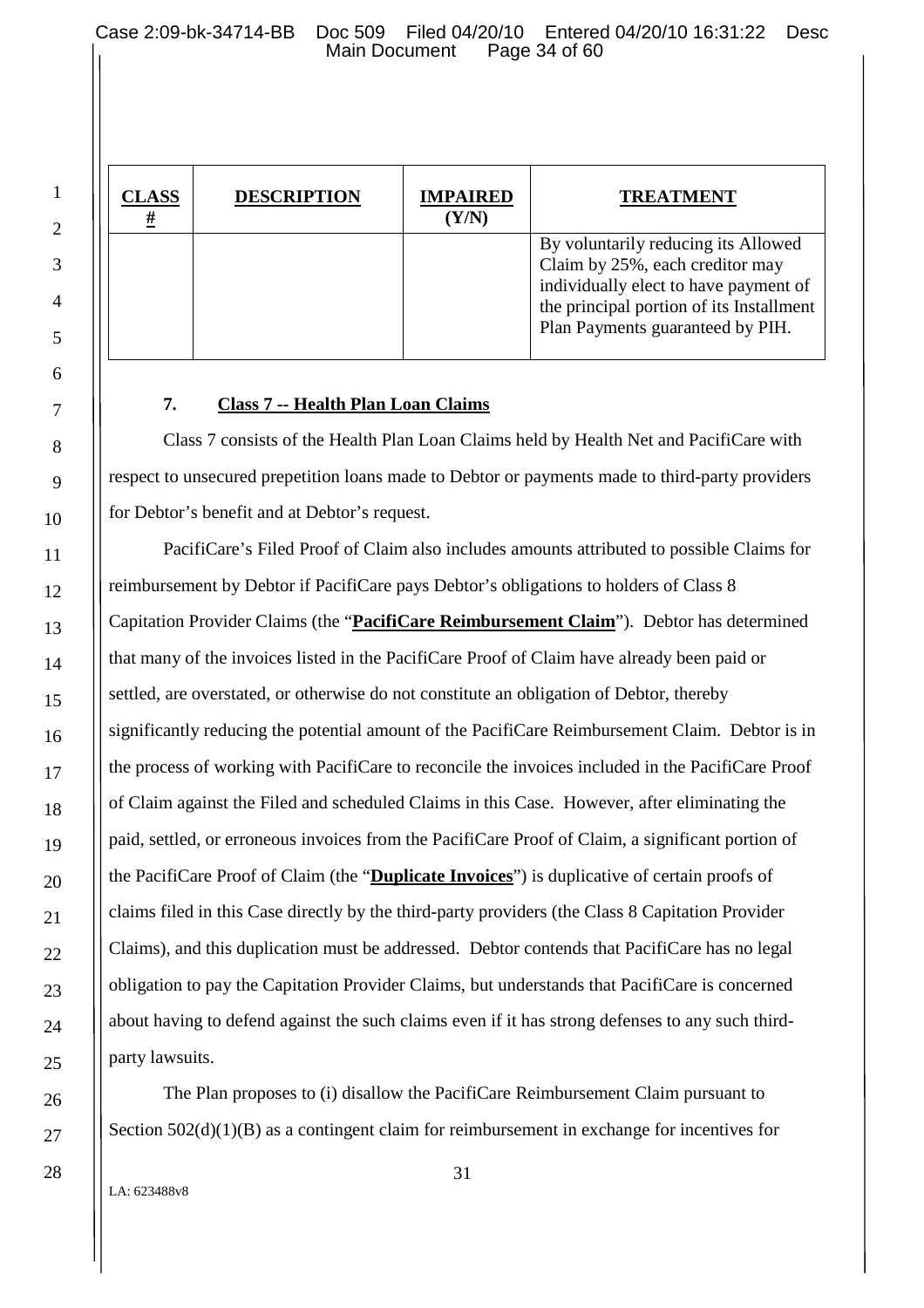holders of the Capitation Provider Claims to promise not to sue PacifiCare on account of the Duplicate Invoices, in the form of an increase in the Effective Date cash payment to each holder of a Capitation Provider Claim that indicates on its ballot that it so covenants (such holders, the "**Releasing Capitation Providers**"); and (ii) require holders of Capitation Provider Claims that do not release PacifiCare ("**Non-Releasing Capitation Providers**") to submit to a claims resolution process in this Case to try to resolve the appropriate contracted amount of such Capitation Provider Claims against Debtor (based upon Debtor's records and contracts) and to mediate the issue of PacifiCare's potential liability on such Claims. The claims resolution process will propose a temporary stay of any collection efforts against PacifiCare to provide the opportunity for an orderly resolution of the Capitation Provider Claims. A motion to approve the claims resolution process will be submitted for approval in connection with the Confirmation Hearing (the "**ADR Motion**").

The Health Plan Loan Claims shall be treated as follows:

| <u>CLASS</u><br><u>#</u> | <b>DESCRIPTION</b>                                                                                                                                                                                                                                                                                                                                                                      | <b>IMPAIRED</b><br>(Y/N) | <b>TREATMENT</b>                                                                                                                                                                                                                                                                                                                                                                                                                                                                                                                                                                                                                                      |
|--------------------------|-----------------------------------------------------------------------------------------------------------------------------------------------------------------------------------------------------------------------------------------------------------------------------------------------------------------------------------------------------------------------------------------|--------------------------|-------------------------------------------------------------------------------------------------------------------------------------------------------------------------------------------------------------------------------------------------------------------------------------------------------------------------------------------------------------------------------------------------------------------------------------------------------------------------------------------------------------------------------------------------------------------------------------------------------------------------------------------------------|
| 7                        | <b>Health Plan Loan Claims</b><br>of Health Net and<br>PacifiCare<br>Total amt of claims $=$<br>Est. Allowed amount of<br>\$5.5 million, limited to<br>amounts actually loaned<br>to Debtor or paid to<br>providers on Debtor's<br>account and at its request<br>[Note: PacifiCare's<br>Claim may be partially<br>secured by a \$500,000<br>letter of credit.<br>Investigation pending. | Yes                      | Class 7 Claims shall be paid:<br><b>Effective Date Payments:</b><br>By Debtor, 5% in cash $(\$250,000)$ (for<br>Disputed Claims, payment to be made on<br>the Next Payment Date after the Claim is<br>Allowed)<br><b>Installment Plan Payments:</b><br>By the Plan Trustee from payments<br>received from Acquirer or PIH as<br>appropriate, (i) interest-only annual cash<br>payments at the Interest Rate, commencing<br>on the first anniversary of the Effective<br>Date; and (ii) Pro Rata principal payments<br>in the aggregate amount up to another 85%<br>of the Allowed Claim, not to exceed \$5<br>million in the aggregate (including the |

1

2

3

4

5

6

7

8

9

10

11

12

13

14

15

16

17

18

19

20

21

22

23

24

25

26

27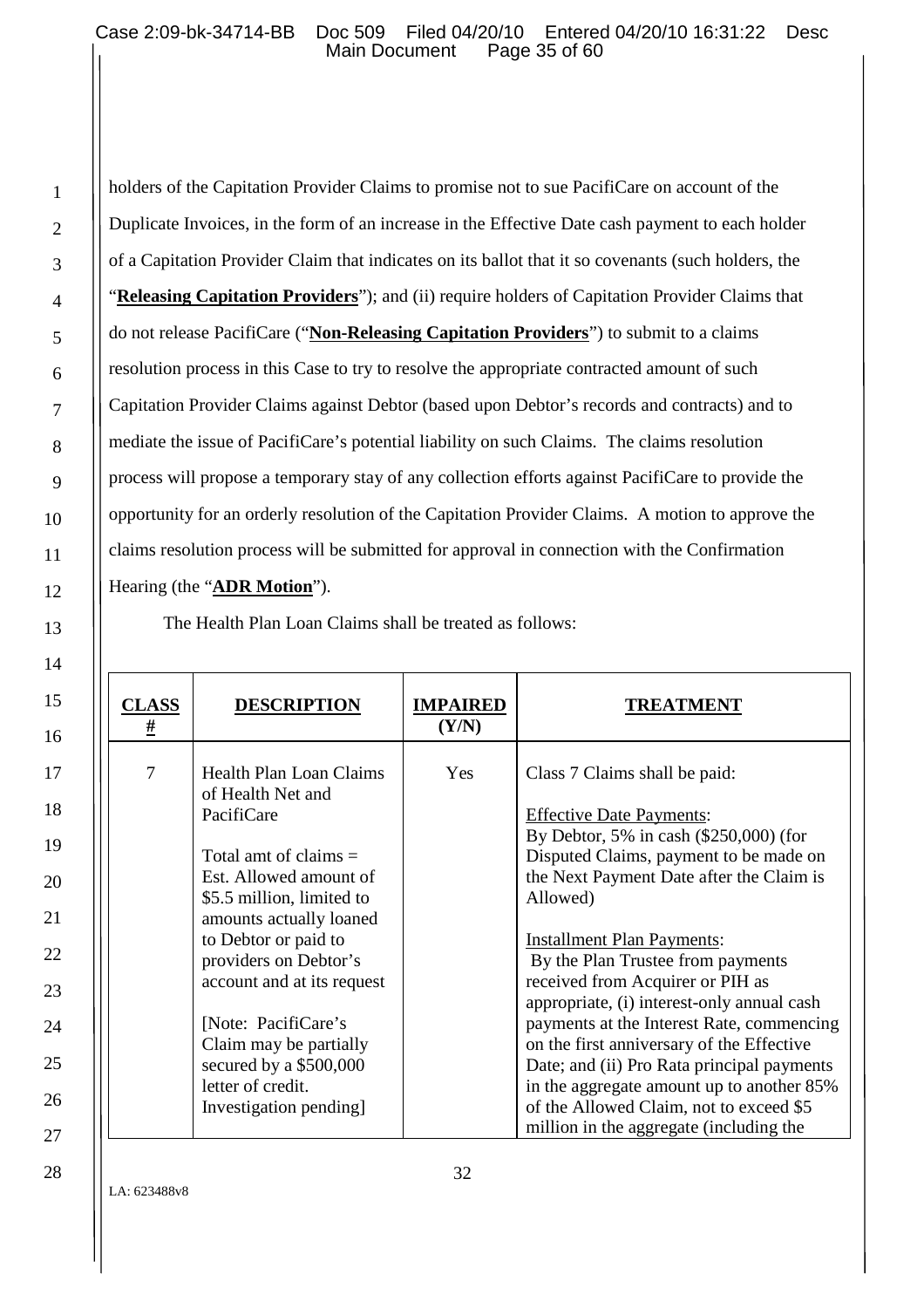| <b>CLASS</b><br># | <b>DESCRIPTION</b> | <b>IMPAIRED</b><br>(Y/N) | <b>TREATMENT</b>                                                                                                                                                                                                            |
|-------------------|--------------------|--------------------------|-----------------------------------------------------------------------------------------------------------------------------------------------------------------------------------------------------------------------------|
|                   |                    |                          | Effective Date Payment), payable in full<br>on the 7-year anniversary of the Effective<br>Date.                                                                                                                             |
|                   |                    |                          | <b>Guarantee Option:</b><br>By voluntarily reducing its Allowed Claim<br>by 25%, each creditor may individually<br>elect to have payment of the principal<br>portion of its Installment Plan Payments<br>guaranteed by PIH. |

# **8. Class 8 -- Capitation Provider Claims**

Capitation Provider Claims are General Unsecured Claims Filed by approximately 100 hospitals, physicians, ambulance services, and other healthcare providers that provided services to individuals who were insured members under Debtor's terminated capitation contracts, and whose Claims overlap the Duplicate Invoices portion of the PacifiCare Reimbursement Claim. Debtor contends that PacifiCare has no legal obligation to pay the Capitation Provider Claims, and believes that the holders of the Capitation Provider Claims would encounter substantial litigation risk and expense were they to attempt to collect from PacifiCare on account of their Claims in this Case.

The Plan proposes to resolve these issues without litigation by providing each holder of a Capitation Provider Claim an additional Effective Date cash payment equal to 5% of their Allowed Claims if such holder affirms on its ballot that it agrees not to sue PacifiCare on account of such Claim. This offer is likely to be accepted by many (maybe most) of the holders of Capitation Provider Claims. Those that decline to give up the right to sue PacifiCare will be required to look to Debtor in the first instance to determine the appropriate amount of such Claims, pursuant to the separate ADR Motion pursuant to which Debtor will seek a temporary stay of other proceedings against PacifiCare to allow for the proper amounts of the Capitation Provider Claims to be determined by accounting reconciliation and mediation. The mediation process, while mandatory, will not impose substantive settlements. Debtor believes that this

LA: 623488v8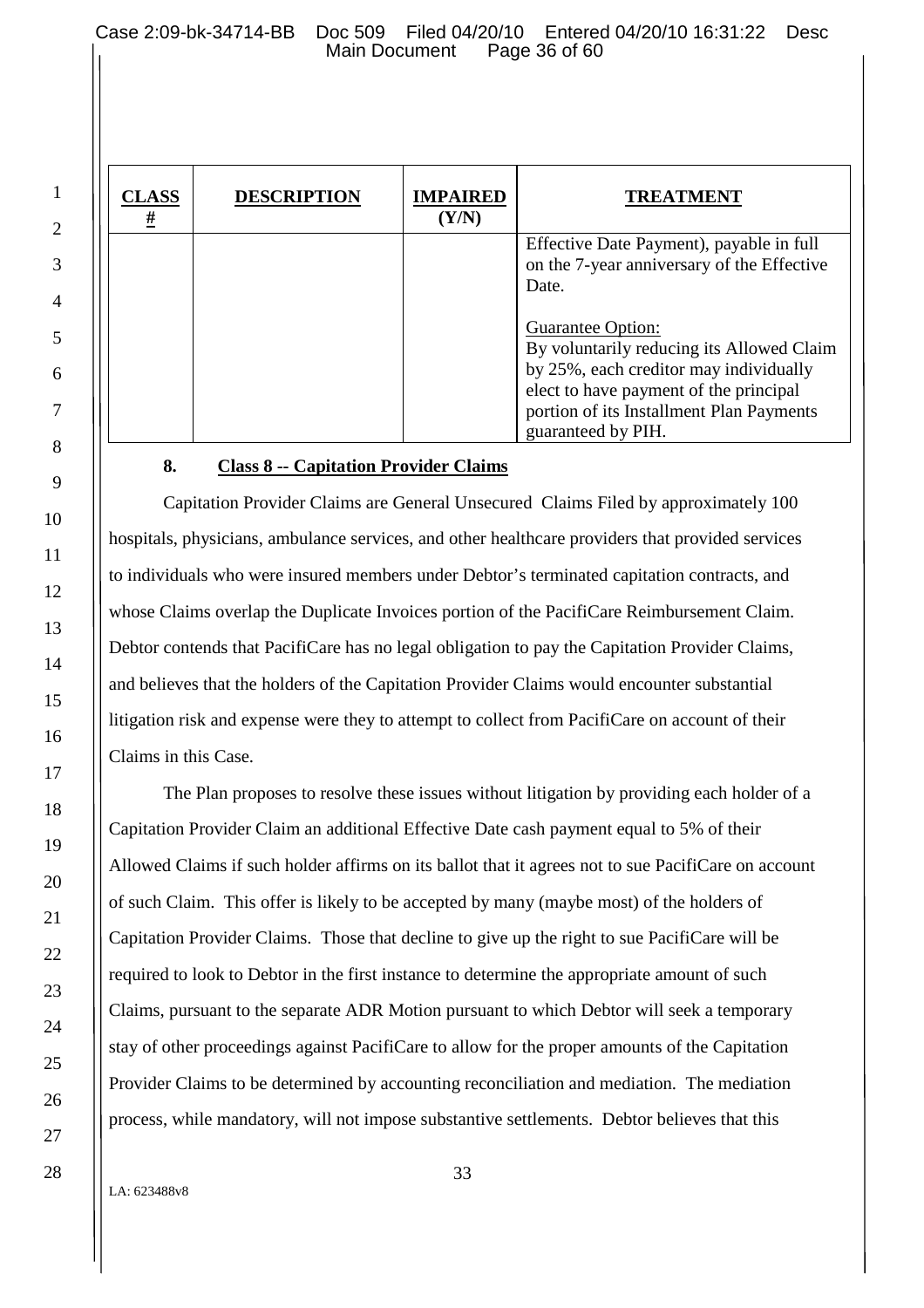2

3

4

5

6

7

8

9

10

11

12

13

14

15

16

17

18

19

20

21

22

23

24

25

26

27

28

process is highly likely to result is resolution of most of these Claims in a quick, cost-effective manner. In exchange for the opportunity to resolve the Duplicate Invoices, Debtor believes that PacifiCare should be required not to offset or recoup its Health Plan Loan Claim against amounts otherwise due to Debtor or to Acquirer, as purchaser of Debtor's accounts receivable.

The Capitation Provider Claims shall be treated as follows:

| <b>CLASS</b><br># | <b>DESCRIPTION</b>                                                                                                                                                   | <b>IMPAIRED</b><br>(Y/N) | <b>TREATMENT</b>                                                                                                                                                                                                                                                                                                                                                                                                                                                                                                                                                                                                                                                                                                                                                                                                                                                                                                                                                                                                                                                                                                                                                                                                                                                                                               |
|-------------------|----------------------------------------------------------------------------------------------------------------------------------------------------------------------|--------------------------|----------------------------------------------------------------------------------------------------------------------------------------------------------------------------------------------------------------------------------------------------------------------------------------------------------------------------------------------------------------------------------------------------------------------------------------------------------------------------------------------------------------------------------------------------------------------------------------------------------------------------------------------------------------------------------------------------------------------------------------------------------------------------------------------------------------------------------------------------------------------------------------------------------------------------------------------------------------------------------------------------------------------------------------------------------------------------------------------------------------------------------------------------------------------------------------------------------------------------------------------------------------------------------------------------------------|
| 8                 | Capitation<br><b>Provider Claims</b><br>(Overlapping<br>PacifiCare Proof<br>of Claim)<br>Total amt of<br>$clains =$<br>Est. Allowed<br>amount of $\[1.3]$<br>million | Yes                      | Class 8 Claims shall be paid:<br>Effective Date Payments: By Debtor, (i) 5% in<br>cash (\$65,000) (for Disputed Claims, payment to<br>be made on the Next Payment Date after the<br>Claim is Allowed); and (ii) provided that the<br>individual creditor covenants not to sue<br>PacifiCare on account of the Capitation Provider<br>Claim (by so noting on the Ballot), with respect<br>to such creditor's Claim, an additional 5% in<br>cash.<br><b>Installment Plan Payments: By the Plan Trustee</b><br>from payments received from Acquirer or PIH as<br>appropriate, (i) interest-only annual cash<br>payments at the Interest Rate, commencing on the<br>first anniversary of the Effective Date; and (ii)<br>Pro Rata principal payments in the aggregate<br>amount up to another 20% of the Allowed Claim,<br>not to exceed \$325,000 in the aggregate<br>(including the Effective Date Payment) of the<br><b>Effective Date.</b><br>Guarantee Option:<br>By voluntarily reducing its Allowed Claim by<br>25%, each creditor may individually elect to have<br>payment of the principal portion of its Installment<br>Plan Payments guaranteed by PIH.<br>Bar on Set Offs or Recoupment: PacifiCare shall<br>be barred from setting off or recouping its<br>Allowed Claim against Acquirer's Acquired |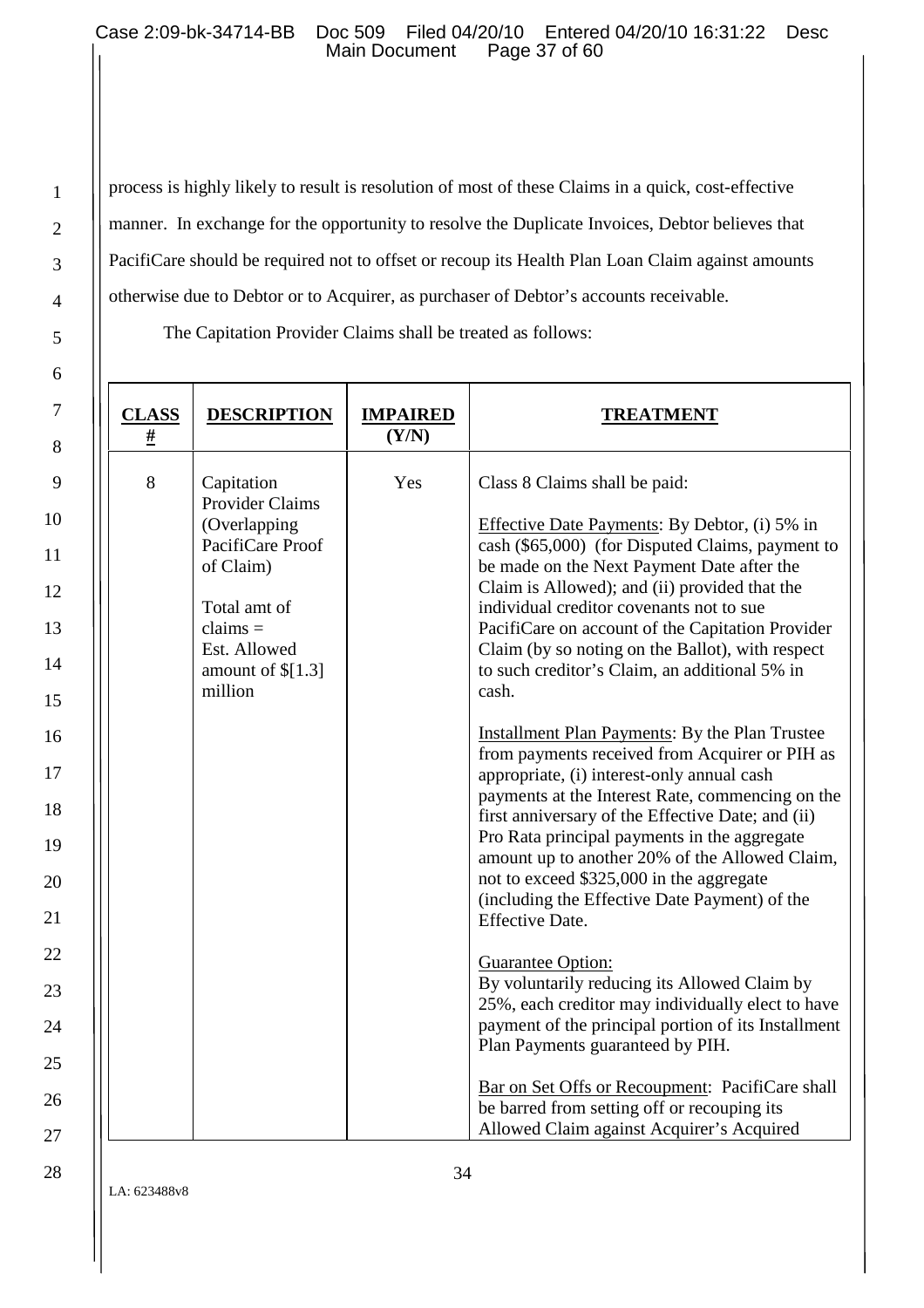Case 2:09-bk-34714-BB Doc 509 Filed 04/20/10 Entered 04/20/10 16:31:22 Desc Main Document

| <b>CLASS</b> | <b>DESCRIPTION</b> | <b>IMPAIRED</b><br>(Y/N) | <b>TREATMENT</b>                         |
|--------------|--------------------|--------------------------|------------------------------------------|
|              |                    |                          | Asset rights to payment from PacifiCare. |

#### **9. Class of Interest Holders**

Interest holders are the parties who hold ownership interest (i.e., equity interest) in the Debtor. As a non-profit corporation under California law, Debtor has no Interest holders in the usual sense. Instead, Debtor's non-profit Parent is its sole corporate member. Parent shall not receive any distribution on account of its interest in Debtor.

#### **E. Means of Funding and Implementing the Plan**

Debtor has entered into an Asset Purchase Agreement with Acquirer and PIH, pursuant to which Acquirer, directly or indirectly, will acquire the Acquired Assets of Debtor on the Effective Date of the Plan. Acquirer will thereafter control and manage the operations of the Hospital. PIH will provide the Exit Financing and the PIH Guarantee. PIH or Acquirer, as appropriate, will provide such other working capital and funds for capital expenditures as may be required by the Attorney General or as agreed by Debtor and Acquirer. Acquirer will pay the Bond Debt, Apollo Claim, payments due pursuant to Assumed Executory Agreements (including equipment leases), the Installment Plan Payments, and will provide for the ongoing expenses of the operations of the hospital facilities.

## **1. Funding for the Plan**

#### **a. The Effective Date Payments**

PIH shall: (i) provide funds to or on behalf of the Debtor on the Effective Date in an amount equal to the following: (A) all principal, interest and other amounts, if any, due or outstanding under the DIP Loan or Replacement DIP Loan, as the case may be, as of the Effective Date; and (B) the other Effective Date Payments; and (ii) provide a written commitment to provide working capital and funds for capital expenditures in excess of the

LA: 623488v8

1

2

3

4

5

6

7

8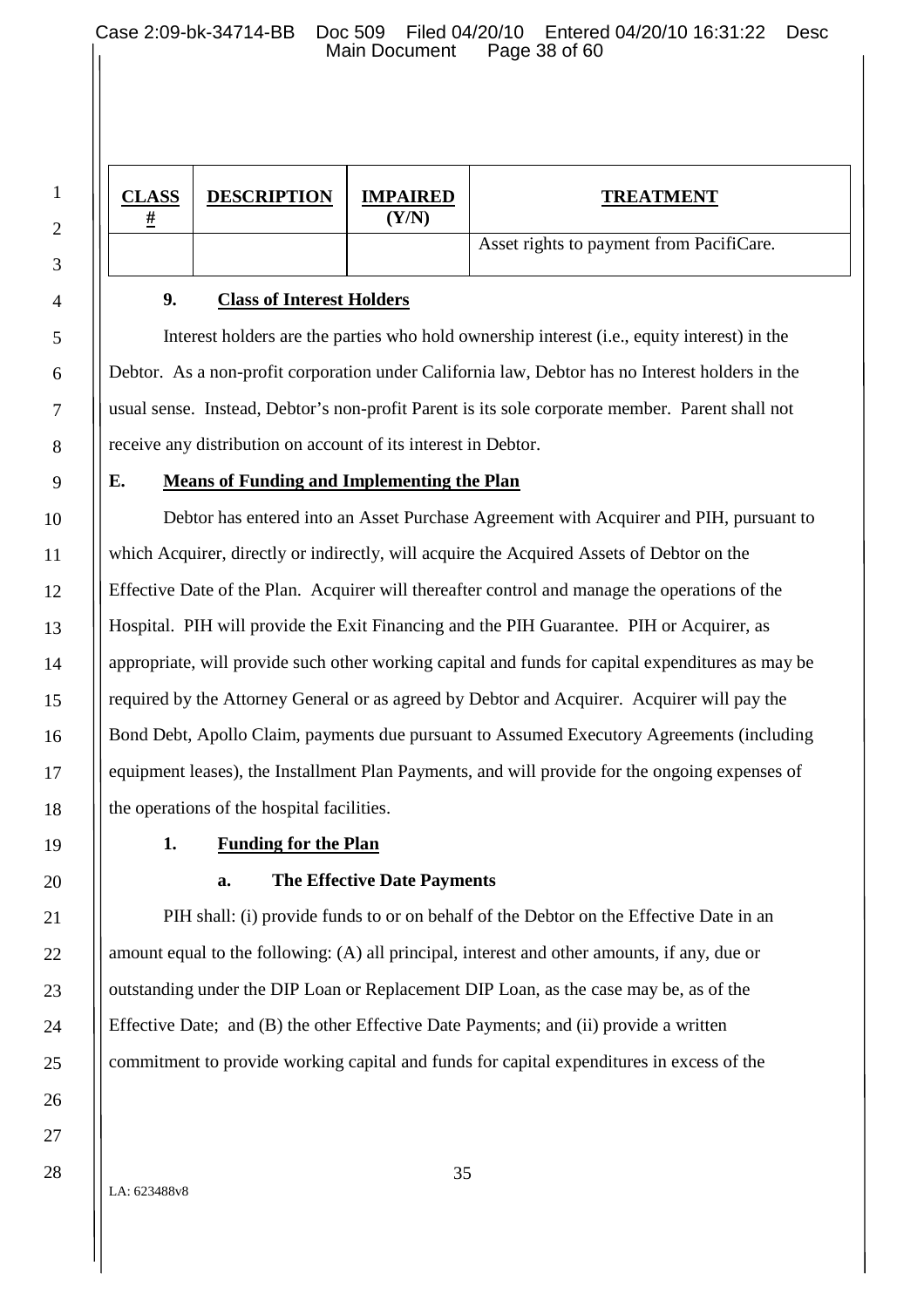Exit Financing as agreed by Debtor and Acquirer or as may be required by the California Attorney General.

The Effective Date Payments are estimated as follows: (i) the principal, interest and other amounts, if any, then outstanding under the DIP Loan or the Replacement DIP Loan, as the case may be, estimated at \$10-15 million; (ii) all Administrative Expense Claims, consisting of unpaid Hospital operating expenses, professional fees and expenses (including any Adequate Protection Payments (as such term is defined in the Order Regarding Use of Cash Collateral and Adequate Protection entered on October 16, 2009) for Wells Fargo's fees and expenses that have not otherwise been paid by the Effective Date), and 503(b)(9) Claims, totaling \$3-5 million (depending upon whether the DIP Loan has provided higher levels of advances to reduce outstanding bills); (iii) all Allowed Priority Claims (not quantified, but estimated at \$250,000); (iv) 50% of the Convenience Claims, totaling about \$800,000; (v) Secured Claims for property taxes in Class 2D, in the amount of \$19,000; (vi) Cure Claims (TBD); (vii) initial cash payments to Classes 5, 6, 7, and 8 (\$265,000, \$40,000, \$250,000, and \$65,000 respectively); (viii) initial funding for the Liquidation Trust (\$100,000); and (ix) the Disputed Administrative Claims Reserve, including amounts for Disputed Cure Claims (TBD).

#### **b. Working Capital Financing**

PIH shall either provide or arrange for a third party lender to provide working capital for its operation of the hospital facility after the Effective Date, in an amount sufficient to satisfy the requirements of the California Attorney General, or as otherwise agreed by Debtor and Acquirer.

#### **c. Payments to Class 2 Secured Creditors**

The Class 2A Bonds shall be assumed and provided with a lien on the "Gross Operating Revenues" (as defined in the Bond Documents) of Acquirer and be paid by Acquirer according to their terms in regular monthly payments until their maturity dates. [REQUEST BY WELLS FARGO, SUBJECT TO NEGOTIATION: The Class 2A Bonds shall also be granted a replacement lien for the Affiliate Lien (as defined in the Order Regarding Use of Cash Collateral

LA: 623488v8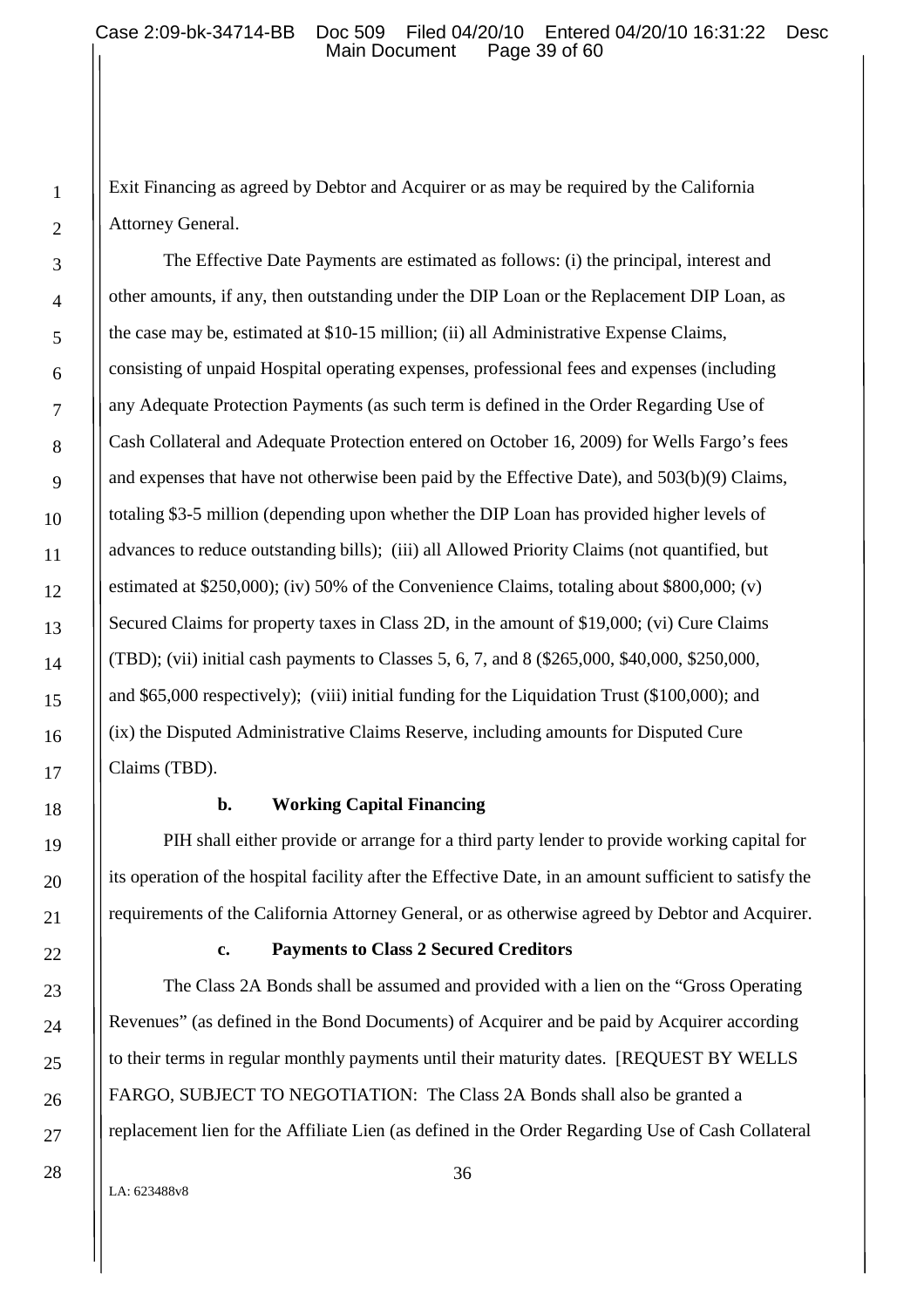and Adequate Protection entered on October 16, 2009), such lien being a first priority mortgage, lien and security interest in the Medical Office Building, subject only to prior valid and perfected liens, if any, existing on the Petition Date.] The Bonds shall also be guaranteed by PIH. Class 2B, Apollo, shall be assumed and provided with a lien on the accounts receivable of Acquirer in the same priority as its lien against Debtor and be fully amortized and paid over two years in quarterly payments by Acquirer [REQUEST BY APOLLO, SUBJECT TO NEGOTIATION: , with the first payment due on the Effective Datel. Class 2C, equipment leases, shall be assumed, replacement liens shall be granted in the collateral, and the lease paid according to their terms by Acquirer (or, to the extent that they are not assumed by Acquirer, Debtor shall reject them, permit them to recover their collateral, and file Rejection Claims). Class 2D, Property Taxes, will constitute part of the Effective Date Payments to be paid in full on the Effective Date from funds provided by PIH.

# **d. Installment Plan Payments and the PIH Guarantee for Classes 5, 6, 7, and 8.**

From and after the Confirmation Date, Acquirer will pay (i) the Bond Debt, the Apollo Claim, the assumed contracts and leases directly to the creditors in question, and (ii) the Installment Plan Payments as they come due to the Plan Trustee. Each holder of an Allowed Claim in Classes 5, 6, 7, and 8 may elect to reduce its Allowed Claim by 25% and receive from Acquirer seventy-five (75%) of the amount that would otherwise be payable to that unsecured creditor under the Plan in exchange for the PIH Guarantee of the principal portion of Acquirer's Installment Plan Payment obligation with respect to that Allowed Claim. All the other terms and conditions of the treatment of the electing creditor under the Plan would remain unchanged. If Acquirer defaults with respect to the principal portion of the Installment Plan Payments under the Plan, PIH would be obligated to make the payments to the Plan Trustee as to those Allowed Claims as to which the holder has elected treatment pursuant to the PIH Guarantee.

Acquirer shall be authorized to prepay some or all of the Bond Debt, the Apollo Claim, and the Installment Plan Payments, thereby enabling creditors to be repaid sooner so that the

LA: 623488v8

1

2

3

4

5

6

7

8

9

10

11

12

13

14

15

16

17

18

19

20

21

22

23

24

25

26

27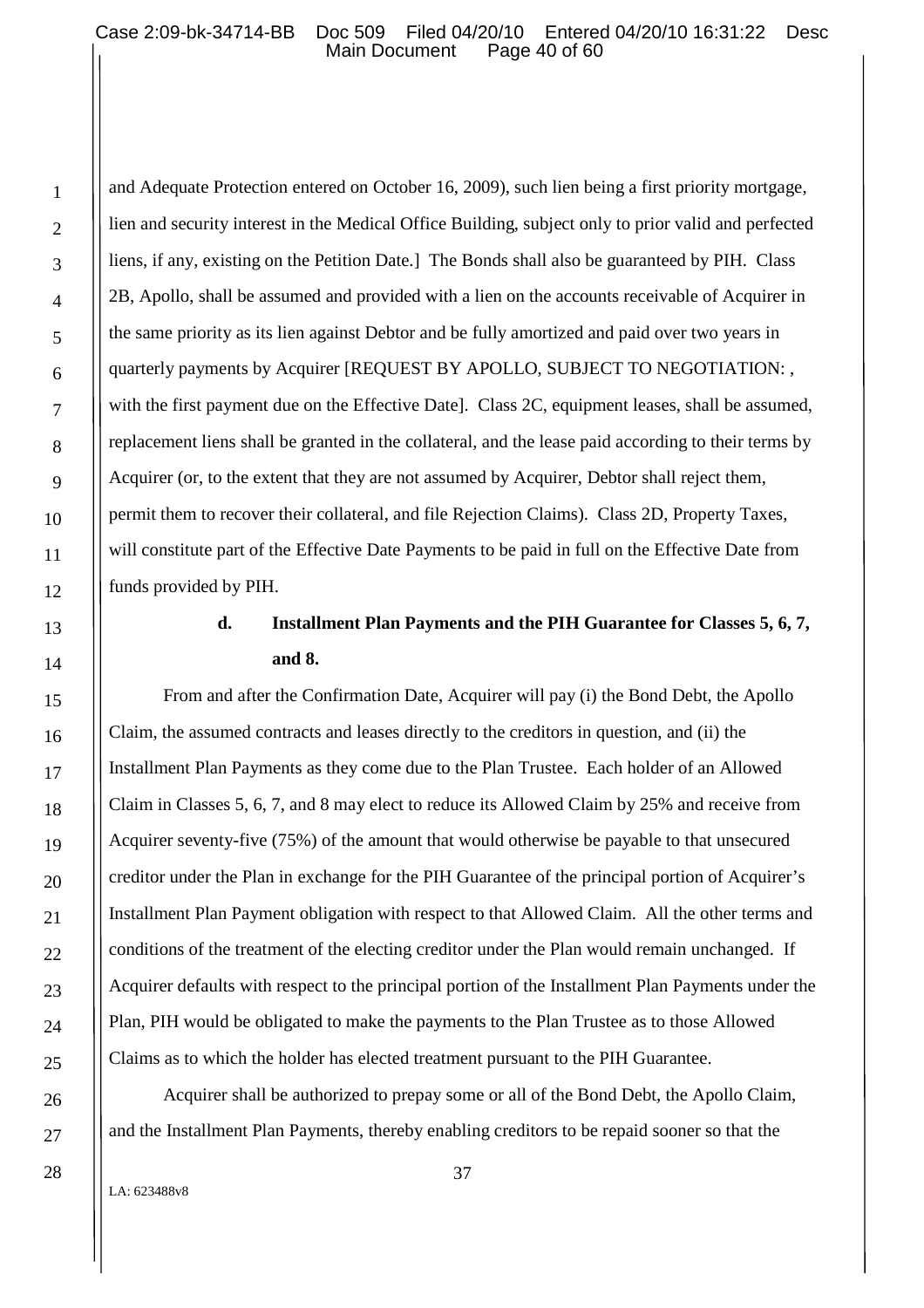Plan can be completed and the Case closed in a shorter period of time. A prepayment shall not constitute nor require modification of the Plan.

#### **2. Post-Confirmation Management of the Hospital**

Acquirer will provide the management for the Hospital after the Effective Date. [As of the date of the filing of the Plan, no discussions have been conducted between the Executive Management Team and PIH about any future employment with Acquirer.] [TO BE ADDED: description of the local management of the Hospital and the composition and function of the proposed new local Advisory Board for the Hospital]

#### **3. Disbursing Agent**

The Plan Trustee shall act as the disbursing agent for the purpose of making all distributions to Classes 5, 6, 7, and 8 provided for under the Plan. The Plan Trustee shall be appointed pursuant to the terms of the Plan Trust, attached as Exhibit B to the Plan [to be filed], and shall serve without a bond and shall receive quarterly compensation of [TBD] for distribution services rendered and expenses incurred pursuant to the Plan. A retainer of \$100,000 for the Plan Trustee and any professionals retained by the Plan Trustee shall be included in the Administrative Expense Claims to be paid by Acquirer. The Plan Trustee may surcharge the Installment Plan Payments received from Acquirer or PIH to the extent necessary to pay reasonable and necessary fees and expenses in excess of the retainer. Any funds received by the Plan Trustee shall be maintained in segregated, interest bearing bank accounts. The Plan Trustee is authorized and encouraged to retain professionals of Debtor or the Committee, based upon their knowledge and expertise with respect to the Claims and other matters affecting the administration of the Plan Trust and its assets.

For purposes of objecting to Disputed Claims and for the other appropriate functions the Trust, Acquirer shall provide the Plan Trustee reasonable access to all acquired books and records, and shall provide the Plan Trustee reasonable access to former employees of Debtor that are hired by Acquirer, provided however, that to the extent Acquirer incurs costs in providing access to books and records, or to the extent such employees are required to assist or otherwise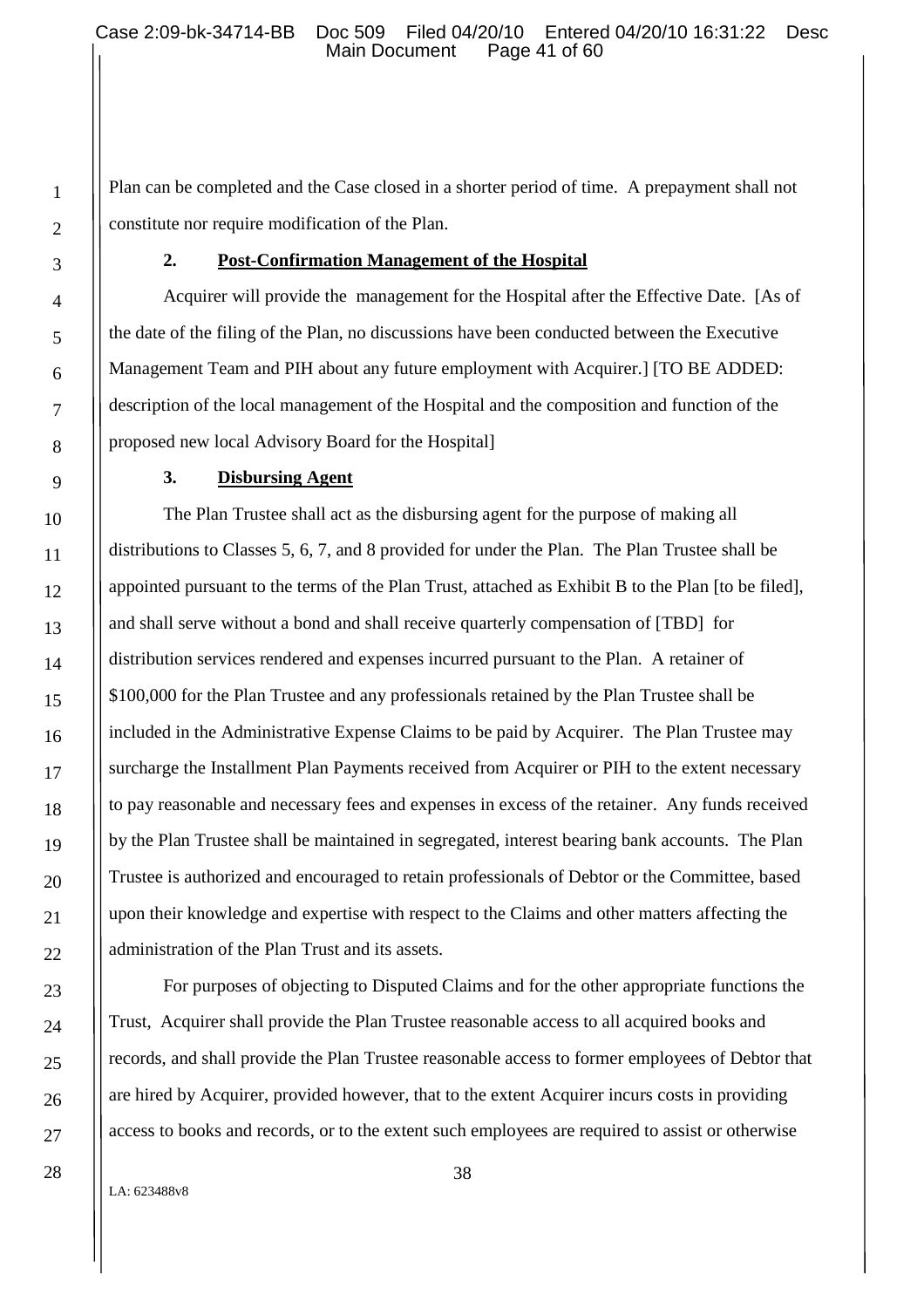spend time with, for or on behalf of the Plan Trustee, the Plan Trustee shall pay or reimburse Acquirer for the cost of such access to books and records or of such employee's time and costs pursuant to a Transition Services Agreement to be negotiated between Acquirer, Debtor, and the Plan Trustee.. The Plan Trustee shall also have the authority and obligation to enforce the terms of the Plan against Acquirer or PIH, as appropriate, if either fails to make payments to the Plan Trustee as required under the Plan.

#### **F. Objections to Claims**

Objections to any Claims shall be Filed and served upon the holder of such Claim no later than the date (the "**Claims/Interests Objection Deadline**") that is the later of (a) six months after the Effective Date, unless extended by the Court, and (b) six months after the date on which a proof of Claim has been Filed, unless extended by the Court. After the Effective Date, only the Plan Trustee shall have the authority to File, settle, compromise, withdraw or litigate to judgment objections to Claims.

Holders of Claims that arise prior to the Confirmation Date involving personal injury, medical malpractice, or wrongful death ("**Insured Claims**") shall be enjoined by the injunction established by the Confirmation and Sale Order from commencing or continuing any action to collect such Claim except in conformity with the Bankruptcy Code's claim adjudication procedures, as Debtor is self-insured for the costs of defense up to \$[250,000] per occurence.

#### **G. Distribution of Property Under the Plan**

The following procedures set forth in the Plan apply to distributions made pursuant to this Plan whether by (i) Debtor as to the Effective Date Payments, or (ii) the Plan Trustee as to all post-Effective Date distributions received from Acquirer or PIH on account of the PIH Guarantee (either Debtor or the Plan Trustee, a "**Distributing Party**"). In connection with the Plan, to the extent applicable, the Distributing Party shall comply with all tax withholding and reporting requirements imposed on it by any governmental unit, and all distributions pursuant to the Plan shall be subject to such withholding and reporting requirements.

#### **1. Manner of Cash Payments Under the Plan**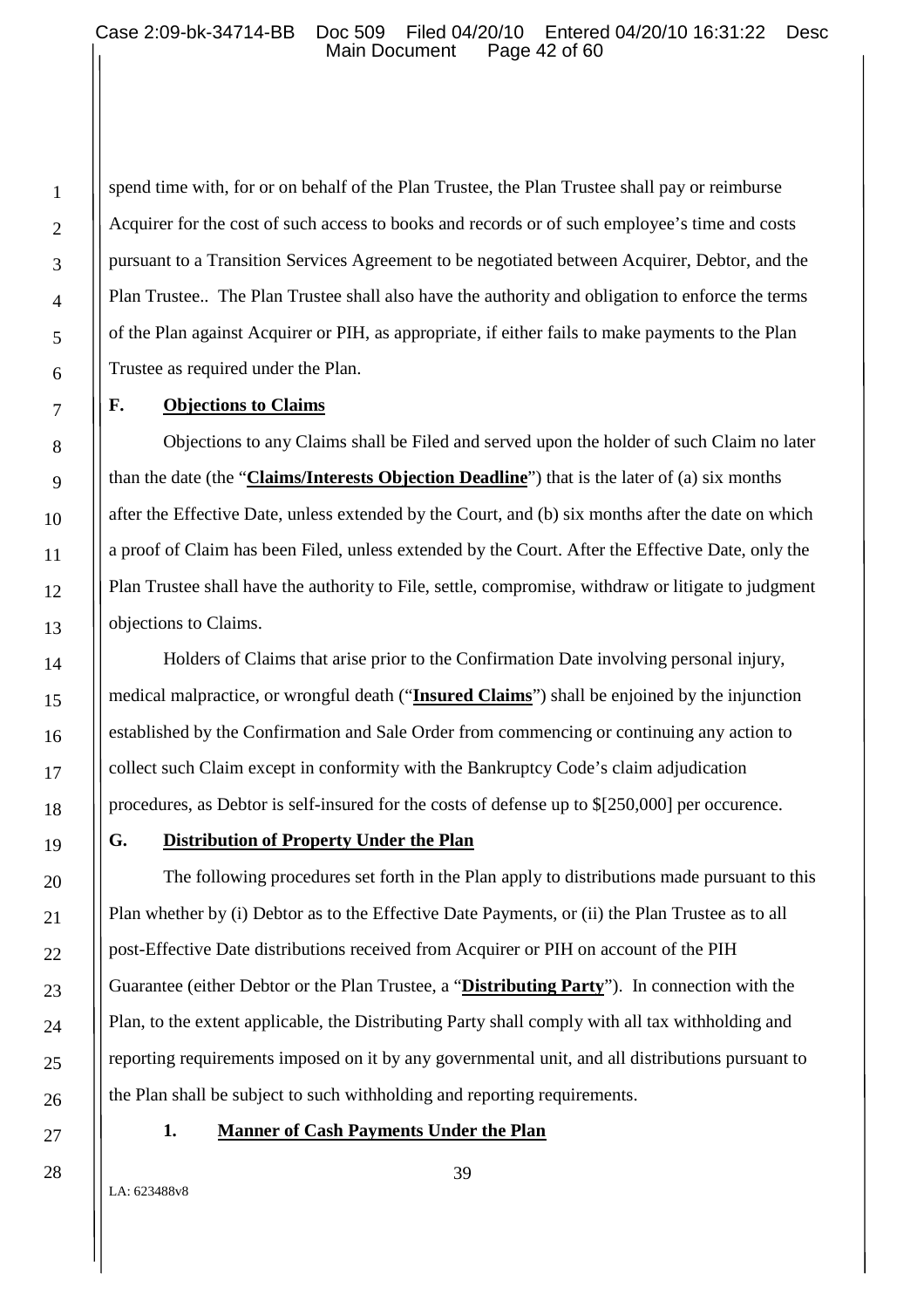Cash payments to domestic entities holding Allowed Claims will be tendered in U.S. Dollars and will be made by checks drawn on a domestic bank or by wire transfer from a domestic bank. Payments made to any foreign creditors holding Allowed Claims may be paid, at the option of the Distributing Party in such funds and by such means as are necessary or customary in a particular foreign jurisdiction.

#### **2. No Distributions With Respect to Disputed Claims**

No payments of cash or distributions of other property or other consideration of any kind shall be made on account of any Disputed Claim unless and until such Claim becomes an Allowed Claim or is deemed to be such for purposes of distribution, and then only to the extent that the Claim becomes, or is deemed to be for distribution purposes, an Allowed Claim. Separate Disputed Claims Reserves will be established for Administrative Claims and for each of Classes 5, 6, 7 and 8 in amounts to be determined at confirmation. Unless otherwise provided herein, any holder of a Claim that becomes an Allowed Claim after the Effective Date will receive any unpaid distribution that otherwise would have been payable under the Plan on the Next Payment Date after the date that such Claim becomes an Allowed Claim.

#### **3. Delivery of Distributions**

The Distributing Party shall make distributions to each holder of an Allowed Claim by mail as follows: (a) at the address set forth on the proof of Claim filed by such holder of an Allowed Claim; (b) at the address set forth in any written notice of address change delivered to the Distributing Party after the date of any related proof of Claim; and (c) at the address reflected in the Schedules if no proof of Claim is filed and the Distributing Party has not received a written notice of a change of address.

#### **4. Undeliverable and Unclaimed Distributions**

If the distribution to the holder of any Allowed Claim is returned as undeliverable, no further distribution shall be made to such holder unless and until the Distributing Party is notified in writing of such holder's then current address. Subject to the other provisions of the Plan,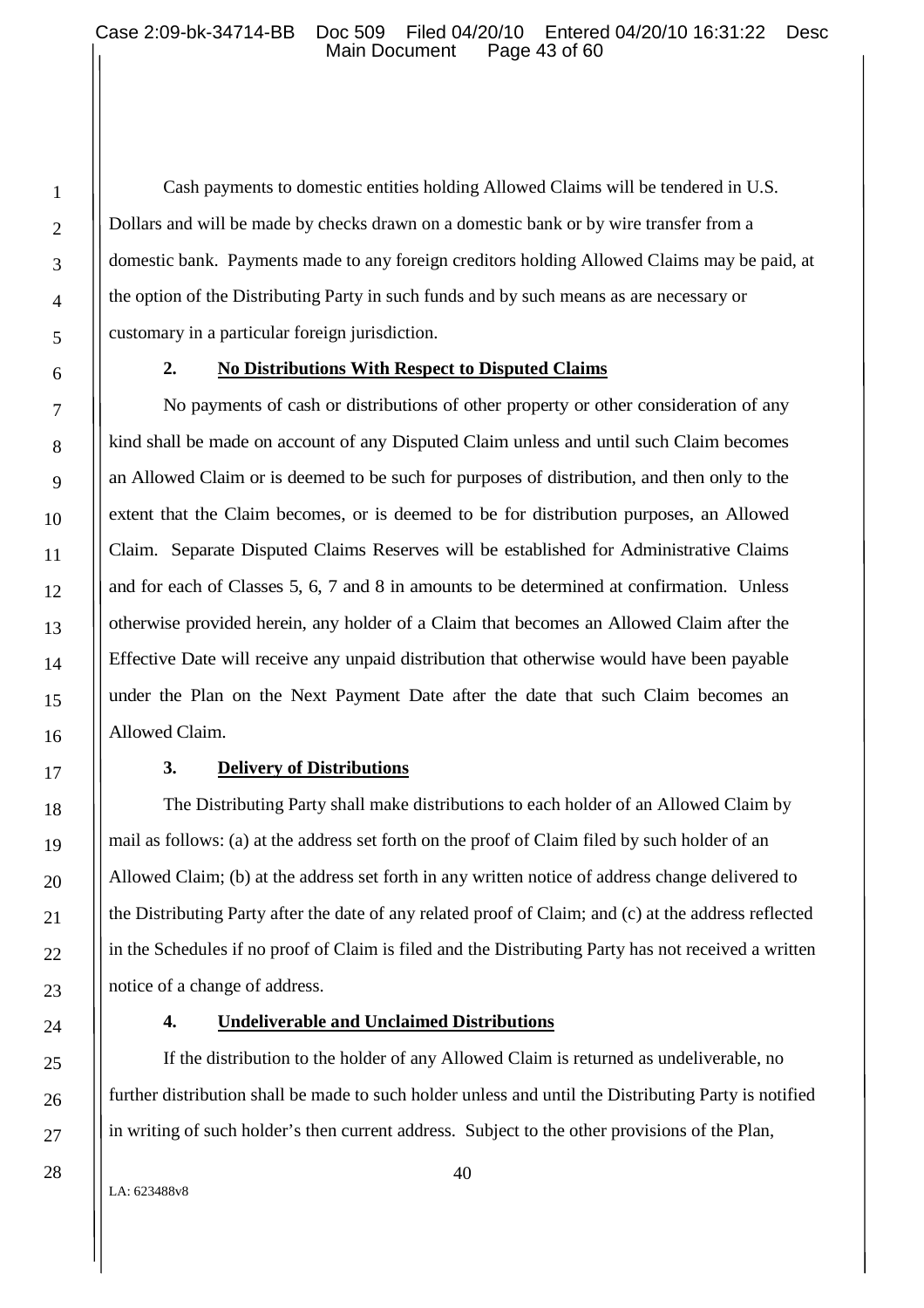undeliverable distributions shall remain in the possession of the Distributing Party pursuant to this Section until such time as a distribution becomes deliverable. All undeliverable cash distributions will be held in unsegregated, interest-bearing bank accounts for the benefit of the entities entitled to the distributions. These entities will be entitled to any interest actually earned on account of the undeliverable distributions. The bank account will be maintained in the name of the Distributing Party, but it will be accounted for separately.

Any holder of an Allowed Claim who does not assert a Claim in writing for an undeliverable distribution within one year after the date such distribution was due shall no longer have any Claim to or interest in such undeliverable distribution, and shall be forever barred from receiving any distributions under this Plan, or from asserting a Claim against the Debtor, Acquirer, the Plan Trust, PIH, or their respective property, and the Claim giving rise to the undeliverable distribution will be discharged.

Nothing contained in the Plan shall require the Distributing Party to attempt to locate any holder of an Allowed Claim.

# **5. Estimation of Disputed Claims for Distribution Purposes**

Debtor (on or before the Effective Date) or the Plan Trustee (after the Effective Date) may move for a Court order estimating any Disputed Claim. The estimated amount of any Disputed Claim so determined by the Court shall constitute the maximum recovery that the holder thereof may recover after the ultimate liquidation of its Disputed Claim, irrespective of the actual amount ultimately Allowed.

# **H. Full Satisfaction**

The Distributing Party shall make, and each holder of a Claim shall receive, the distributions provided for in the Plan for full satisfaction and discharge of such Claim.

# **I. Setoff, Recoupment, and Other Rights**

Notwithstanding anything to the contrary contained in the Plan, the Distributing Party may, but shall not be required to, setoff, recoup, assert counterclaims or withhold against the distributions to be made pursuant to this Plan on account of any claims that Debtor or the Estate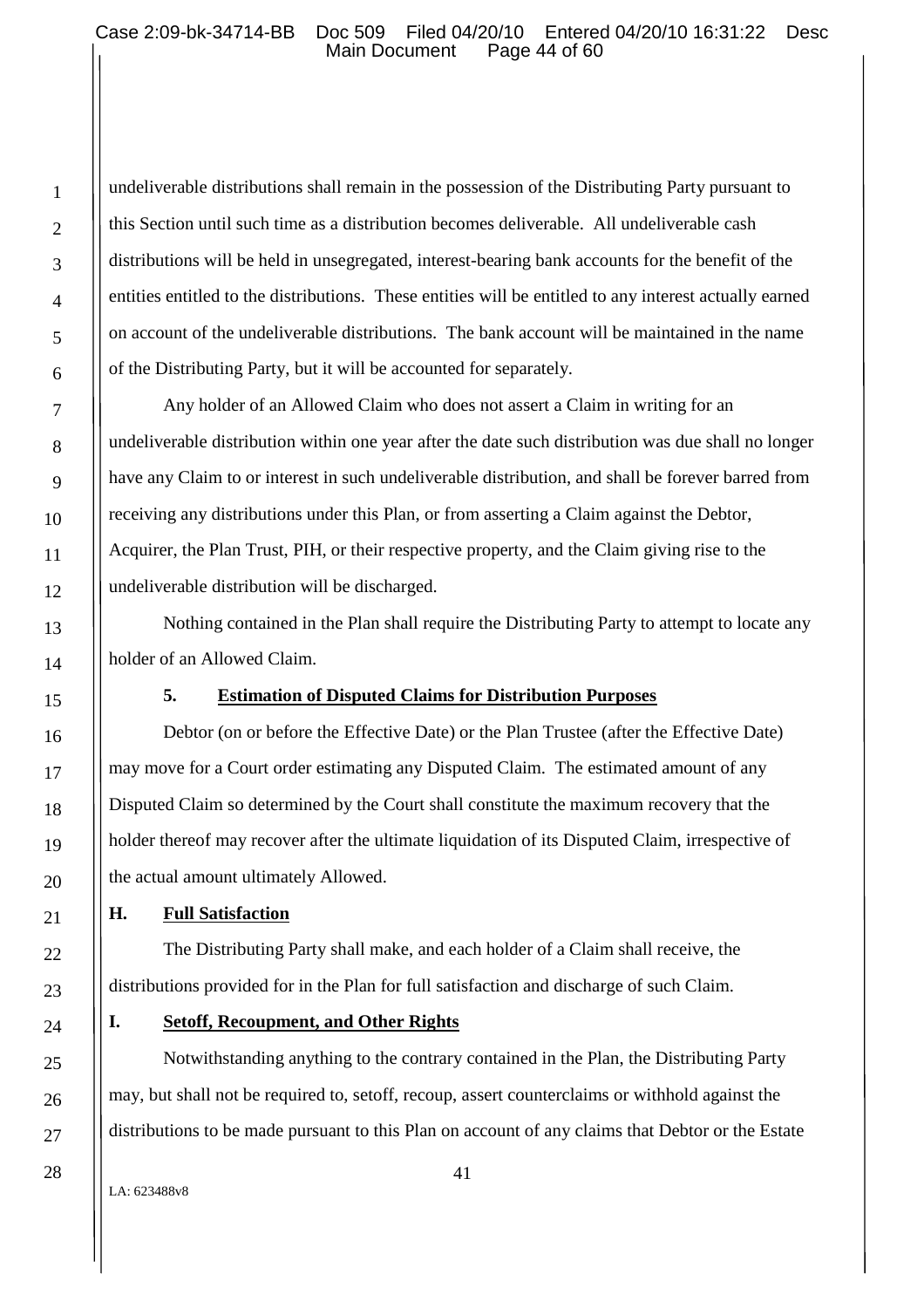(or the Plan Trust as successor to the Estate) may have against the entity holding an Allowed Claim; provided, however, that neither the failure to effect such a setoff or recoupment, nor the allowance of any Claim against Debtor, nor any partial or full payment during the Cases or after the Effective Date in respect of any Allowed Claim, shall constitute a waiver or release by Debtor or the Estate of any claim that they may possess against such holder.

#### **J. Conditions to Effectiveness**

The Plan shall not become binding unless and until the Effective Date occurs. The Effective Date is the first Business Day (a) that is at least fourteen days after the Confirmation Date; (b) on which no stay of the Confirmation and Sale Order is in effect; and (c) on which all of the following conditions have been satisfied as set forth below or waived:

### **1. Conditions**

a) The Confirmation and Sale Order shall have become a Final Order;

b) All conditions for the closing of the Transaction have been satisfied or waived by the party in whose favor such condition exists; and

c) All other Transaction Documents, agreements, writings and undertakings required under the Plan shall be executed and ready for consummation.

Debtor shall mail a "Notice of Occurrence of Effective Date" to all creditors and interest holders of record as of the date of entry of the Confirmation and Sale Order.

### **2. Waiver of Conditions**

Except as otherwise specified herein, the requirement that the conditions to the occurrence of the Effective Date be satisfied may be waived in whole or in part, and the time within which any such conditions must be satisfied may be extended, by Debtor, but only with the concurrence of Acquirer. The failure of Debtor to exercise any of the foregoing rights shall not be deemed a waiver of any other rights and each such right shall be deemed ongoing and subject to assertion at any time.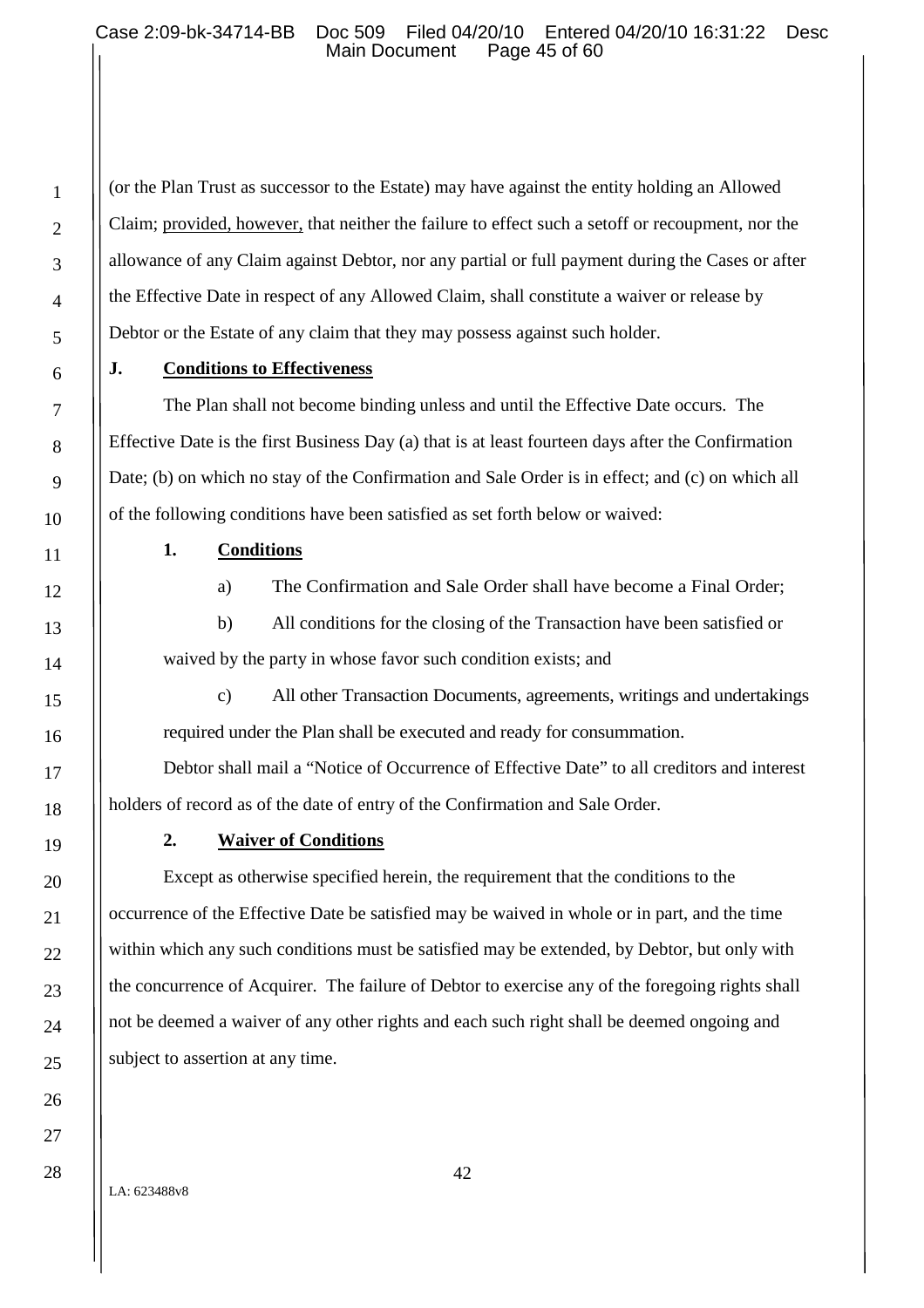# **K. Authorization of Entity Action**

Each of the matters provided for under this Plan involving the entity structure of Debtor or Acquirer or entity action to be taken by or required of Debtor or Acquirer shall, as of the Effective Date, be deemed to have occurred and be effective as provided herein, and shall be authorized, approved and, to the extent taken prior to the Effective Date, ratified in all respects without any requirement of further action by creditors or directors of Debtor or Acquirer.

#### **L. Reservation of Fair and Equitable (Cram Down) Power**

Debtor reserves the right to confirm this Plan as to any impaired Class that does not accept the Plan by the requisite number of votes pursuant to the fair and equitable power of Bankruptcy Code § 1129(b).

### **IV. TREATMENT OF MISCELLANEOUS ITEMS**

## **A. Assumption of Executory Contracts and Unexpired Leases**

#### **1. Assumptions**

On the Effective Date, Acquirer shall assume the Bond Debt, the Apollo debt, and all executory contracts and unexpired leases of Debtor listed on the Schedule of Assumed Agreements and the Schedule of Post-Petition Assumed Agreements (collectively, the "**Assumption Schedules**"). Any contract or lease not included on such Schedules shall be deemed to have been rejected pursuant to Bankruptcy Code §365.

Subject to the terms of the APA, Debtor reserves the right to amend the Assumption Schedules at any time prior to the Effective Date to: (a) delete any executory contract or unexpired lease and provide for its rejection under the Plan or otherwise, or (b) add any executory contract or unexpired lease and provide for its assumption under the Plan. Debtor will provide notice of any amendment to the Assumption Schedules to the party or parties to the agreement affected by the amendment.

The Confirmation and Sale Order will constitute a Court order approving the assumption, on the Effective Date, of all executory contracts and unexpired leases identified on the Schedule of Assumed Agreements.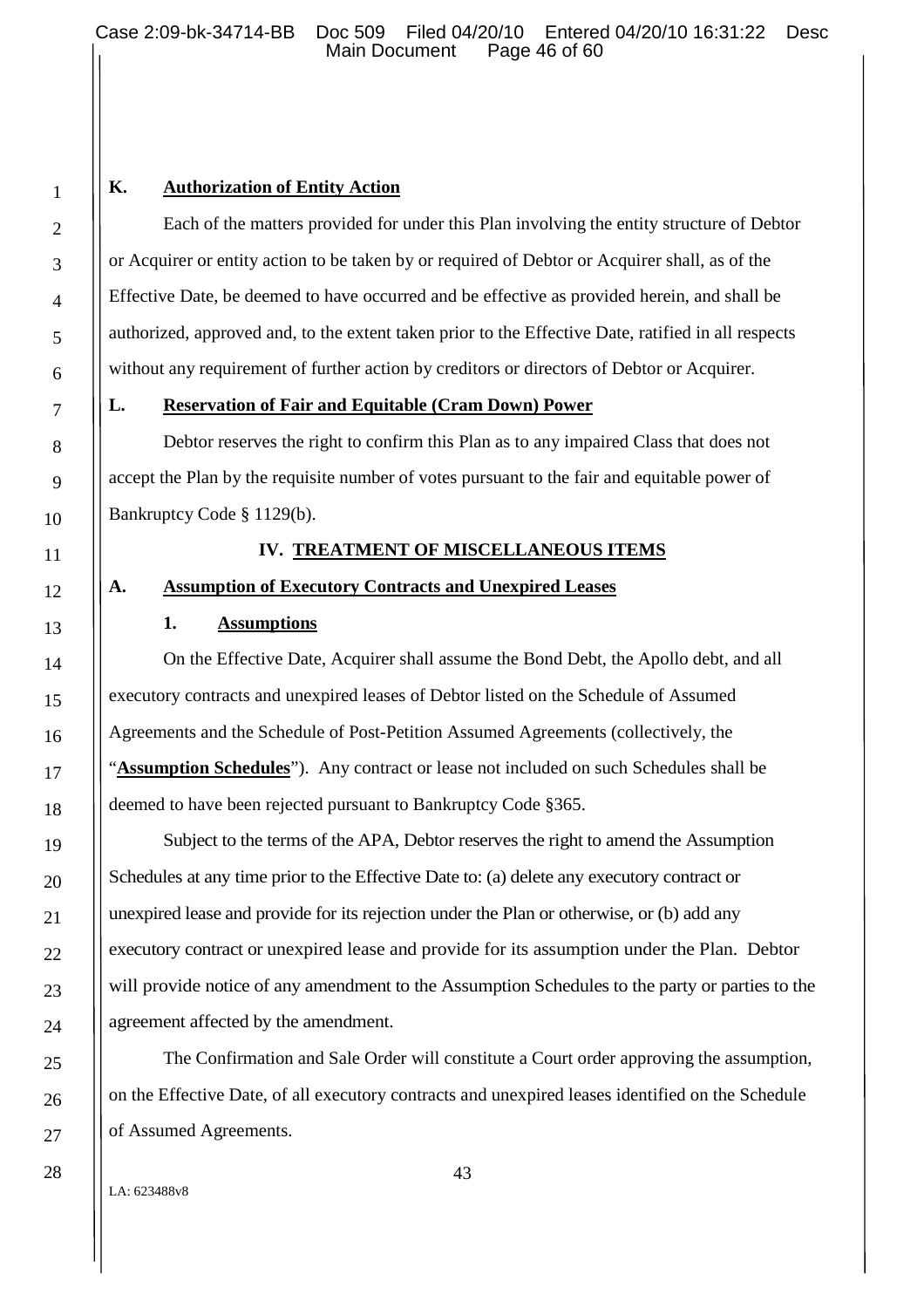## **2. Cure Payments**

Any monetary amounts by which each executory contract and unexpired lease to be assumed is in default shall be satisfied, pursuant to Bankruptcy Code § 365(b) (l), by payment of the default amount (as set forth in the Debtor's books and records), a schedule of which will be Filed and served by the Exhibit Filing Date, in full in cash on the later of the Effective Date or when such Cure Claim is Allowed, or on such other terms as the parties to each such executory contract or unexpired lease may otherwise agree. In the event of a dispute regarding (a) the amount of any Cure Payments, (b) the ability of Acquirer (or the assignee, if applicable) to provide "adequate assurance of future performance" (within the meaning of Bankruptcy Code § 365) under the contract or lease to be assumed, or (c) any other matter pertaining to assumption, the cure payments required by Bankruptcy Code  $\S 365(b)(1)$  shall be made following the entry of a Final Order resolving the dispute and approving the assumption. Pending the Bankruptcy Court's ruling on such motion, the executory contract or unexpired lease at issue shall be deemed assumed by Acquirer (or the assignee, if applicable) as of the Effective Date, unless otherwise ordered by the Bankruptcy Court.

### **3. Objections to Assumption**

Any entity who is a party to an executory contract or unexpired lease that will be assumed under the Plan must File with the Court and serve upon interested parties a written statement and supporting declaration stating the basis for its objection. This statement and declaration must be Filed and served by no later than the last business day that is ten days prior to the Confirmation Hearing. Any entity that fails to timely File and serve such a statement and declaration will be deemed to waive any and all objections to the proposed assumption of its contract or lease. In the absence of a timely objection by an entity who is a party to an executory contract or unexpired lease, the Confirmation and Sale Order shall constitute a conclusive determination as to the amount of any cure and compensation due under the executory contract or unexpired lease, and that Acquirer that has demonstrated adequate assurance of future performance with respect to such executory contract or unexpired lease.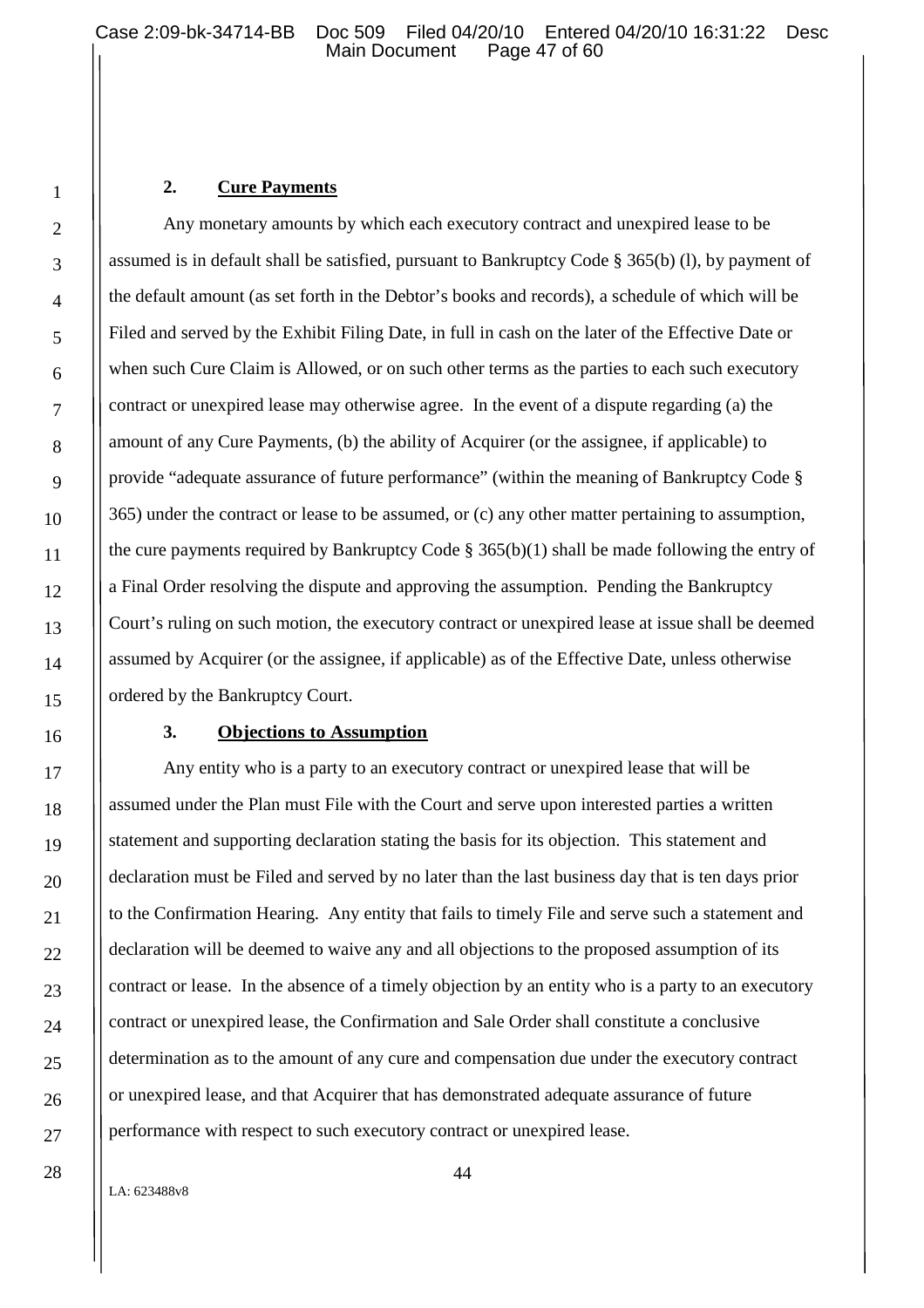### **4. Resolution of Claims Relating to Assumed Agreements**

In accordance with the procedures set forth in Section IV.A.2 relating to the Cure Payments, payment of the Cure Payments with respect to executory contracts or unexpired leases that will be assumed under the Plan shall be deemed to satisfy, in full, any prepetition or postpetition arrearage or other Claim asserted in a Filed proof of Claim or listed in the Schedules, irrespective of whether the Cure Payment is less than the amount set forth in such proof of Claim or the Schedules. Upon the tendering of the Cure Payment, such Claim shall be disallowed, without further order of the Court or action by any party.

# **B. Rejection of Executory Contracts and Unexpired Leases**

# **1. Rejected Agreements**

On the Effective Date, Debtor will reject all executory contracts and unexpired leases set forth on the Schedule of Rejected Agreements. The Confirmation and Sale Order will constitute a Court order approving the rejection, on the Effective Date, of the executory contracts and unexpired leases not assumed under the Plan.

# **2. Bar Date for Rejection Damage Claims**

Any Rejection Damage Claim or other Claim for damages arising from the rejection under the Plan of an executory contract or unexpired lease must be Filed and served upon counsel to the Plan Trustee within 30 days after the mailing of notice of the occurrence of the Effective Date. Any such Claims that are not timely Filed and served will be forever barred and unenforceable against Debtor, the Plan Trust, the Estate, Acquirer, and their respective property, and entities holding these Claims will be barred from receiving any distribution under the Plan on account of such untimely claims.

### **3. Postpetition Contracts and Leases**

Except as set forth in the Schedule of Postpetition Contracts and Leases or as otherwise expressly provided in the Plan or the Confirmation and Sale Order, all contracts, leases, and other agreements that Debtor entered into after the Petition Date will be assumed and assigned to Acquirer.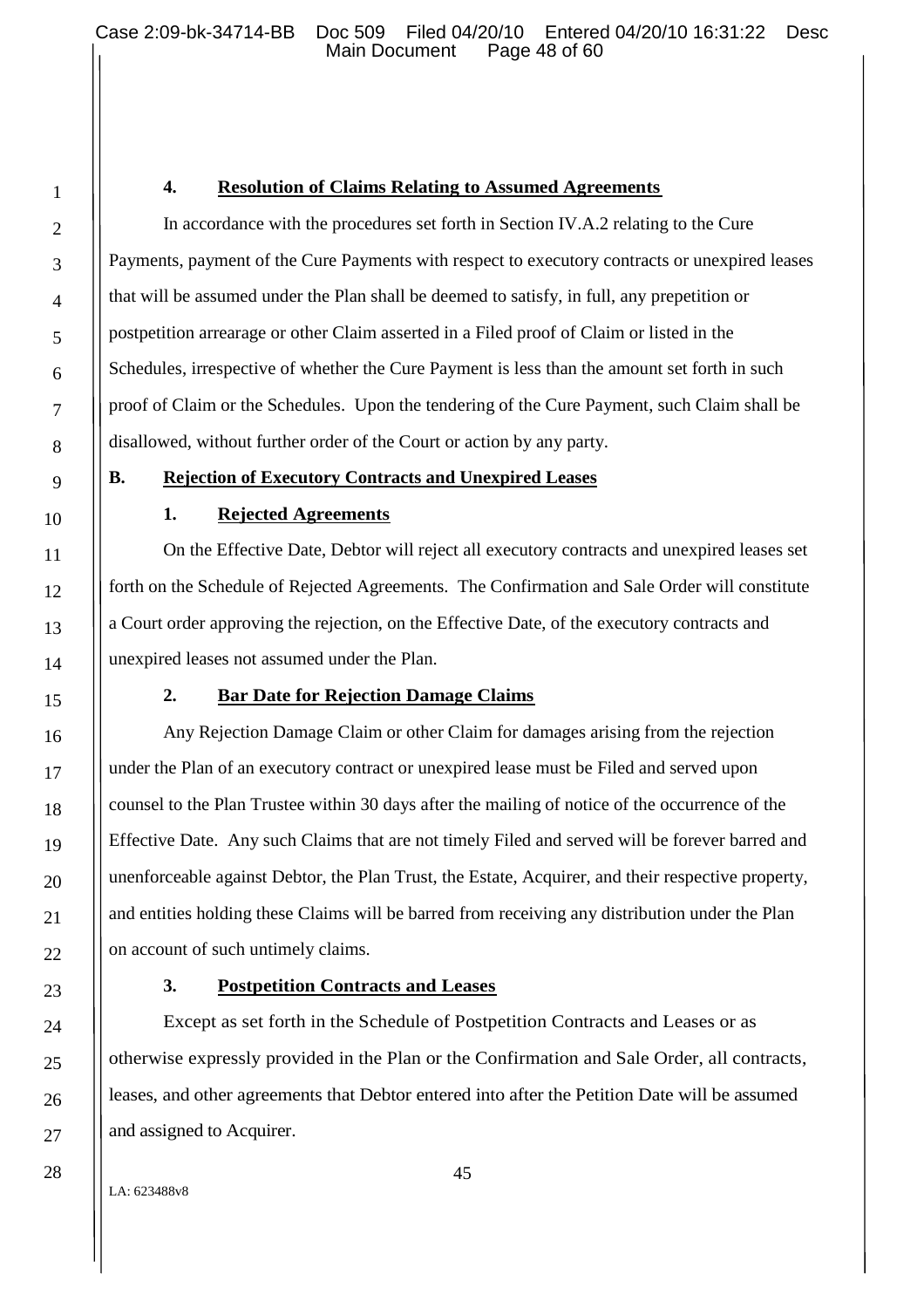# **C. Changes in Rates Subject to Regulatory Commission Approval**

This Debtor is not subject to governmental regulatory commission approval of its rates.

#### **D. Retention of Jurisdiction**

The Court will retain jurisdiction to the extent provided by law.

#### **V. EFFECT OF CONFIRMATION OF PLAN**

#### **A. Discharge**

This Plan is a liquidating plan. No discharge will be entered.

#### **B. Exculpation: No Liability for Solicitation or Prosecution of Confirmation**

None of Debtor, the Estate, the Reorganized Debtor, the Creditors' Committee, PIH, Acquirer, Wells Fargo, the lenders and agents under the DIP Loan, Replacement DIP Loan (if any), the Bond Debt, and the Exit Financing, or any of the foregoing parties' respective members, officers, directors, employees, advisors, professionals or agents shall have or incur any liability to any holder of a Claim or Interest for any act or omission occurring on or after the Petition Date in connection with, related to, or arising out of the Case, the pursuit of confirmation of the Plan, the consummation or administration of the Plan, or property to be distributed under the Plan, except for willful misconduct or gross negligence, and in all respects, Debtor, the Estate, PIH, Acquirer, Wells Fargo, the Creditors' Committee, the lenders and agents under the DIP Loan, Replacement DIP Loan (if any), the Bond Debt, Exit Financing, or any of the foregoing parties' respective members, officers, directors, employees, advisors, professionals or agents shall be entitled to rely on the advice of their respective counsel with respect to their duties and responsibilities during the Case under the Plan.

#### **C. Transfer of Acquired Assets to Acquirer**

Except as provided in Section V.E below, and except as expressly provided elsewhere in the Plan, the confirmation of the Plan transfers all of the Acquired Assets to Acquirer, free and clear of all Claims, liens, encumbrances, and Interests, except as expressly provided in the Plan. From and after the Effective Date, Acquirer may operate their business and use, acquire and dispose of Acquired Assets without supervision by the Court and free of any restrictions of the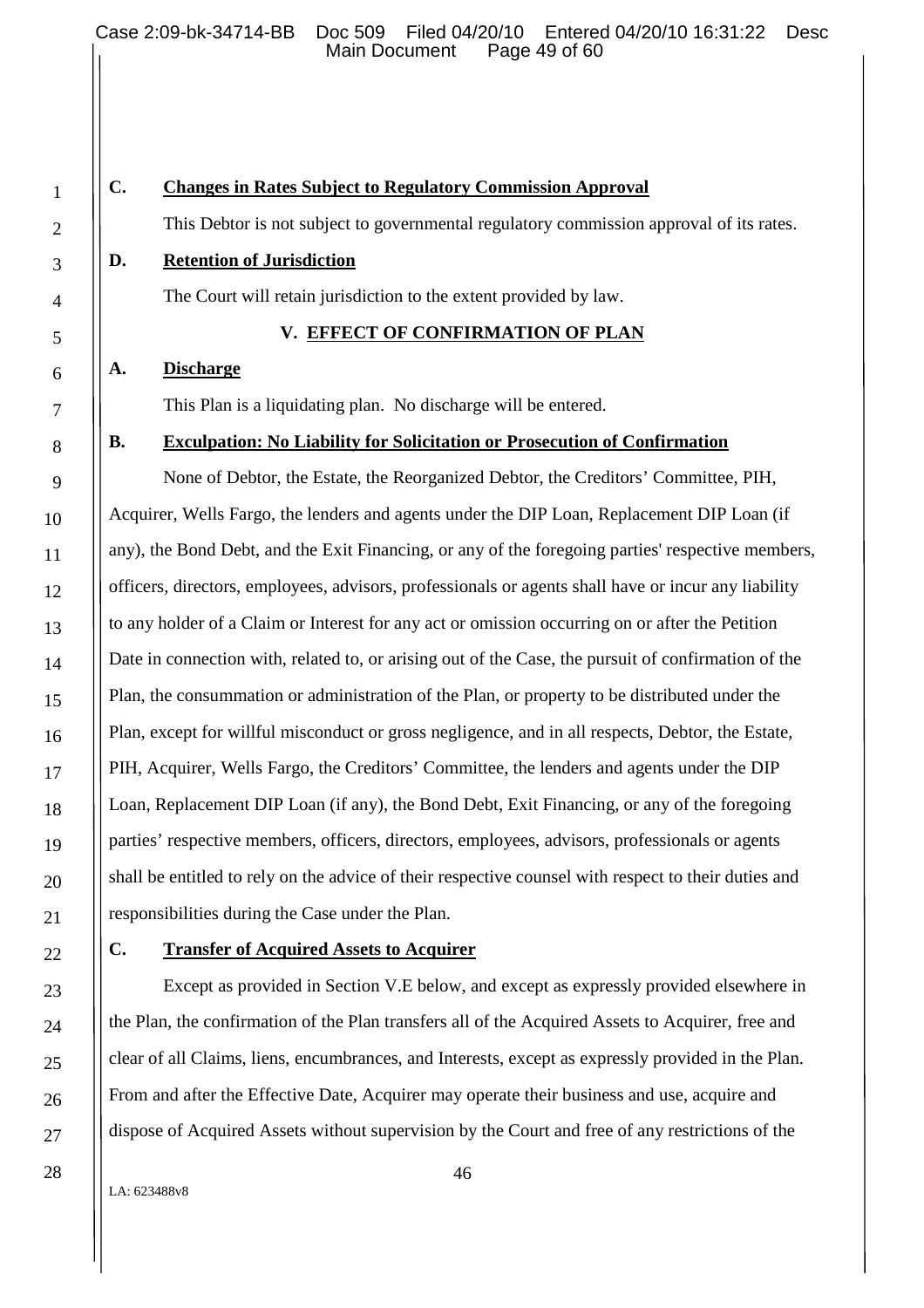Bankruptcy Code or Bankruptcy Rules, other than those restrictions expressly imposed by the Plan and the Confirmation and Sale Order.

# **D. Transfer of Excluded Assets to the Plan Trust**

Confirmation of the Plan transfers all of the Excluded Assets to the Plan Trust for the benefit of holders of General Unsecured Claims (except for rejected contracts and leases and any equipment associated therewith, which shall be turned over to the lessor or lender, as appropriate), subject to the continuing supervision of this Court.

# **E. Preservation of Restricted Funds for Charitable Purposes**

[IF APPLICABLE] Pursuant to Bankruptcy Code § 1123(b) and all other applicable law and subject to the AG Consent, Acquirer shall be vested with and shall retain any and all restricted funds formerly held by Debtor. All such funds shall be held in charitable trust and may be used only for the restricted purposes permitted under applicable law. Debtor estimates that the amount of such funds was approximately \$610,000 as of the Petition Date, and approximately [\$\_\_\_\_] as of the date of the Disclosure Statement, as the funds have continued to be used for their restricted purposes during the course of this Case.]

### **F. Preservation and Assignment of Rights of Action**

Except as expressly released or otherwise expressly provided in the Plan, pursuant to Bankruptcy Code § 1123(b), the Plan Trust shall be vested with and shall retain and may enforce the Trust Avoidance Actions specified on Exhibit D to the Plan [to be filed]; any claims or causes of action against Debtor's directors or officers, or directors and officers' liability insurance; any Defenses to Claims, including counterclaims, rights of setoff, rights of recoupment, credits, recharacterization, or rights of subordination with respect to any Claim asserted against the Estate, provided however that any and all claims or causes of action against Acquirer and PIH are waived and released. Acquirer shall be vested with and shall retain and may enforce the Acquired Avoidance Actions specified on Exhibit D to the Plan [to be filed]. Any and all Avoidance Actions that are not Trust Avoidance Actions or Acquired Avoidance Actions shall be deemed waived and released upon the Effective Date.

LA: 623488v8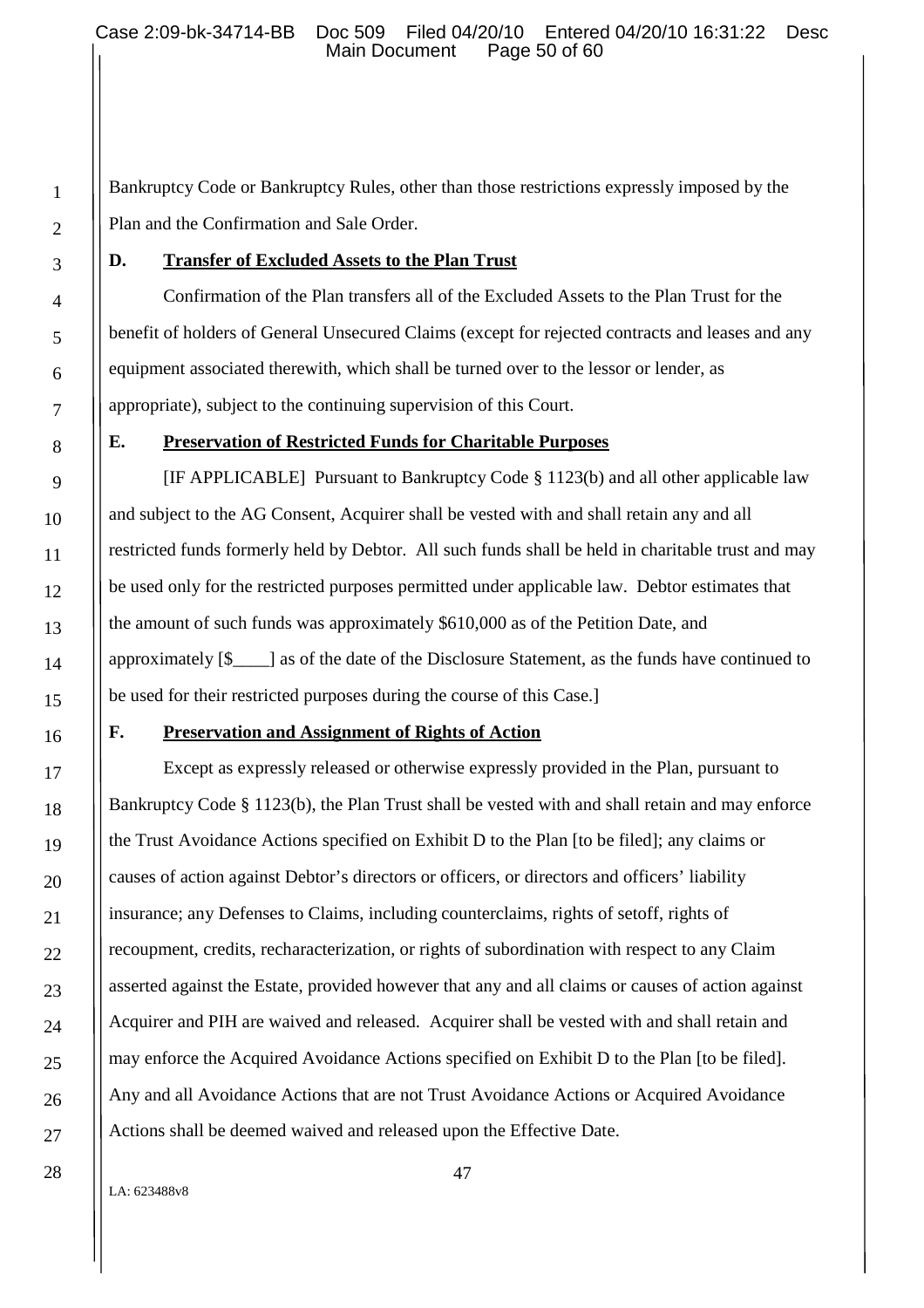# **G. Modification of Plan**

Debtor may modify the Plan at any time before confirmation, including the substitution of a new party as an acquirer, if (i) Acquirer withdraws from the Transaction, in which case no reimbursement of expenses or breakup fee will be payable to Acquirer or PIH; (ii) the Acquirer and the Committee or other creditors negotiate changes to the distribution or other terms of the Plan; or (iii) other circumstances develop that warrant modification or amendment to the Plan. However, the Court may require a new disclosure statement and/or re-voting on the Plan if Debtor materially modifies the Plan before confirmation.

Debtor may also seek to modify the Plan at any time after confirmation so long as (1) the Plan has not been substantially consummated and (2) if the Court authorizes the proposed modifications after notice and a hearing. An early payoff of the Installment Plan Payments shall not be deemed to require modification of the Plan. However Debtor may not modify the Plan to effect any change in the Transaction or any change in the rights held by, or relief granted to, the Acquirer or PIH pursuant to the APA and the Confirmation and Sale Order.

#### **H. Dissolution of Creditors' Committee**

No later than the Effective Date, the Creditors' Committee shall be released and discharged from the rights and duties arising from or related to the Case, except with respect to final applications for professionals' compensation. The professionals retained by the Creditors' Committee and the members thereof shall not be entitled to compensation or reimbursement of expenses for any services rendered or expenses incurred after the Effective Date, except for services rendered and expenses incurred in connection with any applications by such professionals or Creditors' Committee members for allowance of compensation and reimbursement of expenses pending on the Effective Date or timely Filed after the Effective Date as provided in the Plan, as approved by the Court.

**I. Post-Confirmation Status Report**

Within 120 days of the entry of the order confirming the Plan, Debtor (if the Effective Date has not occurred) or the Plan Trustee (if it has) shall file a status report with the Court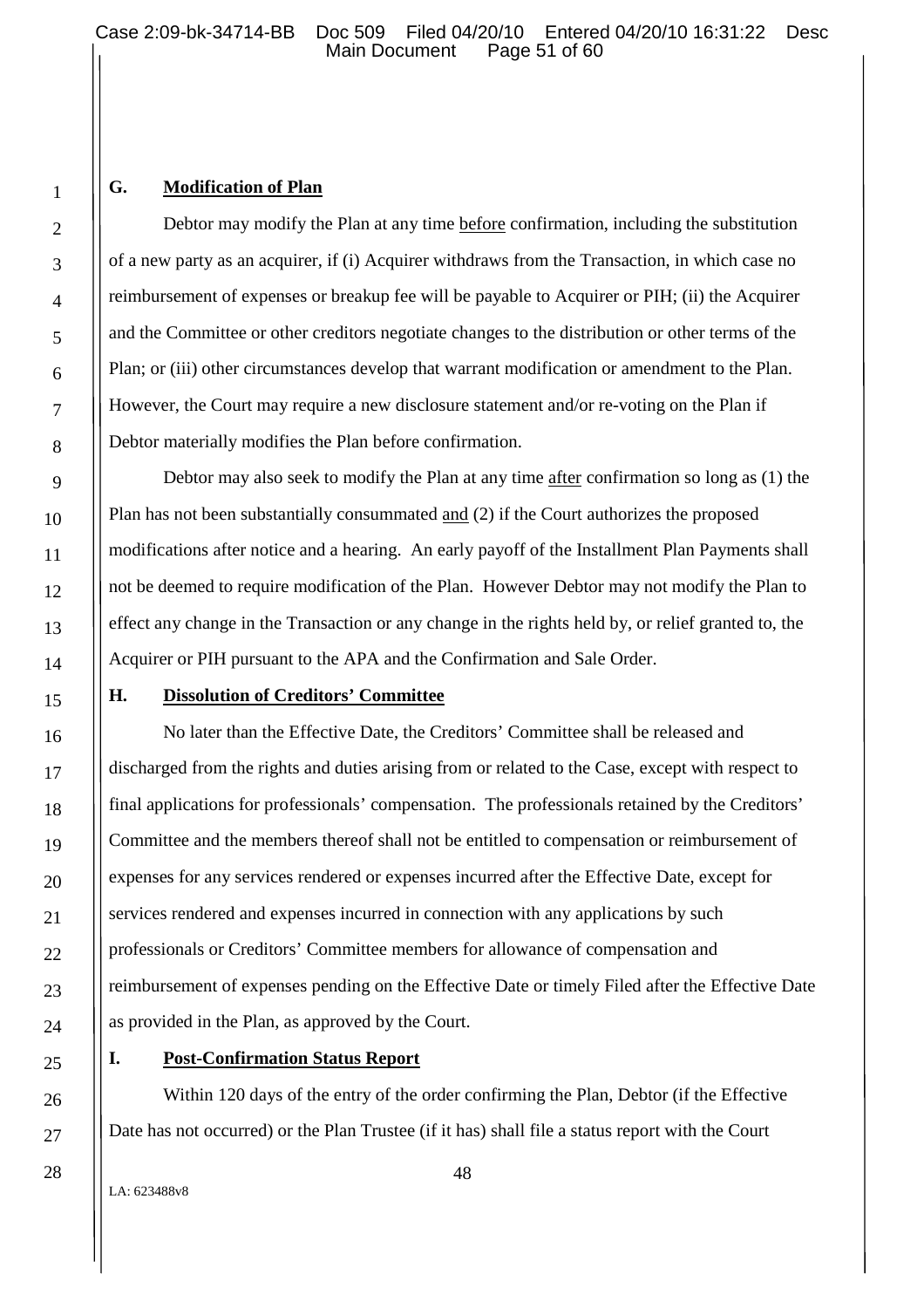explaining what progress has been made toward consummation of the confirmed Plan. The status report shall be served on the United States Trustee, the twenty largest unsecured creditors, and those parties who have requested special notice. Further status reports shall be filed every 120 days and served on the same entities.

# **J. Quarterly Fees**

1

2

3

4

5

6

7

8

9

10

11

12

13

14

15

16

17

18

19

20

21

22

23

24

25

26

27

28

Quarterly fees accruing under 28 U.S.C. § 1930(a)(6) to date of confirmation shall be paid to the United States Trustee on or before the Effective Date of the Plan. Quarterly fees accruing under 28 U.S.C. § 1930(a)(6) after confirmation shall be paid to the United States Trustee in accordance with 28 U.S.C. § 1930(a)(6) until entry of a final decree, or entry of an order of dismissal or conversion to chapter 7.

# **K. Post-Confirmation Conversion/Dismissal**

A creditor or party in interest may bring a motion to convert or dismiss the case under §1112(b), after the Plan is confirmed, if there is a default in performing the Plan. If the Court orders the case converted to Chapter 7 after the Plan is confirmed, then all property that had been property of the Chapter 11 estate, and that has not been disbursed pursuant to the Plan, will revest in the Chapter 7 estate, and the automatic stay will be reimposed upon the revested property only to the extent that relief from stay was not previously granted by the Court during this case. Conversion or dismissal of the Case will not affect the rights granted Acquirer or PIH under the Plan, the APA or the Confirmation and Sale Order, and Acquired Assets transferred thereunder shall remain assets of the Acquirer.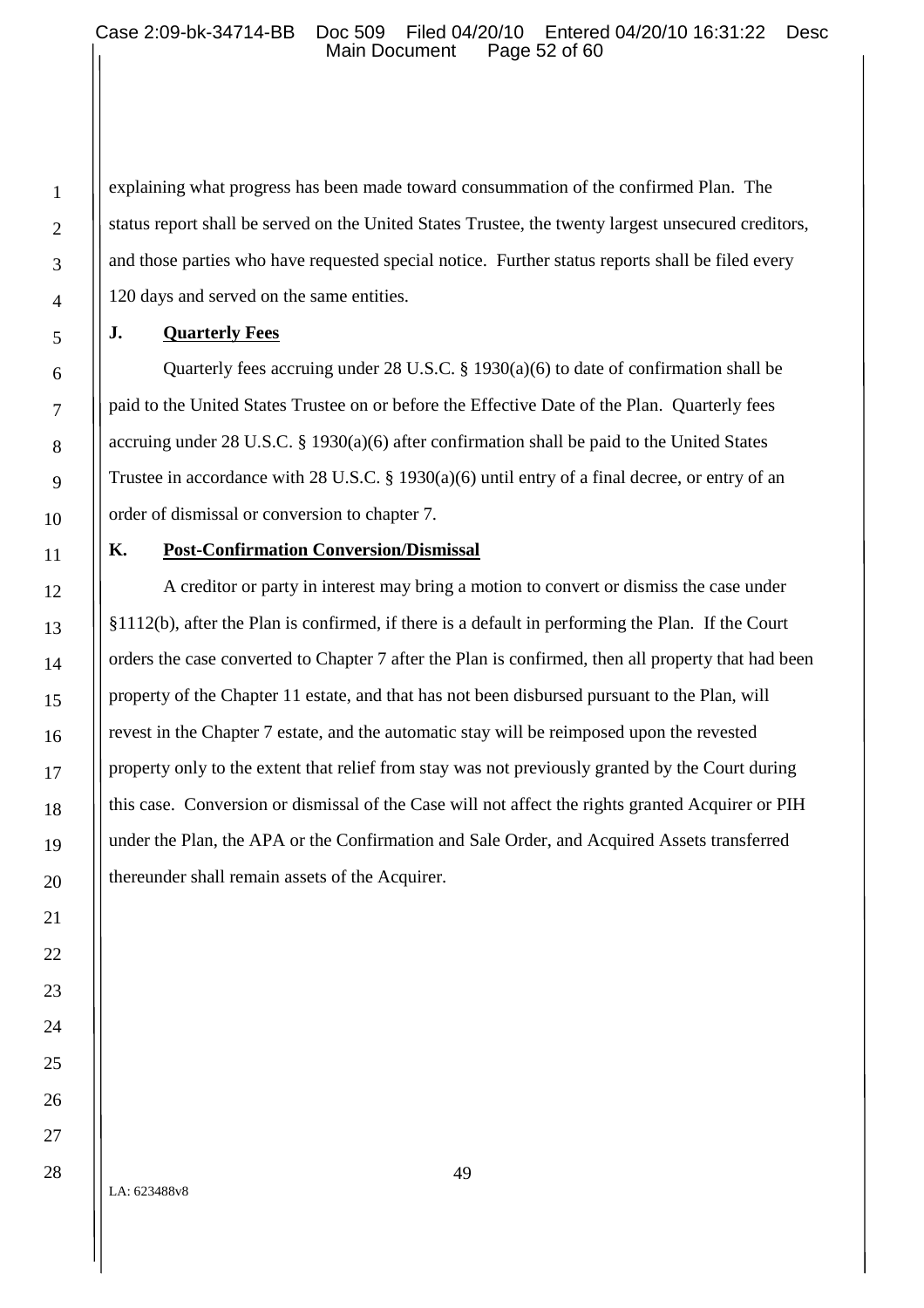# **L. Final Decree**

Once the estate has been fully administered within the meaning of Bankruptcy Rule 3022, the Plan Trustee, or such other party as the Court shall designate in the Plan Confirmation and Sale Order, shall file a motion with the Court to obtain a final decree to close the case.

Date: April 20 , 2010

|              | Downey Regional Medical Center-Hospital, Inc.                                                                                               |
|--------------|---------------------------------------------------------------------------------------------------------------------------------------------|
|              | Name of Plan Proponent                                                                                                                      |
|              |                                                                                                                                             |
|              | /s/ Lisa Hill Fenning                                                                                                                       |
|              | Signature of Attorney for Plan Proponent                                                                                                    |
|              |                                                                                                                                             |
|              | Lisa Hill Fenning<br><u> 1980 - John Stein, amerikansk politiker (</u>                                                                      |
|              | Name of Attorney for Plan Proponent                                                                                                         |
|              |                                                                                                                                             |
|              | Arnold & Porter LLP<br><u> 1989 - Johann Stein, fransk kampens og det forskellige og det forskellige og det forskellige og det forskell</u> |
|              | Name of Law Firm for Plan Proponent                                                                                                         |
|              |                                                                                                                                             |
|              |                                                                                                                                             |
|              |                                                                                                                                             |
|              |                                                                                                                                             |
|              |                                                                                                                                             |
|              |                                                                                                                                             |
|              |                                                                                                                                             |
|              |                                                                                                                                             |
| LA: 623488v8 | 50                                                                                                                                          |
|              |                                                                                                                                             |

 $\mathsf{I}$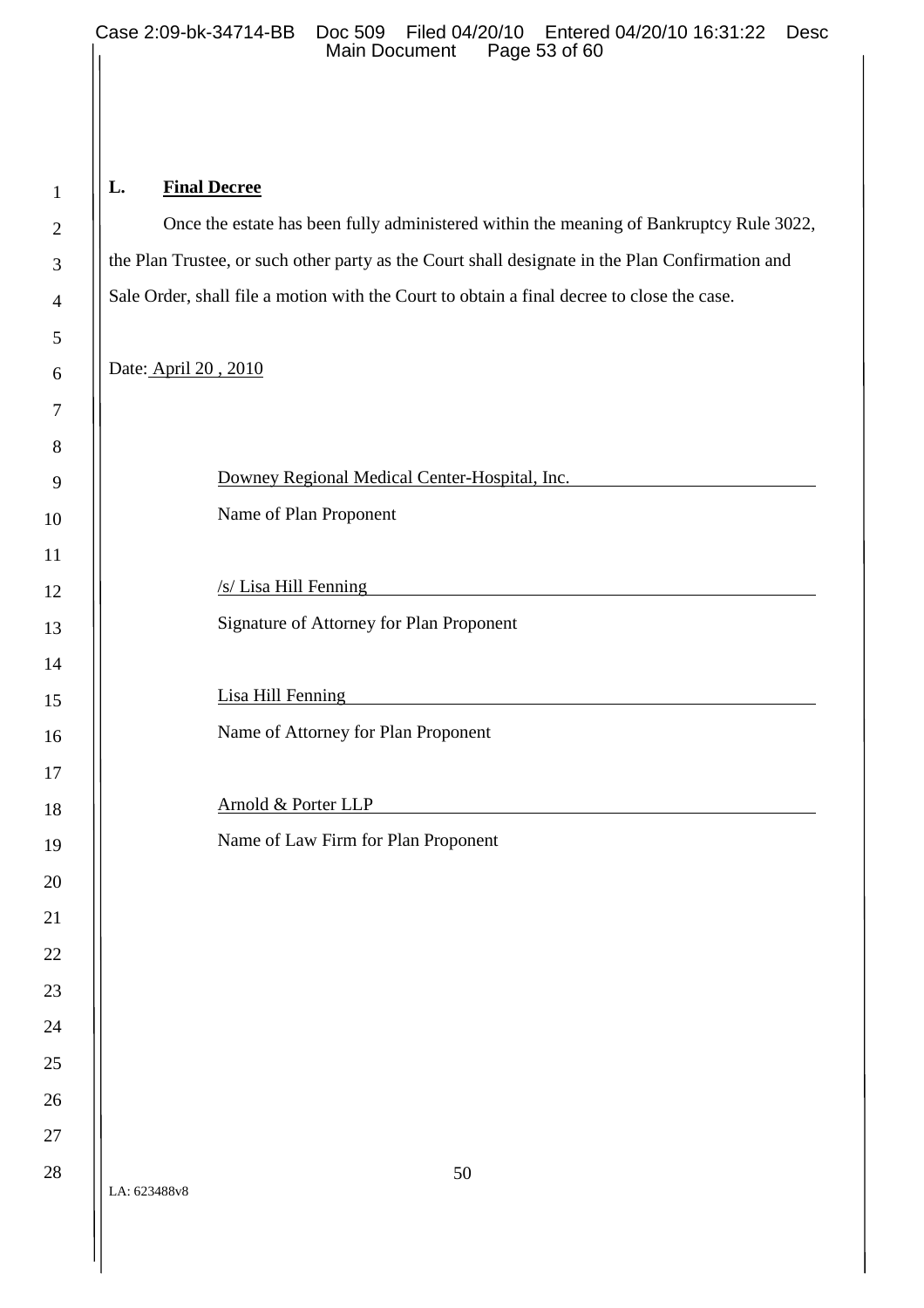|                |              | Case 2:09-bk-34714-BB Doc 509 Filed 04/20/10 Entered 04/20/10 16:31:22 Desc<br>Main Document Page 54 of 60 |  |
|----------------|--------------|------------------------------------------------------------------------------------------------------------|--|
|                |              |                                                                                                            |  |
|                |              |                                                                                                            |  |
| $\mathbf{1}$   |              | <b>EXHIBIT A</b>                                                                                           |  |
| $\sqrt{2}$     |              | ASSET PURCHASE AGREEMENT                                                                                   |  |
| $\mathfrak{Z}$ |              | [TO BE FILED]                                                                                              |  |
| $\overline{4}$ |              |                                                                                                            |  |
| $\sqrt{5}$     |              |                                                                                                            |  |
| $\sqrt{6}$     |              |                                                                                                            |  |
| $\overline{7}$ |              |                                                                                                            |  |
| $\, 8$         |              |                                                                                                            |  |
| 9              |              |                                                                                                            |  |
| 10             |              |                                                                                                            |  |
| 11             |              |                                                                                                            |  |
| 12             |              |                                                                                                            |  |
| 13             |              |                                                                                                            |  |
| 14             |              |                                                                                                            |  |
| 15             |              |                                                                                                            |  |
| $16\,$         |              |                                                                                                            |  |
| $17\,$         |              |                                                                                                            |  |
| 18             |              |                                                                                                            |  |
| 19             |              |                                                                                                            |  |
| $20\,$         |              |                                                                                                            |  |
| 21             |              |                                                                                                            |  |
| $22\,$         |              |                                                                                                            |  |
| 23             |              |                                                                                                            |  |
| $24\,$         |              |                                                                                                            |  |
| $25\,$         |              |                                                                                                            |  |
| $26\,$         |              |                                                                                                            |  |
| $27\,$         |              |                                                                                                            |  |
| $28\,$         | LA: 623488v8 | $\,1\,$                                                                                                    |  |
|                |              |                                                                                                            |  |
|                |              |                                                                                                            |  |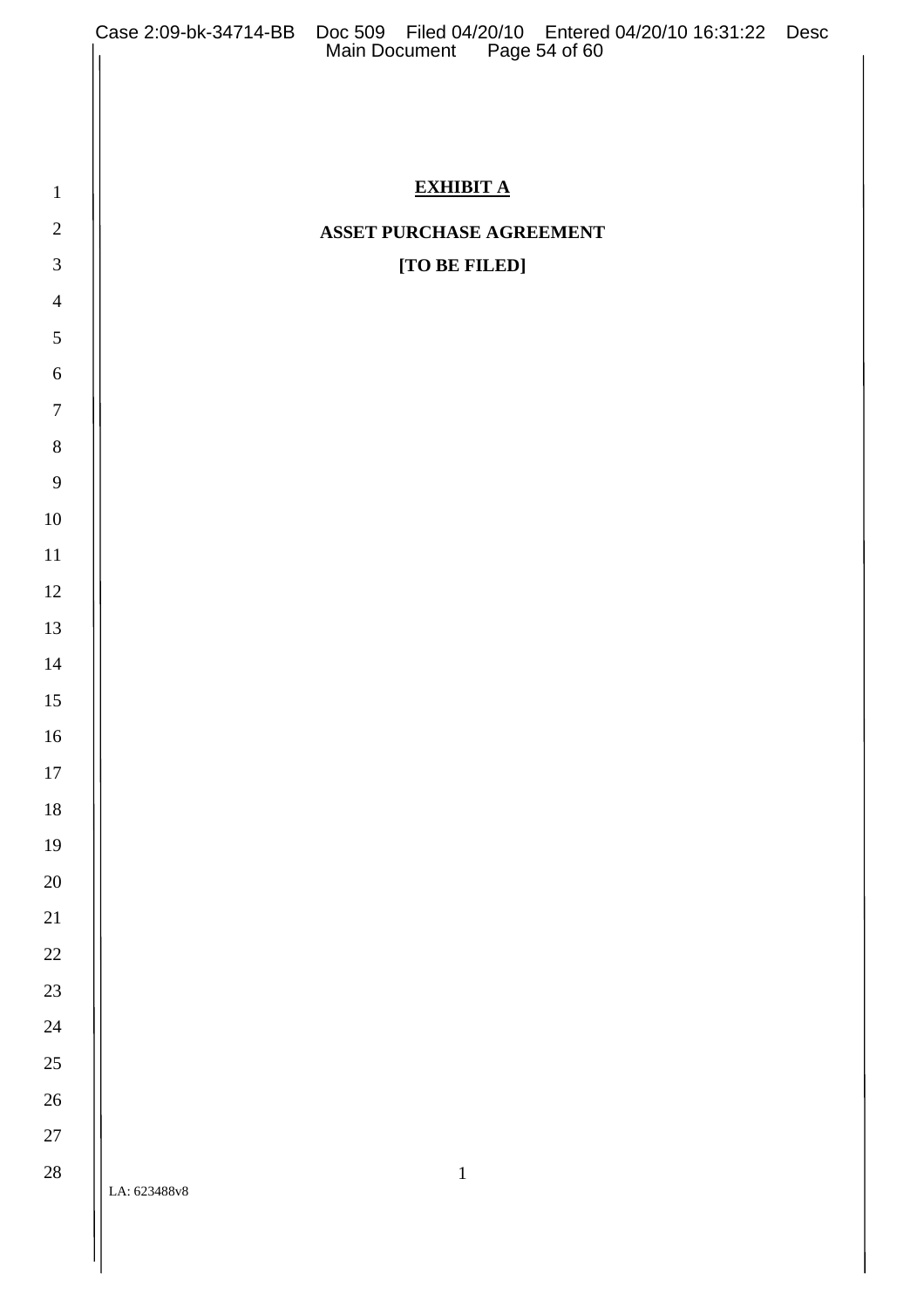|                |              | Case 2:09-bk-34714-BB Doc 509 Filed 04/20/10 Entered 04/20/10 16:31:22 Desc<br>Main Document Page 55 of 60 |  |
|----------------|--------------|------------------------------------------------------------------------------------------------------------|--|
|                |              |                                                                                                            |  |
|                |              |                                                                                                            |  |
|                |              |                                                                                                            |  |
| $\mathbf{1}$   |              | <b>EXHIBIT B</b>                                                                                           |  |
| $\overline{2}$ |              | PLAN TRUST AGREEMENT                                                                                       |  |
| $\mathfrak{Z}$ |              | [TO BE FILED]                                                                                              |  |
| $\overline{4}$ |              |                                                                                                            |  |
| $\mathfrak{S}$ |              |                                                                                                            |  |
| $6\,$          |              |                                                                                                            |  |
| $\overline{7}$ |              |                                                                                                            |  |
| $\,8\,$        |              |                                                                                                            |  |
| 9              |              |                                                                                                            |  |
| 10             |              |                                                                                                            |  |
| 11             |              |                                                                                                            |  |
| 12             |              |                                                                                                            |  |
| 13             |              |                                                                                                            |  |
| 14             |              |                                                                                                            |  |
| 15<br>$16\,$   |              |                                                                                                            |  |
| $17\,$         |              |                                                                                                            |  |
| 18             |              |                                                                                                            |  |
| 19             |              |                                                                                                            |  |
| $20\,$         |              |                                                                                                            |  |
| 21             |              |                                                                                                            |  |
| $22\,$         |              |                                                                                                            |  |
| $23\,$         |              |                                                                                                            |  |
| $24\,$         |              |                                                                                                            |  |
| 25             |              |                                                                                                            |  |
| $26\,$         |              |                                                                                                            |  |
| $27\,$         |              |                                                                                                            |  |
| $28\,$         |              | $\mathbf 1$                                                                                                |  |
|                | LA: 623488v8 |                                                                                                            |  |
|                |              |                                                                                                            |  |
|                |              |                                                                                                            |  |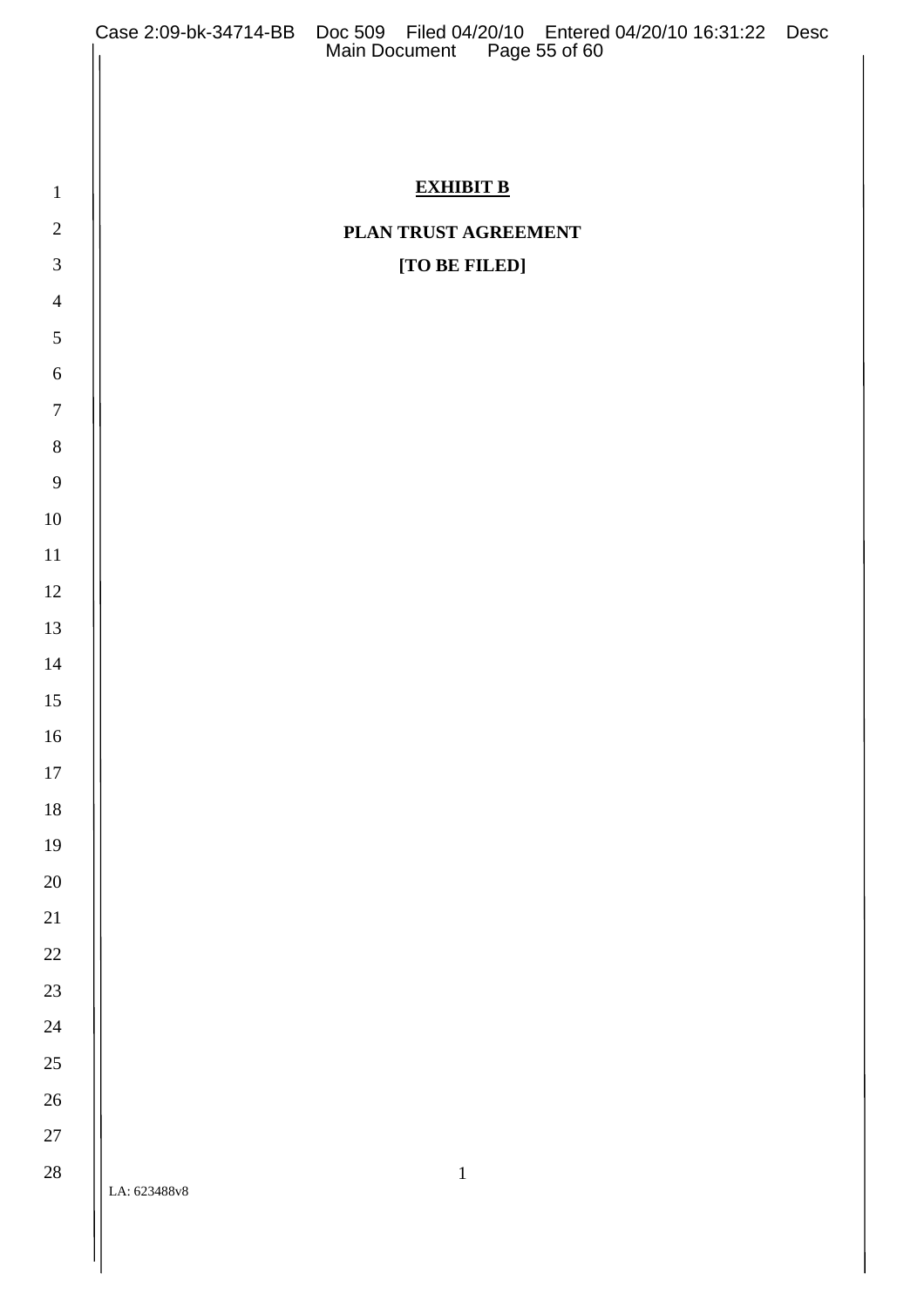|                  | Case 2:09-bk-34714-BB Doc 509 Filed 04/20/10 Entered 04/20/10 16:31:22 Desc<br>Main Document Page 56 of 60 |
|------------------|------------------------------------------------------------------------------------------------------------|
|                  |                                                                                                            |
|                  |                                                                                                            |
|                  |                                                                                                            |
| $\mathbf{1}$     | <b>EXHIBIT C</b>                                                                                           |
| $2\,$            | 503(B)(9) CLAIMS                                                                                           |
| $\mathfrak{Z}$   |                                                                                                            |
| $\overline{4}$   |                                                                                                            |
| $\mathfrak{S}$   |                                                                                                            |
| $\sqrt{6}$       |                                                                                                            |
| $\boldsymbol{7}$ |                                                                                                            |
| $\, 8$           |                                                                                                            |
| $\overline{9}$   |                                                                                                            |
| $10\,$           |                                                                                                            |
| $11\,$           |                                                                                                            |
| 12               |                                                                                                            |
| 13               |                                                                                                            |
| $14\,$           |                                                                                                            |
| 15               |                                                                                                            |
| $16\,$           |                                                                                                            |
| $17\,$           |                                                                                                            |
| 18               |                                                                                                            |
| 19               |                                                                                                            |
| 20               |                                                                                                            |
| 21<br>$22\,$     |                                                                                                            |
| 23               |                                                                                                            |
| 24               |                                                                                                            |
| 25               |                                                                                                            |
| 26               |                                                                                                            |
| $27\,$           |                                                                                                            |
| $28\,$           | $\,1\,$                                                                                                    |
|                  | LA: 623488v8                                                                                               |
|                  |                                                                                                            |
|                  |                                                                                                            |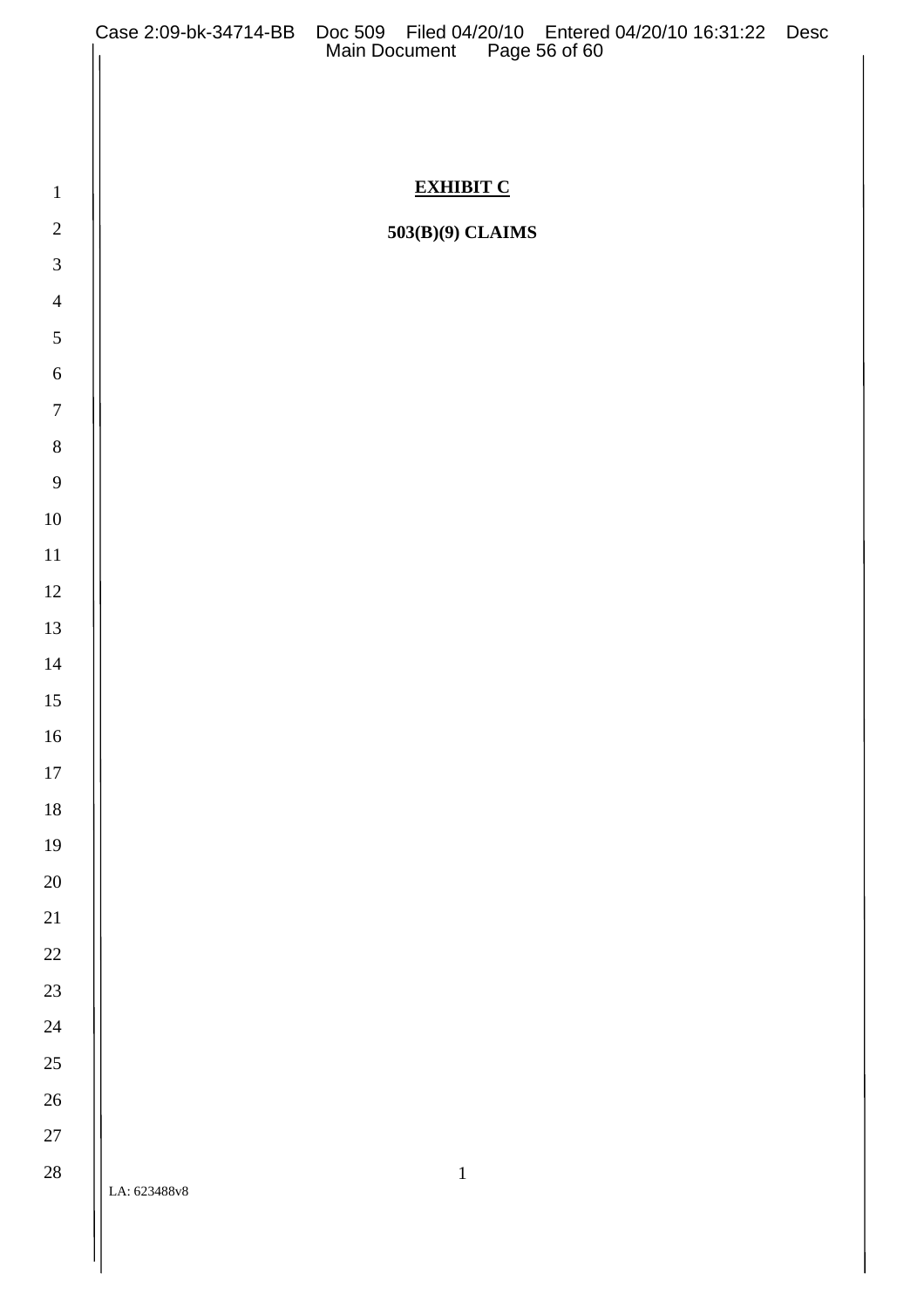| POC No     |                                                                          |                                                                       | Case 2:09-bk-34714-BB Doc 509 Filed 04/20/10. Entered 04/20/10.16:31:22 Desc |                                                     | Addr5                                       | POC Amount                |
|------------|--------------------------------------------------------------------------|-----------------------------------------------------------------------|------------------------------------------------------------------------------|-----------------------------------------------------|---------------------------------------------|---------------------------|
| 264        | CAREER STAFF UNLIMITED                                                   | ATTN: RICHARD KOPECKY                                                 | Main Document FATE HWY Page 57 of 60                                         | SUITE 650                                           | <b>RVING, TX 75038</b>                      | \$116,606.00              |
| 461        | DOWNEY ACUTE CARE MEDICAL GROUP                                          | PO BOX 39159                                                          |                                                                              |                                                     |                                             | \$1,100.00                |
| 224        | HEALING HEALTHCARE SYSTEMS, INC.                                         | 700 SMITHRIDGE DR., STE. A102                                         | <b>RENO, NV 89502</b>                                                        |                                                     |                                             | \$2,472.00                |
| 299        | HEAI THTAI ENT                                                           | 29219 CANWOOD ST, SUITE #220                                          | AGOURA HILLS, CA 91301                                                       |                                                     |                                             | \$7,623.00                |
| 231        | KEVIN S. PARK, M.D.                                                      | 11525 BROOK SHIRE AVE, #201                                           | DOWNEY, CA 90241                                                             |                                                     |                                             | \$500.00                  |
| 228<br>235 | KOUROSH K. SHAMLOU, M.D., INC.<br>MC STRATEGIES, INC.                    | 11525 BROOKSHIRE AVE., STE 201<br>245 PEACHTREE CENTER AVE. STE. 1900 | DOWNEY, CA 90241<br>ATLANTA, GA 30303                                        |                                                     |                                             | \$500.00<br>\$3,250.00    |
| 227        | RICHARD B. CHAMBERS, M.D.                                                | 11525 BROOKSHIRE AVE. #201                                            | DOWNEY, CA 90241                                                             |                                                     |                                             | \$500.00                  |
| 165        | SOUTHLAND MANAGEMENT GROUP, INC.                                         | C/O RALPH ASCHER                                                      | 3300 EAST SOUTH ST., STE 307                                                 | LAKEWOOD, CA 90805                                  |                                             | \$35,625.00               |
| 258        | VANCE C. EBERLY, M.D.                                                    | 11525 BROOKSHIRE AVE. #201                                            | DOWNEY, CA 90241                                                             |                                                     |                                             | \$500.00                  |
| 88         | AD INDUSTRIES, INC                                                       | ATTN: BARBARA BECK                                                    | 12160 SHERMAN WAY                                                            | NO. HOLLYWOOD, CA 91605                             |                                             | \$1,810.02                |
| 94         | CAL PARTITIONS, INC.                                                     | ATTN: A.E. ANDERSON                                                   | 23814 PRESIDENT AVE                                                          | HARBOR CITY, CA 90710                               |                                             | \$463.22                  |
| 81         | DOWNEY PARTY RENTALS                                                     | ATTN: KITTY THOMPSON                                                  | 10900 PARAMOUNT BLVD                                                         | DOWNEY, CA 90241                                    |                                             | \$1,621.32                |
| 111        | GD MANAGEMENT GROUP LLC                                                  | DBA: MANAGEWARE                                                       | ATTN: GEOFFREY DANIELS                                                       | 24601 STAGG ST                                      | WEST HILLS, CA 91304                        | \$1,551.12                |
| 104        | HOLLYWOOD PREBYTERIAN MEDICAL CENTER                                     | 1300 N. VERMONT AVE                                                   | LOS ANGELES, CA 90027                                                        |                                                     |                                             | \$7,595.00                |
| 238        | MARION PETTEWAY                                                          | 2000 COUNTRY CIR.                                                     | SPARKS, NV 89434                                                             |                                                     |                                             | \$704.50                  |
| 170        | MES, INC                                                                 | ATTN: LORENA ZUEHL                                                    | 1968 E. US HWY 90                                                            | SEGUIN, TX 78155                                    |                                             | \$299.11                  |
| 99         | MINUTE MAN DELIVERY                                                      | ATTN: TAMMY TANJI                                                     | P.O. BOX 3759                                                                | GARDENA, CA 90247-7459                              |                                             | \$1,101.93                |
| 414        | ORTHOPEDIC ALLIANCE                                                      | 26157 JEFFERSON AVE.                                                  | MURRIETA, CA 92562                                                           |                                                     |                                             | \$108,035.00              |
| 411        | PALL MEDICAL                                                             | ATTN: APRIL DEBEAUVERNET                                              | 25 HARBOR PARK DR.                                                           | PORT WASHINGTON, NY 11050                           |                                             | \$356.91                  |
| 156<br>87  | PROFESSIONAL X-RAY EQUIPMENT SERVICE<br>TED PUSKAS & ASSOC.              | P.O. BOX 536<br>952-P AVENIDA CARMEL                                  | TORRANCE, CA 90508-0536<br>LAGUNA WOODS, CA                                  |                                                     |                                             | \$590.21<br>\$1,862.71    |
| 390        | TILLER CONSTRUCTORS INC                                                  | 306 W. KATELLA AVE 3A                                                 | ORANGE, CA 92867                                                             |                                                     |                                             | \$69,536.00               |
| 117        | TITAN TRANSPORTATION, INC                                                | 8282 PHLOX STREET                                                     | DOWNEY, CA 90241                                                             |                                                     |                                             | \$65.00                   |
| 146        | TRANSLOGIC CORPORATION                                                   | DBA SWISS LOG HEALTHCARE SOLUTIONS                                    | ATTN: LAWRENCE PELO                                                          | 10825 E 47TH AVE                                    | DENVER, CO 80239                            |                           |
| 101        | <b>UMDS</b>                                                              | ATTN: JENIFER JONES                                                   | P.O. BOX 60250                                                               | LOS ANGELES, CA 90060                               |                                             | \$919.66                  |
|            |                                                                          |                                                                       |                                                                              |                                                     |                                             |                           |
| 260        | CHILDRENS HOSPITAL LOS ANGELES                                           | ATTN: SANJUANO PEREZ                                                  | 4650 SUNSET BLVD.                                                            | LOS ANGELES, CA 90027                               |                                             | \$77,901.08               |
|            |                                                                          |                                                                       |                                                                              |                                                     |                                             |                           |
|            |                                                                          |                                                                       |                                                                              |                                                     |                                             |                           |
| 263        | GREATER EL MONTE HOSPITAL                                                | ATTN: LORI KEENOY                                                     | 1701 SANTA ANITA AVENUE                                                      | SOUTH EL MONTE, CA 91733                            |                                             | \$8,991.00                |
|            |                                                                          |                                                                       |                                                                              |                                                     |                                             |                           |
| 253        | HANGER PROSTHETICS & ORTHOTICS                                           | ATTN: KATHY TOWNSEND                                                  | 3602 INLAND EMPIRE BL. #C130                                                 | ONTARIO, CA 91764                                   |                                             | \$1,375.00                |
|            |                                                                          |                                                                       |                                                                              |                                                     |                                             |                           |
| 254        | HANGER PROSTHETICS & ORTHOTICS                                           | ATTN: KATHY TOWNSEND                                                  | 7700 IMPERIAL HWY #E2                                                        | DOWNEY, CA 90242                                    |                                             | \$169,907.23              |
|            |                                                                          |                                                                       |                                                                              |                                                     |                                             |                           |
| 261        | IV LEAGUE INC.                                                           | 6076 BRISTOL PKWY STE #104                                            | CULVER CITY, CA 90230                                                        |                                                     |                                             | \$1,155,169.03            |
|            |                                                                          |                                                                       |                                                                              |                                                     |                                             |                           |
| 176        | MEDIX AMBULANCE SERVICE, INC.                                            | ATTN: JANET SEAL                                                      | 26021 PALA DR.                                                               | MISSION VIEJO, CA 92691                             |                                             | \$1,170.72                |
|            |                                                                          |                                                                       |                                                                              |                                                     |                                             |                           |
| 266        | MONTEREY PARK HOSPITAL                                                   | ATTN: LORI KEENAY                                                     | 900 S ATLANTIC BLVD.                                                         | MONTEREY PARK, CA 91754                             |                                             | \$21,414.75               |
|            |                                                                          |                                                                       |                                                                              |                                                     |                                             |                           |
| 211        | PIONEER SURGICAL TECHNOLOGY, INC.                                        | C/O MARY KAY SHAVER, ESQ.                                             | VARNUM LLP                                                                   | <b>BRIDGEWATER PLACE</b>                            | P.O. BOX 352<br>GRAND RAPIDS, MI 49501-0352 | \$8,220.00                |
|            |                                                                          |                                                                       |                                                                              |                                                     |                                             |                           |
|            |                                                                          |                                                                       |                                                                              |                                                     |                                             |                           |
| 161        | PRIORITY ONE MEDICAL TRANSPORT                                           | ATTN: DEBORAH STEINBACHER                                             | 740 S. ROCHESTER AVE. SUITE E                                                | ONTARIO, CA 91761                                   |                                             | \$900.50                  |
|            |                                                                          |                                                                       |                                                                              |                                                     |                                             |                           |
| 265        | SAN GABRIEL VALLEY MEDICAL CENTER                                        | ATTN: LORI KEENAY                                                     | 438 WEST LAS TUNAS DRIVE                                                     | SAN GABRIEL, CA 91776                               |                                             | \$8,325.00                |
|            |                                                                          |                                                                       |                                                                              |                                                     |                                             |                           |
| 267        | WHITTIER HOSPITAL MEDICAL CENTER                                         | <b>ATTN: LORI KEENAY</b>                                              | 9080 COLIMA RD                                                               | WHITTIER, CA 90615                                  |                                             | \$294,162.78              |
| 102        | A W C COMMERCIAL                                                         | WINDOW COVERINGS                                                      | ATTN: CAROL MARTIN                                                           | <b>325 WEST WILLIAMSON</b>                          | FULLERTON, CA 92832                         | \$127.07                  |
| 142        | AADCO MEDICAL INC                                                        | 2279 VT RTE66, CATAMOUNT COMMERCIAL PK                                | P.O. BOX 410                                                                 | RANDOLPH, VT 05060-0110                             |                                             | \$1,267.14                |
| 90         | ABC PRINTING                                                             | ATTN: CATHY SHIN                                                      | 11823 E. SOUTH ST.                                                           | CERRITOS, CA 90703                                  |                                             | \$285.35                  |
| 162        | ADVANCED CHEMICAL TECHNOLOGY                                             | ATTN: CAROL MCKENNON                                                  | 8728 UTICA AVENUE                                                            | RANCHO CUCAMONGA, CA 91730                          |                                             | \$8,479.31                |
| 128        | ADVANCED STAINLESS & ALLOYS, INC.                                        | ATTN: M. L. SPRAGUE JR.                                               | <b>8266 PHLOX STREET</b>                                                     | P.O. BOX 97                                         | DOWNEY, CA 90242                            | \$874.00                  |
| 126        | ALTO DEVELOPMENT CORP                                                    | DBA A & E MEDICAL CORP                                                | ATTN: LIZ CAMPBELL                                                           | P.O. BOX 758                                        | FARMINGDALE, NJ 07727                       | \$804.44                  |
| 113        | ALTURA COMMUNICATION SOLUTIONS<br>AMB ENTERPRISES INC DBA TRAC           | ATTN: LINDA PITTMAN                                                   | 1335 S ACACIA AVE<br>TUJUNGA,CA 91042                                        | ULLERTON, CA 92831                                  |                                             | \$15,712.69<br>\$5,400.77 |
| 95         | AMERICAN GAGE                                                            | 6708 FOOTHILL BLVD #207<br>1440 S. STATE COLLEGE BLVD                 | #E2                                                                          | ANAHEIM, CA 92806                                   |                                             | \$462.00                  |
| 50         | AMERICAN RED CROSS                                                       | ATTN: LORI POLACHECK                                                  | OFFICE OF THE GENERAL COUNSEL                                                | 2025 E. STREET N.W.                                 | WASHINGTON, DC 20006                        | \$107,707.00              |
| 219        | AMO SALES AND SERVICES, INC.                                             | ATTN: GEORGE BUTORAE                                                  | 1700 E ST ANDREW PLACE                                                       | SANTA ANA, CA 92705                                 |                                             | \$6,830.00                |
| 177        | ANACOM MEDTEK                                                            | ATTN: BRIAN YAP                                                       | 1240 S. CLAUDINA ST.                                                         | ANAHEIM, CA 92805                                   |                                             | \$1,120.20                |
| 249<br>185 | ARMED FORCES INSTITUTE OF PATHOLOGY<br>ARMSTRONG MEDICAL INDUSTRIES INC. | 6825 16TH ST., N.W.<br><b>ATTN: KYLE GROVE</b>                        | BLDG. 54, ROOM G013<br>575 KNIGHTSBRIDGE PARKWAY                             | WASHINGTON, DC 20306-6000<br>LINCOLNSHIRE, IL 60069 |                                             | \$968.30<br>\$777.46      |
| 250        | ATRIUM MEDICAL CORPORATION                                               | 5 WENTWORTH DRIVE                                                     | HUDSON, NH 03051                                                             |                                                     |                                             | \$1,437.92                |
| 115        | <b>B &amp; K ELECTRIC WHOLESALE</b>                                      | ATTN: CLIFF NEHAMEN                                                   | 1225 SO. JOHNSON DR                                                          | CITY OF INDUSTRY, CA 91745                          |                                             | \$1,043.66                |
| 256        | <b>BAXTER HEALTHCARE</b>                                                 | ATTN: GAIL DALESANDRO - DFG/3W                                        | 1 BAXTER PARKWAY                                                             | DEERFIELD, IL 60015                                 |                                             | \$17,064.54               |
| 188        | BECKMAN COULTER, INC.                                                    | ATTN: JILLIAN L.NOLAN                                                 | C/O THE BERNSTEIN LAW FIRM                                                   | 707 GRANT STREET, 2200 GULF TOWER                   | PITTSBURGH, PA 15219                        | \$2,576.77                |
| 123        | BETTER BEVERAGES, INC.                                                   | ATTN: VANESSA BARRAGAN                                                | 10624 MIDWAY AVE                                                             | CERRITOS, CA 90703                                  |                                             | \$110.96                  |
| 180        | <b>BIOSEAL INC.</b>                                                      | ATTN: GEORGE LOPEZ                                                    | 167 ORANGETHORPE AVE                                                         | PLACENTIA, CA 92870                                 |                                             | \$3,622.89                |
| 89         | <b>BRYAN EXHAUST</b>                                                     | ATTN: CALEB MCDANIEL                                                  | 2808 N. NAOMI ST                                                             | BURBANK, CA 91504                                   |                                             | \$2,125.00                |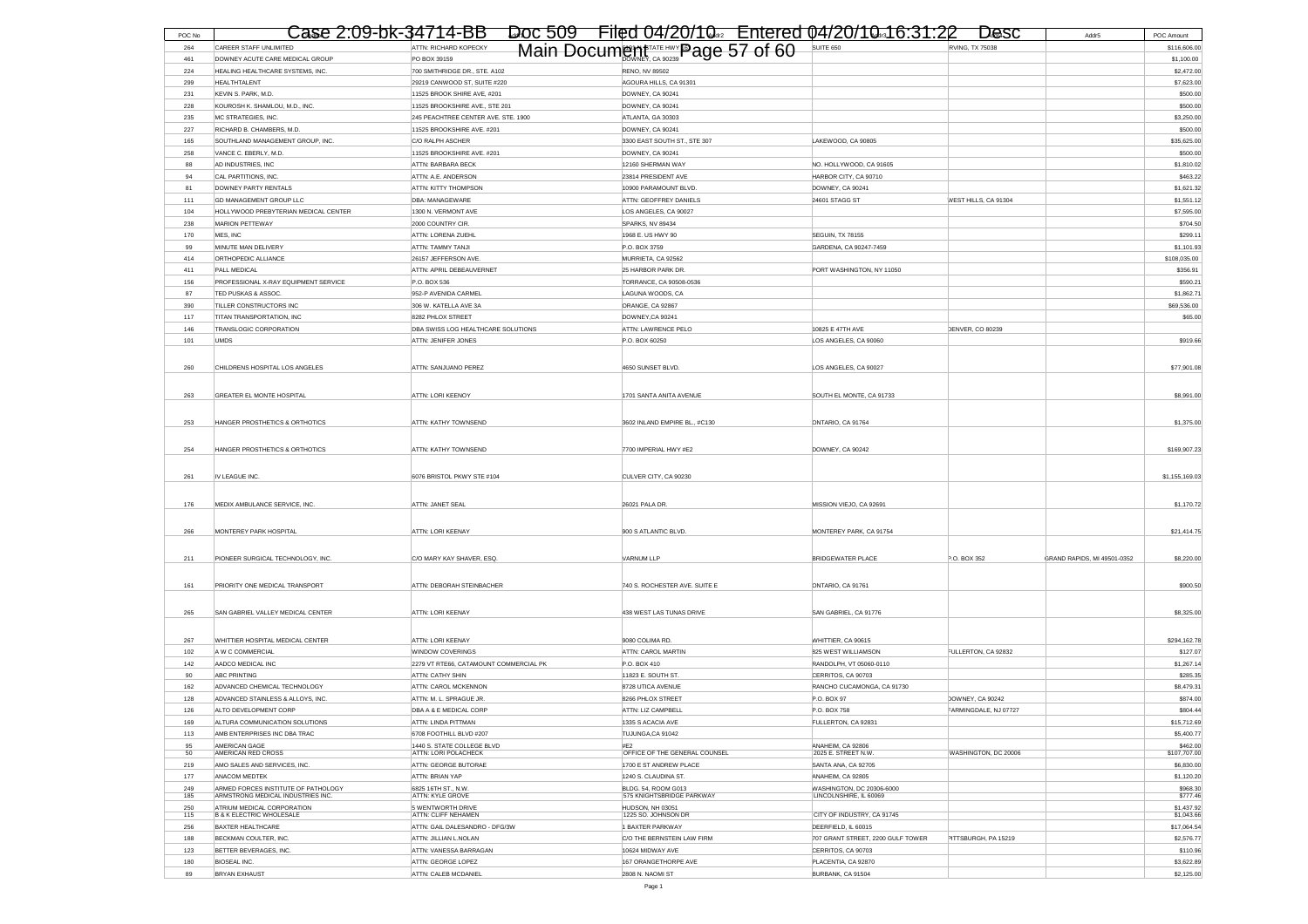| POC No     |                                                                  | Case 2:09-bk-34714-BB Doc 509 Filed 04/20/10. Entered 04/20/10.16:31:22 Desc        |                                                       |                                                           |                                            | Addr5 | POC Amount                |
|------------|------------------------------------------------------------------|-------------------------------------------------------------------------------------|-------------------------------------------------------|-----------------------------------------------------------|--------------------------------------------|-------|---------------------------|
| 236        | C.R. BARD, INC.                                                  |                                                                                     |                                                       | MURRAY HILL, NJ 07974                                     |                                            |       | \$12,424.40               |
| 195        | CALPEC ENGINEERING, INC.                                         | CO BRIAN L. BURLEW <b>CONDUCT AND THE 250 Main Docum Contral AVEN Page 58 of 60</b> |                                                       |                                                           |                                            |       | \$17,670.00               |
| 233        | CARDINAL HEALTH 200, LLC                                         | <b>ATTN: DENENE BYRD</b>                                                            | C/O DEBRA WILLET                                      | 700 CARDINAL PLACE                                        | DUBLIN, OH 43017                           |       | \$195,044.38              |
| 234        | CARDINAL HEALTH 411, INC                                         | ATTN: DENENE BYRD                                                                   | C/O DEBRA WILLET                                      | 7000 CARDINAL PLACE                                       | DUBLI, OH 43017                            |       | \$243,685.33              |
| 232        | CARDINAL HEALTH 414, LLC                                         | ATTN: DENENE BYRD                                                                   | C/O DEBRA WILLET                                      | 7000 CARDINAL PLACE                                       | DUBLIN, OH 43017                           |       | \$150.00                  |
| 184        | CARSTENS INC.                                                    | ATTN: DANIEL INGERSOLL                                                              | PO BOX 99110                                          | CHICAGO II 60693                                          |                                            |       | \$1,410.10                |
| 116        | CERTIFIED NURSING REGISTRY, INC.                                 | ATTN: CRISTINA SY                                                                   | 18826 ALDRIDGE PLACE                                  | ROWLAND HEIGHTS, CA 91748                                 |                                            |       | \$5,349.00                |
| 367        | COAST TO COAST UROLOGICAL ASSOC                                  | ATTN: IVONNE M. SULLIVON                                                            | P.O. BOX 490                                          | CENTERVILLE, MA 02632                                     |                                            |       | \$765.69                  |
| 157        | COR-O-VAN RECORDS MANAGEMENT. INC                                | ATTN: IWONA SARTAN - JOCELYN STOCK                                                  | 12375 KERRAN ST.                                      | POWAY, CA 92064                                           |                                            |       | \$1,137.6                 |
| 96         | CP HEALTH GROUP INC                                              | ATTN: CHRIS FONTANA                                                                 | 1365 LOGAN AVE                                        | COSTA MESA, CA 92626                                      |                                            |       | \$1,019.50                |
| 225        | <b>CURBELL ELECTRONICS INC</b>                                   | ATTN: MARY ANN GRANICA                                                              | 7 COBHAM DRIVE                                        | ORCHARD RANCH, NY 14127                                   |                                            |       | \$446.09                  |
| 145        | DIAGNOSTICA STAGO INC                                            | 5 CENTURY DRIVE                                                                     | PARSIPPANY, NJ 07054                                  |                                                           |                                            |       | \$33,151.98               |
| 173        | DOWNEY PLAZA PHARMACY                                            | ATTN: LORAINE M. ROSKELLEY                                                          | 11480 BROOKSHIRE AVE. #102                            | DOWNEY, CA 90241                                          |                                            |       | \$222.26                  |
| 125<br>182 | <b>EMERY PRATT COMPANY</b><br><b>EMSAR CALIFORNIA</b>            | ATTN: PAMELA A. SHATTUCK<br>PO BOX 93052                                            | 1966 W M 21<br>PHOENIX, AZ 85070                      | OWOSSO, MI 48867                                          |                                            |       | \$50.10<br>\$1,552.17     |
| 251        | F.F.F. ENTERPRISES. INC.                                         | ATTN: JOHANNA EVANS                                                                 | 41093 COUNTY CENTER DR.                               | TEMECULA, CA 92562                                        |                                            |       | \$6,735.25                |
| 229        | FITZGERALD'S FLOWERS & GIFTS                                     | ATTN: FERDINAND SUMABAY                                                             | 7435 FLORENCE AVE.                                    | DOWNEY, CA 90240                                          |                                            |       | \$185.47                  |
| 193        | FOCUS DIAGNOSTICS, INC.                                          | 11331 VALLEY VIEW ST.                                                               | CYPRESS, CA 90630                                     |                                                           |                                            |       | \$43,093.16               |
| 108        | GARCIA-BENTLEY CONSTRUCTION INC.                                 | <b>ATTN: PENNY GARCIA</b>                                                           | <b>640 AVENUE B</b>                                   | REDONDO BEACH, CA 90277                                   |                                            |       | \$20,780.00               |
| 213        | <b>GENZYME GENETICS</b>                                          | ATTN: CHRISTINE M SADOWSKI                                                          | 3400 COMPUTER DRIVE                                   | WESTBORO, MA 01581                                        |                                            |       | \$2,550.00                |
| 131<br>214 | <b>GRAPHIC CONTROLS LLC</b><br>GREATRAKE, MCBRIDE & ASSOC., INC. | ATTN: GAIL TOY<br>ATTN: JOAN MCBRIDE                                                | PO BOX 1271<br>13881 MAUVE DR                         | BUFFALO, NY 14240<br>SANTA ANA, CA 92705                  |                                            |       | \$485.82<br>\$17,489.00   |
| 215        | HC INTEGRATED SYSTEMS, INC.                                      | ATTN: DARIO CAMZALEZ                                                                | 14175 TELEPHONE AVE # E                               | CHINO, CA 91710                                           |                                            |       | \$565.00                  |
| 223        | HERZOG SURGICAL, INC                                             | ATTN: SUE RAMIREZ                                                                   | 5901 ROSEBUD LANE                                     | SACRAMENTO, CA 95841                                      |                                            |       | \$816.19                  |
| 212        | <b>HIGHLAND PLASTICS</b>                                         | ATTN: AURORA RODRIGUEZ                                                              | 3650 DULLES DRIVE                                     | MIRA LOMA, CA 91752                                       |                                            |       | \$969.0                   |
| 135        | IMD, INC.                                                        | P.O. BOX 510 * 560 HWY 39                                                           | HUNTSVILLE, UT 84317                                  | <b>USA</b>                                                |                                            |       | \$2,167.50                |
| 252        | INSITE ONE INC                                                   | 135 N. PLAINS INDUSTRIAL RD                                                         | WALLINGFORD, CT 06492                                 |                                                           |                                            |       | \$18,511.80               |
| 132        | <b>IPRINT TECHNOLOGIES</b>                                       | 980 MAGNOLIA AVE #5                                                                 | LARKSPUR, CA 94939                                    |                                                           |                                            |       | \$25,507.00               |
| 134        | <b>IVANS, INC</b>                                                | 5405 CYPRESS CTR DR                                                                 | <b>TAMPA, FL 33609</b>                                |                                                           |                                            |       | \$761.40                  |
| 78         | J. R. MEDICAL, INC                                               | 18003 SKY PARK CIR #H                                                               | IRVINE, CA 92614                                      |                                                           |                                            |       | \$2,745.46                |
| 237<br>166 | JA NEURODIAGNOSTICS MEDICAL SERVICES<br>JCH WIRE & CABLE         | ATTN: JOSE ARVIZU<br>ATTN: MERCEDES SERNA                                           | 468 W 4TH ST # 308<br>4527 LOSEE RD.                  | SAN PEDRO, CA 90731<br>NORTH LAS VEGAS, NV 89081          |                                            |       | \$13,755.00<br>\$3,933.97 |
| 92         | <b>JDL PACKAGING SYSTEM</b>                                      | 2480 BRAYTON AVE                                                                    | SIGNAL HILL, CA 90755                                 |                                                           |                                            |       | \$104.93                  |
| 239        | JOHNSON & JOHNSON HEALTH CARE SYSTEMS INC.                       | C/O DAVID W. DYKHOUSE, ESQ                                                          | PATTERSON BELKNAP WEBB & TYLER LLP                    | 1133 AVENUE OF THE AMERICAS                               | NEW YORK, NY 10036-6710                    |       | \$185,069.00              |
| 240        | JOHNSON & JOHNSON HEALTH CARE SYSTEMS INC.                       | C/O DAVID W. DYKHOUSE, ESQ                                                          | PATTERSON BELKNAP WEBB & TYLER LLP                    | 1133 AVENUE OF THE AMERICAS                               | NEW YORK, NY 10036-6710                    |       | \$185,069.00              |
| 100        | KAND MEDICAL INC                                                 | ATTN: DUNCAN B. WALLACE                                                             | 1341 DISTRIBUTION WAY #17                             | VISTA, CA 92081                                           |                                            |       | \$599.90                  |
| 154        | <b>KENNETH RASMUS</b>                                            | 8813 STAMPS RD.                                                                     | DOWNEY, CA 90240                                      |                                                           |                                            |       | \$2,860.00                |
| 247        | KING MEDICAL SUPPLY OF CALIFORNIA                                | 20816 HIGGINS CT                                                                    | TORRANCE, CA 90501                                    |                                                           |                                            |       | \$2,047.00                |
| 300        | <b>LANGUAGE LINE SERVICES</b>                                    | ATTN: ANGEL SANTOS                                                                  | 1 LOWER RAGSDALE DR                                   | MONTEREY, CA 93940                                        |                                            |       |                           |
| 130        | LIFENET HEALTH                                                   | 1864 CONCERT DR.                                                                    | VIRGINIA BEACH, VA 23453                              |                                                           |                                            |       | \$863.50                  |
| 183        | LUDLUM MEASUREMENTS INC                                          | P.O. BOX 810                                                                        | SWEETWATER, TX 79556                                  |                                                           |                                            |       | \$736.3                   |
| 140        | MACBRUD CORPORATION                                              | ATTN: SHIRLEY OSPINA                                                                | P.O. BOX 770640                                       | MIAMI, FL 33177                                           |                                            |       | \$1,144.00                |
| 158        | MARKETLAB INC.                                                   | 6850 SOUTHBELT DR.                                                                  | CALEDONIA, MI 49316                                   |                                                           |                                            |       | \$3,724.08                |
| 172<br>230 | MEDICAL CHEMICAL CORP<br>MINDRAY DS USA INC                      | ATTN: I INDA CUI PEPPER<br>ATTN: PETER CHRISTOFOROU                                 | 19430 VAN NESS AVE<br><b>CREDIT DEPARTMENT</b>        | TORRANCE, CA 90501<br><b>300 MAC ARTHUR BLVD</b>          | MAHWAH, NJ 07430                           |       | \$972.08<br>\$2,147.90    |
| 85         | <b>MK BATTERY</b>                                                | ATTN: LYN B. SMITH                                                                  | 1631 S. SINCLAIR ST.                                  | ANAHEIM, CA 92806                                         |                                            |       | \$537.55                  |
| 122        | MORTARA INSTRUMENT, INC.                                         | ATTN: BRIAN BRENEGAN                                                                | 7865 N. 86TH ST.                                      | MILWAUKEE, WI 53224                                       |                                            |       | \$918.39                  |
| 141        | NATIONWIDE POWER SOLUTIONS, INC.                                 | ATTN: J. HALLINGSTAD                                                                | 7390 EASTGATE RD, STE 140                             | HENDERSON, NV 89011-4024                                  |                                            |       | \$15,988.65               |
| 187        | NET ELECTRONICS                                                  | ATTN: LLOYD PINSKY                                                                  | 8224 E. FIRESTONE BLVD.                               | DOWNEY, CA 90241                                          |                                            |       | \$939.69                  |
| 220        | <b>OSTEOMED LP</b>                                               | ATTN: R PHILLIP BOYD                                                                | 3885 ARAPAHO ROAD                                     | ADDISON, TX 75001                                         |                                            |       | \$30,237.00               |
| 197        | OVERGAARD CONSTRUCTION INSPECTION                                | MANAGEMENT                                                                          | ATTN: CANDICE SEALS                                   | 24911 AVE. STANFORD, STE. 104                             | SANTA CLARITA, CA 91355-1278               |       | \$10,650.00               |
| 144        | PINESTAR TECHNOLOGY INC                                          | P O BOX 824                                                                         | GREENVILLE, PA 16125                                  |                                                           |                                            |       | \$2,339.75                |
| 114<br>175 | PROFESSIONAL INDEXES AND FILES<br>RADIATION DETECTION CO.        | ATTN: JEFF TICEHURST<br>ATTN: REGINA HOLDEN                                         | 16102 ORANGE AVENUE<br>8095 CAMINO ARROYO             | PARAMOUNT, CA 90723<br>GILROY, CA 95020                   |                                            |       | \$31,785.32<br>\$853.00   |
| 218        | RAMCO REFRIGERATION AND                                          | AIR CONDITIONING INC.                                                               | 3921 E. MIRALOMA AVE                                  | ANAHEIM, CA 92806                                         |                                            |       | \$4,808.50                |
| 198        | RAMCO REFRIGERATION AND AIR CONDITIONING, INC                    | 3921 E. MIRALOMA AVE                                                                | ANAHEIM, CA 92806                                     |                                                           |                                            |       | \$4,808.50                |
| 133        | RC MEDICAL, INC.                                                 | ATTN: LARA SCHORTMAN                                                                | 12 ELLEN DRIVE                                        | P.O. BOX 833                                              | TOLLAND, CT 06084                          |       | \$391.60                  |
| 168        | REICHERT INC                                                     | ATTN: DAVID NOVAK                                                                   | 3362 WALDEN AVENUE                                    | DEPEW, NY 14043                                           | <b>USA</b>                                 |       | \$4,086.12                |
| 91         | ROCKVIEW FARMS                                                   | ATTN: DAVID LOPEZ                                                                   | P.O. BOX 668                                          | DOWNEY, CA 90241                                          |                                            |       | \$8,225.41                |
| 153        | SAFE CHECK FAST. INC.                                            | ATTN: AVA KANARAS                                                                   | 2761 BIGGS HIGHWAY                                    | NORTHEAST, MD 21901                                       |                                            |       | \$2,330.00                |
| 118        | SHAMROCK SCIENTIFIC SPECIALTY INC.                               | ATTN: SHARON JONES                                                                  | P.O. BOX 143                                          | 34 DAVIS DRIVE                                            | BELLWOOD, IL 60104                         |       | \$482.46                  |
| 196        | SHARN, INC.                                                      | ATTN: YOLANDA M. KILICHOWSKI                                                        | 4517 GEORGE RD, STE. #200                             | TAMPA, FL 33634                                           |                                            |       | \$1,858.34                |
| 164        | SONO SERVICES & ASSOCIATES, INC.                                 | ATTN: JOE ALDENDIFER                                                                | 2289 RANCHO CORONA DR.                                | CORONA, CA 92882                                          |                                            |       | \$747.00                  |
| 136        | SOUTHLAND SURGICAL LASER RENTAL                                  | ATTN: WILLIAM A. DAVIS                                                              | 2301 E. 28TH ST. #307                                 | SIGNAL HILL, CA 90755                                     |                                            |       | \$950.00                  |
| 98         | SOUTHWESTERN CLEAN FUELS                                         | ENVIRONMENTAL COMPLIANCE                                                            | ATTN: GLEN FERNANDEZ                                  | 125 E. WHEELER AVE., SUITE F                              | ARCADIA, CA 91006                          |       | \$750.00                  |
| 105        | SPECIAL RESPIRATORY CARE, INC.                                   | DBA: SRC MEDICAL                                                                    | ATTN: DON REITER                                      | 18327 NAPA STREET                                         | NORTHRIDGE, CA 91325                       |       | \$526.80                  |
| 148        | SPECTRA CORP<br>STRYKER SALES CORP.                              | ATTN: TERI HARP                                                                     | <b>8131 LBJ FREEWAY</b>                               | STE 360                                                   | DALLAS, TX 75251                           |       | \$92.69                   |
| 155<br>205 | SYSCO FOOD SERVICES OF LOS ANGELES, INC.                         | C/O EDITH A. LANDMAN<br>C/O RAFFI KHATCHADOURIAN                                    | PURKEY & ASSOCIATES PLC<br>HEMAR, ROUSSO & HEALD, LLP | 2251 E. PARIS AVE; STE B<br>15910 VENTURA BLVD., 12TH FL. | GRAND RAPIDS, MI 49546<br>ENCINO, CA 91436 |       | \$5,018.41<br>\$48,644.54 |
| 259        | TISSUE BANKS INTERNATIONAL                                       | ATTN: SUSAN E. FRANKLIN                                                             | <b>815 PARK AVENUE</b>                                | BALTIMORE, MD 21201                                       |                                            |       | \$42,175.00               |
| 167        | TMI, INC.                                                        | 18002 COWAN #200                                                                    | IRVINE, CA 92416                                      |                                                           |                                            |       | \$1,142.39                |
| 174        | TOSHIBA AMERICA MEDICAL SYST                                     | ATTN: BRENDA NARAGON                                                                | 2441 MICHELLE AVENUE                                  | TUSTIN, CA 92780                                          |                                            |       | \$3,549.95                |
| 146        | TRANSLOGIC CORPORATION                                           | DBA SWISS LOG HEALTHCARE SOLUTIONS                                                  | ATTN: LAWRENCE PELO                                   | 10825 E 47TH AVE                                          | <b>DENVER, CO 80239</b>                    |       |                           |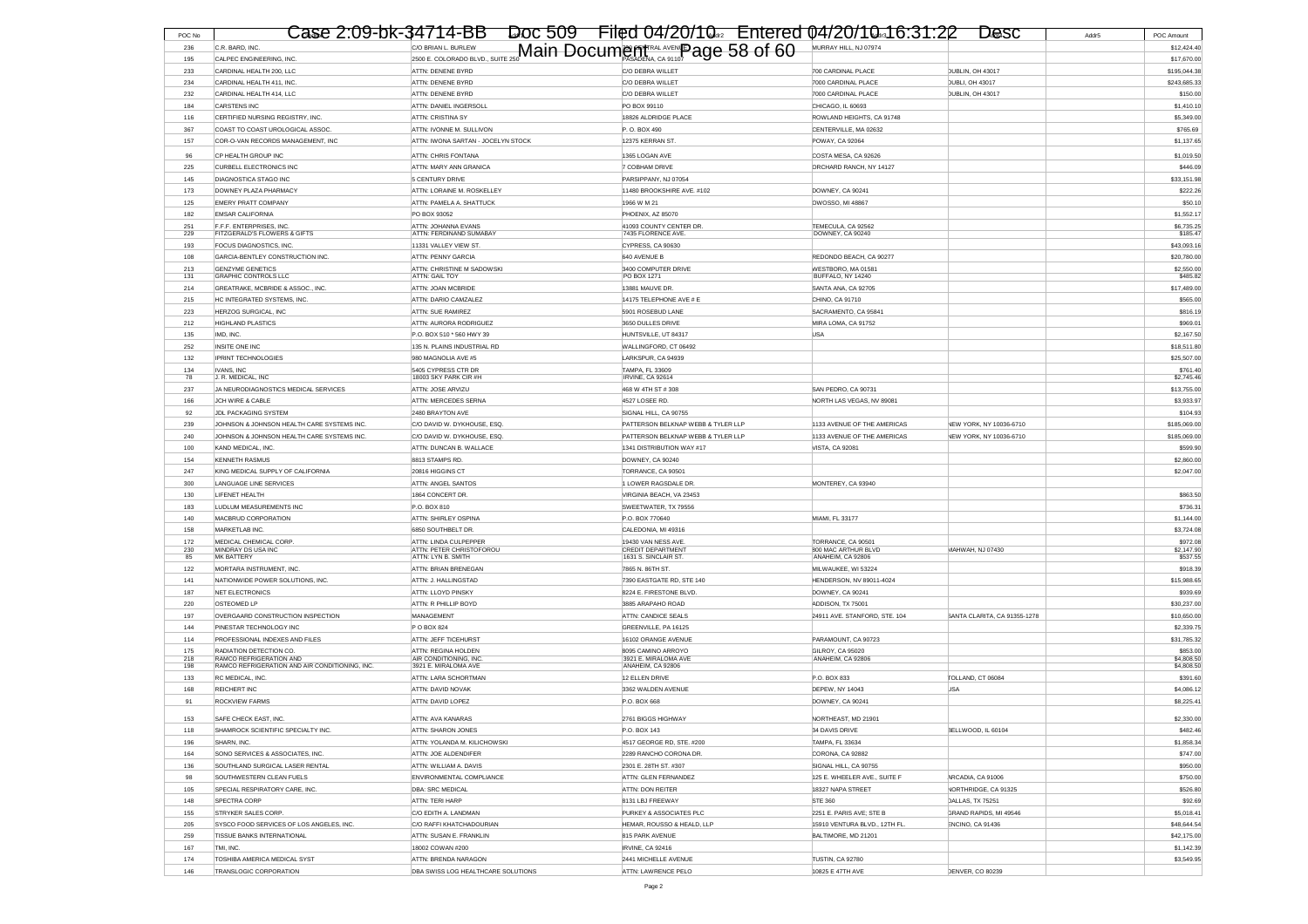| POC No |                                | Case 2:09-bk-34714-BB    | Doc 509                                        | Filed 04/20/10. Entered 04/20/10.16:31:22 | Desc | Addr <sub>5</sub> | POC Amount     |
|--------|--------------------------------|--------------------------|------------------------------------------------|-------------------------------------------|------|-------------------|----------------|
| 255    | TRI-ANIM HEALTH SERVICES. INC. | 13170 TELFAIR AVENUE     | Main Document <sup>ca91342</sup> Page 59 of 60 |                                           |      |                   | \$4,500.27     |
|        |                                |                          |                                                |                                           |      |                   |                |
| 159    | TRL SYSTEMS, INC.              | ATTN: JOHN JANOSIK       | 4405 EAST AIRPORT DR. #106                     | ONTARIO, CA 91761                         |      |                   | \$4,315.00     |
| 103    | ULRICH MEDICAL USA, INC.       | 754 SPIRIT 40 PARK DRIVE | CHESTERFIELD, MO 63005                         |                                           |      |                   | \$8,994.96     |
| 152    | US ENDOSCOPY GROUP             | 5976 HEISLEY RD          | <b>MENTOR, OH 44060</b>                        |                                           |      |                   | \$2,424.40     |
| 110    | V.S.S. COMPRESSOR SERVICE      | ATTN: GREGORY E. BOYD    | 16220 GARFIELD AVE                             | PARAMOUNT, CA 90723                       |      |                   |                |
| 110    | V.S.S. COMPRESSOR SERVICE      | ATTN: GREGORY E. BOYD    | 16220 GARFIELD AVE                             | PARAMOUNT, CA 90723                       |      |                   |                |
| 127    | WALTERS WHOLESALE ELECTRIC CO. | ATTN: DENIS L. EVERT     | 2825 TEMPLE AVENUE                             | SIGNALL HILL, CA 90755                    |      |                   | \$7,290.32     |
| 181    | WHITNEY PRODUCTS. INC.         | ATTN: VINAY SHAH         | 6153 MULFORD ST. C                             | NILES. IL 60714-3427                      |      |                   | \$1,537.20     |
| 138    | WILLIS PLUMBING INC.           | ATTN: WILLY PHILLIPS     | 3861 W. IMPERIAL HWY                           | NGLEWOOD, CA 90303                        |      |                   | \$5,840.00     |
| 248    | WORLDPOINT ECC                 | 1326 S WOLF RD           | WHEELING, IL 60090                             |                                           |      |                   | \$322.78       |
| 147    | YORK MEDICAL PHYSICS           | ATTN: AMY L. YORK        | 23810 VIA DEL RIO-UNIT B                       | YORBA LINDA, CA 92887                     |      |                   | \$555.00       |
|        |                                |                          |                                                |                                           |      |                   | \$1,499,881.84 |
|        |                                |                          |                                                |                                           |      |                   |                |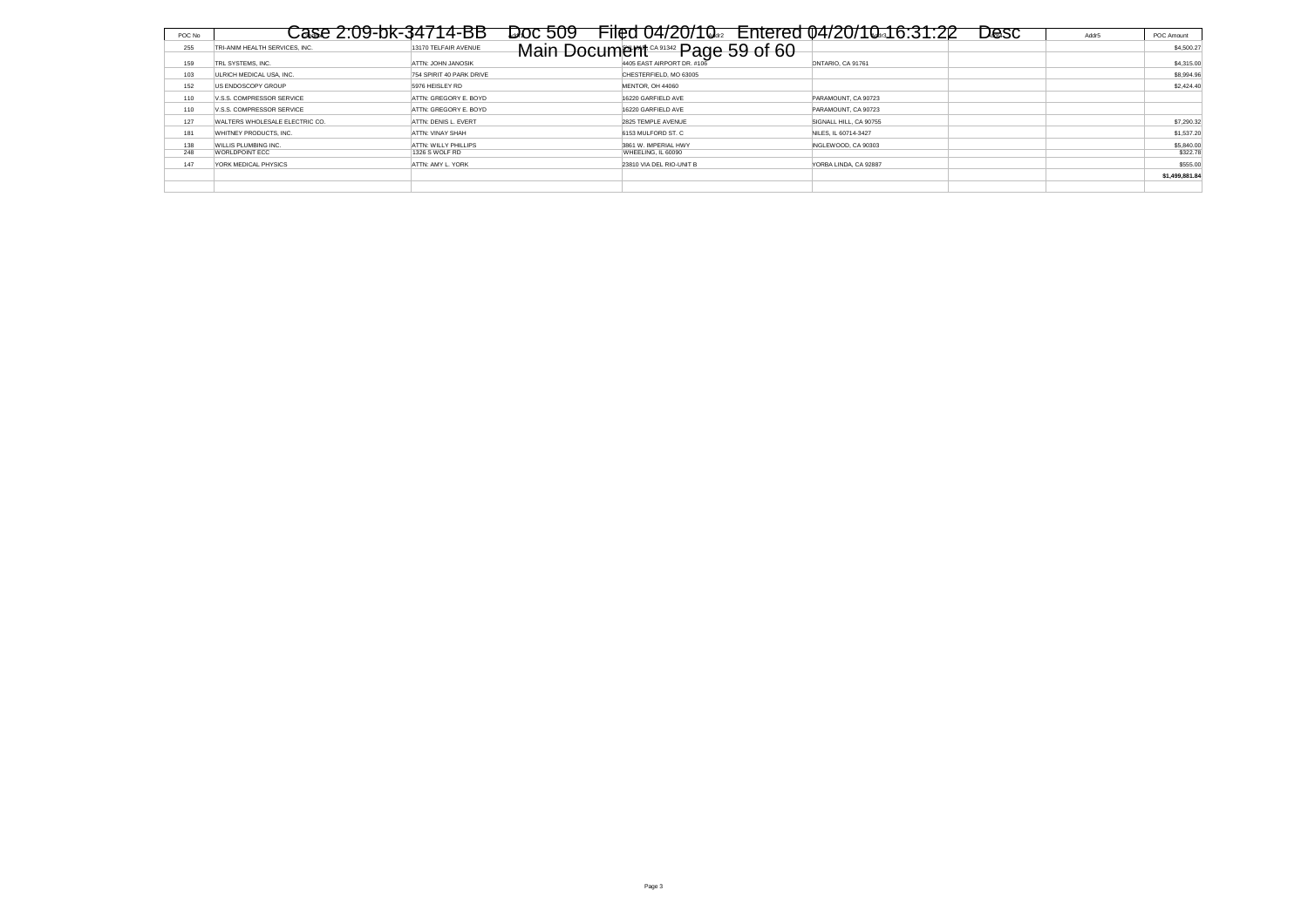|                          |              | Case 2:09-bk-34714-BB Doc 509 Filed 04/20/10 Entered 04/20/10 16:31:22 Desc<br>Main Document Page 60 of 60 |  |
|--------------------------|--------------|------------------------------------------------------------------------------------------------------------|--|
|                          |              |                                                                                                            |  |
|                          |              |                                                                                                            |  |
|                          |              |                                                                                                            |  |
| $\mathbf{1}$             |              | <b>EXHIBIT D</b>                                                                                           |  |
| $\sqrt{2}$               |              | <b>AVOIDANCE ACTIONS</b>                                                                                   |  |
| $\mathfrak{Z}$           |              | [TO BE FILED]                                                                                              |  |
| $\overline{4}$           |              |                                                                                                            |  |
| $\mathfrak{S}$           |              |                                                                                                            |  |
| $\sqrt{6}$               |              |                                                                                                            |  |
| $\overline{7}$           |              |                                                                                                            |  |
| $\, 8$<br>$\overline{9}$ |              |                                                                                                            |  |
| $10\,$                   |              |                                                                                                            |  |
| $11\,$                   |              |                                                                                                            |  |
| 12                       |              |                                                                                                            |  |
| 13                       |              |                                                                                                            |  |
| 14                       |              |                                                                                                            |  |
| 15                       |              |                                                                                                            |  |
| $16\,$                   |              |                                                                                                            |  |
| $17\,$                   |              |                                                                                                            |  |
| $18\,$                   |              |                                                                                                            |  |
| 19                       |              |                                                                                                            |  |
| 20                       |              |                                                                                                            |  |
| 21                       |              |                                                                                                            |  |
| 22                       |              |                                                                                                            |  |
| 23                       |              |                                                                                                            |  |
| 24                       |              |                                                                                                            |  |
| 25                       |              |                                                                                                            |  |
| 26                       |              |                                                                                                            |  |
| 27                       |              |                                                                                                            |  |
| 28                       | LA: 623488v8 | $\,1\,$                                                                                                    |  |
|                          |              |                                                                                                            |  |
|                          |              |                                                                                                            |  |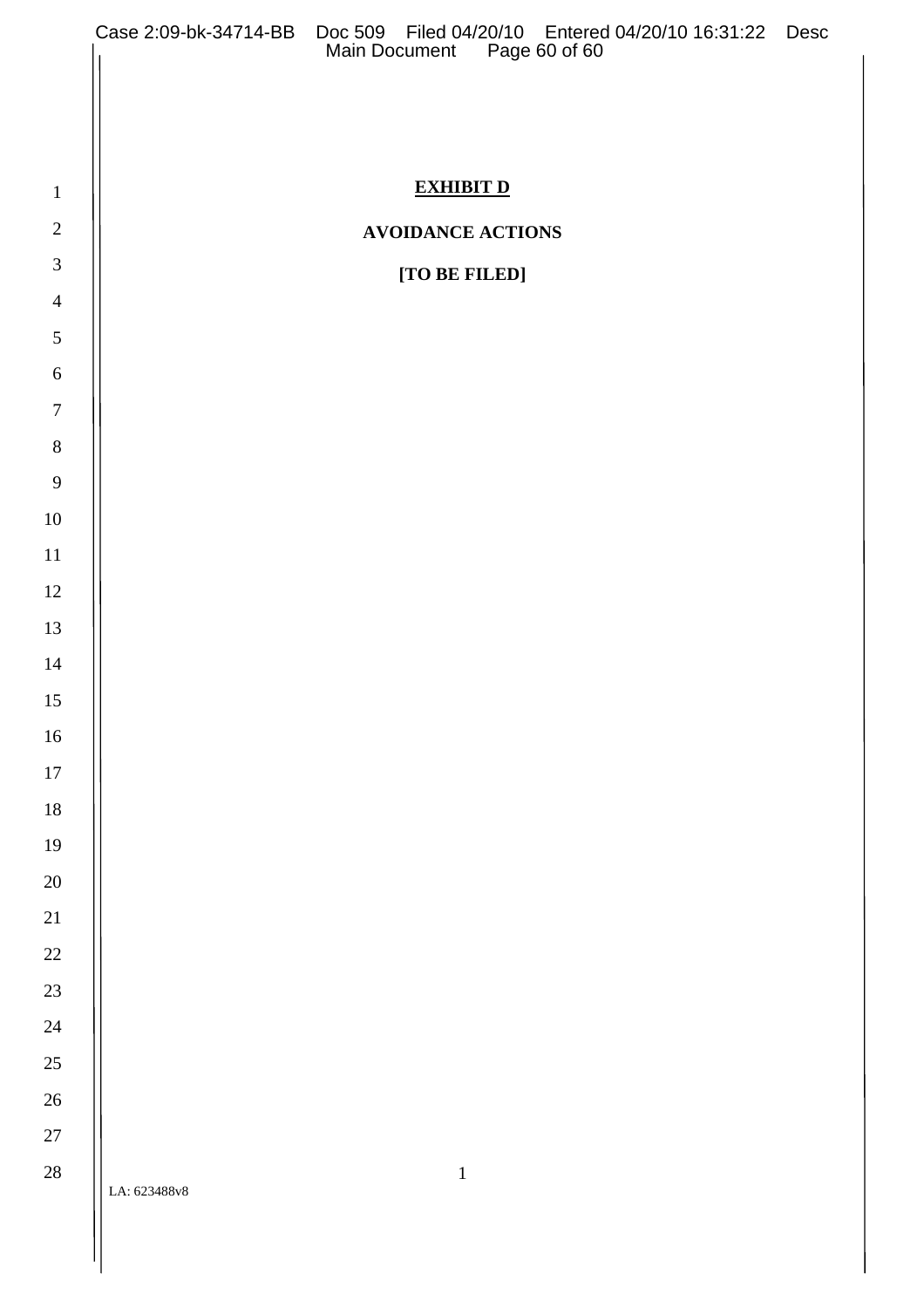Case 2:09-bk-34714-BB Doc 509-1 Filed 04/20/10 Entered 04/20/10 16:31:22 Desc Proof of Service Page 1 of 7

| In re:<br>Downey Regional Medical Center-Hospital, Inc. | l CHAPTER: 11                            |
|---------------------------------------------------------|------------------------------------------|
|                                                         | Debtor(s). CASE NUMBER: 2:09-bk-34714-BB |

**NOTE**: When using this form to indicate service of a proposed order, **DO NOT** list any person or entity in Category I. Proposed orders do not generate an NEF because only orders that have been entered are placed on a CM/ECF docket.

# **PROOF OF SERVICE OF DOCUMENT**

I am over the age of 18 and not a party to this bankruptcy case or adversary proceeding. My business address is: 16501 Ventura Boulevard, Suite 440, Encino, California, 91436-2068

A true and correct copy of the foregoing document described as **CHAPTER 11 PLAN OF REORGANIZATION PROPOSED BY DOWNEY REGIONAL MEDICAL CENTER-HOSPITAL, INC. (DATED APRIL 20, 2010)** will be served or was served **(a)** on the judge in chambers in the form and manner required by LBR 5005-2(d), and **(b)** in the manner indicated below:

**I. TO BE SERVED BY THE COURT VIA NOTICE OF ELECTRONIC FILING ("NEF")** - Pursuant to controlling General Order(s) and Local Bankruptcy Rule(s) ("LBR"), the foregoing document will be served by the court via NEF and hyperlink to the document. On April 20, 2010 I checked the CM/ECF docket for this bankruptcy case or adversary proceeding and determined that the following person(s) are on the Electronic Mail Notice List to receive NEF transmission at the email addressed indicated below:

 $\boxtimes$  Service information continued on attached page

#### **II. SERVED BY U.S. MAIL OR OVERNIGHT MAIL** (indicate method for each person or entity served):

On April 20, 2010 I served the following person(s) and/or entity(ies) at the last known address(es) in this bankruptcy case or adversary proceeding by placing a true and correct copy thereof in a sealed envelope in the United States Mail, first class, postage prepaid, and/or with an overnight mail service addressed as follow. Listing the judge here constitutes a declaration that mailing to the judge will be completed no later than 24 hours after the document is filed.

 $\boxtimes$  Service information continued on attached page

#### **III. SERVED BY PERSONAL DELIVERY, FACSIMILE TRANSMISSION OR EMAIL (indicate method for each person or entity** served): Pursuant to F.R.Civ.P. 5 and/or controlling LBR, on April 20, 2010 I served the following person(s) and/or entity(ies) by personal delivery, or (for those who consented in writing to such service method) by facsimile transmission and/or email as follows. Listing the judge here constitutes a declaration that mailing to the judge will be completed no later than 24 hours after the document is filed.

Hon. Sheri Bluebond United States Bankruptcy Court 255 E. Temple Street, Ctrm. 1475 Los Angeles, CA 90012

 $\Box$  Service information continued on attached page

I declare under penalty of perjury under the laws of the United States of America that the foregoing is true and correct.

| 04/20/2010 | Nova George | /s/ Nova George |
|------------|-------------|-----------------|
| Date       | Type Name   | Signature       |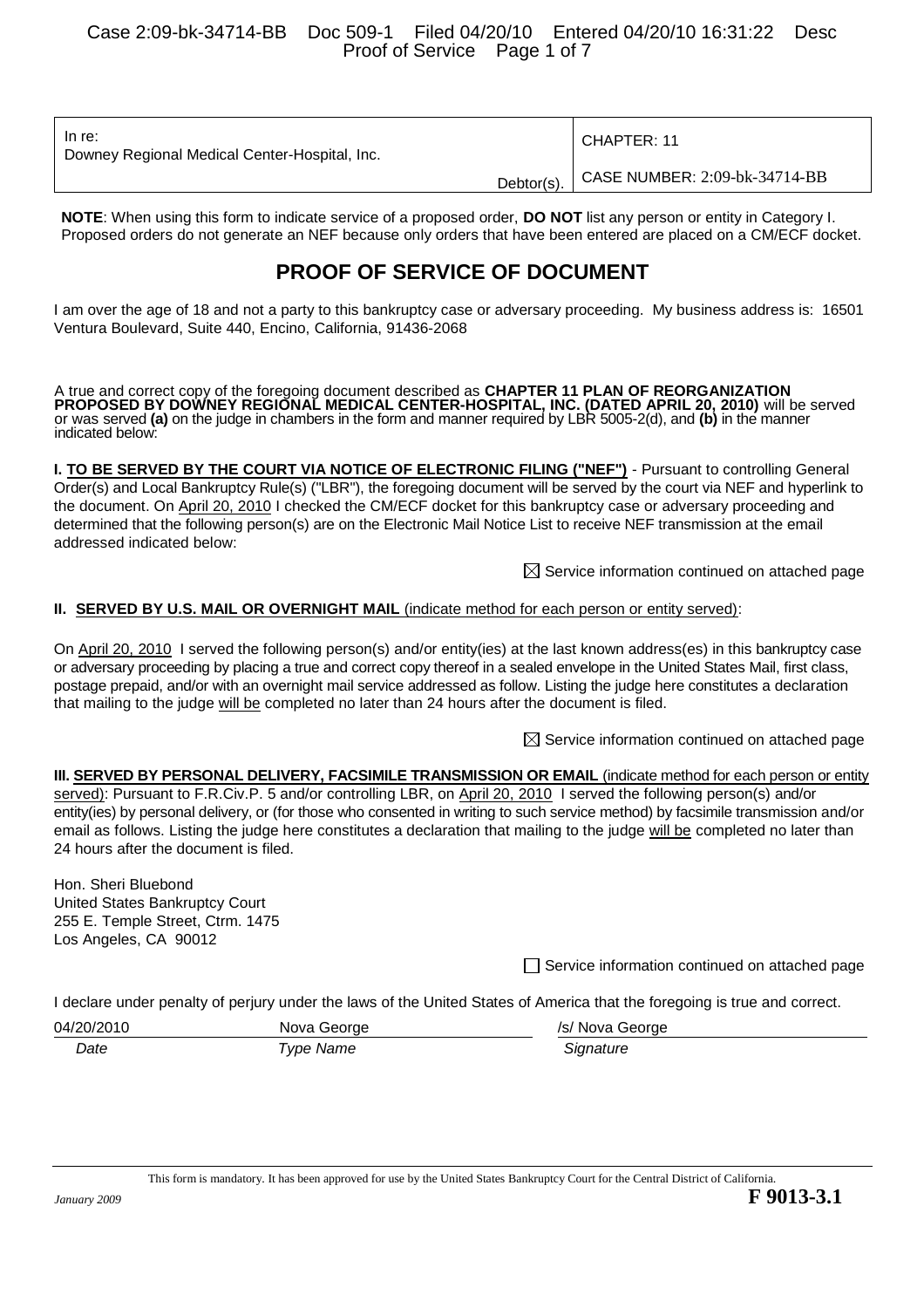| In re:<br>Downey Regional Medical Center-Hospital, Inc.                                                                                                                                                                                                                                                                                                                                                                                                                                                                                                                                                                                                                                                                                                                                                                                                                                                                                                                                                                                                                                                                                                                                                                                                                                                                                                                                                                                                                                                                                                                                                                                                                                                | Debtor(s). | <b>CHAPTER: 11</b><br>CASE NUMBER: 2:09-bk-34714-BB |
|--------------------------------------------------------------------------------------------------------------------------------------------------------------------------------------------------------------------------------------------------------------------------------------------------------------------------------------------------------------------------------------------------------------------------------------------------------------------------------------------------------------------------------------------------------------------------------------------------------------------------------------------------------------------------------------------------------------------------------------------------------------------------------------------------------------------------------------------------------------------------------------------------------------------------------------------------------------------------------------------------------------------------------------------------------------------------------------------------------------------------------------------------------------------------------------------------------------------------------------------------------------------------------------------------------------------------------------------------------------------------------------------------------------------------------------------------------------------------------------------------------------------------------------------------------------------------------------------------------------------------------------------------------------------------------------------------------|------------|-----------------------------------------------------|
|                                                                                                                                                                                                                                                                                                                                                                                                                                                                                                                                                                                                                                                                                                                                                                                                                                                                                                                                                                                                                                                                                                                                                                                                                                                                                                                                                                                                                                                                                                                                                                                                                                                                                                        |            |                                                     |
| <b>ADDITIONAL SERVICE INFORMATION</b> (if needed):                                                                                                                                                                                                                                                                                                                                                                                                                                                                                                                                                                                                                                                                                                                                                                                                                                                                                                                                                                                                                                                                                                                                                                                                                                                                                                                                                                                                                                                                                                                                                                                                                                                     |            |                                                     |
| <b>By Court NEF</b>                                                                                                                                                                                                                                                                                                                                                                                                                                                                                                                                                                                                                                                                                                                                                                                                                                                                                                                                                                                                                                                                                                                                                                                                                                                                                                                                                                                                                                                                                                                                                                                                                                                                                    |            |                                                     |
| Ralph Ascher - ralphascher@aol.com<br>Vanessa L. Au $-$ vanessaau@paulhastings.com<br>Bruce J. Borrus – bborrus@riddellwilliams.com<br>Mark Bradshaw – mbradshaw@shbllp.com<br>Martin J. Brill $-$ mjb@lnbrb.com<br>Richard W. Brunette – rbrunette@sheppardmullin.com<br>Russell Clementson – russell.clementson@usdoj.gov<br>Dawn M. Coulson - dcoulson@eyclaw.com<br>Jeffry A. Davis – jadavis@mintz.com<br>Joseph R. Dunn – jrdunn@mintz.com, dsjohnson@mintz.com<br>Lisa Hill Fenning $-$ lisa. fenning @ aporter.com<br>Thomas M. Gaa – tgaa@bbslaw.com<br>Paul R. Glassman – glassmanp@gtlaw.com<br>Irving M. Gross $-\text{img@lnbrb.com}$<br>Jodie M. Grotins – jgrotins@mcguirewoods.com<br>Brian T. Harvey – bharvey@buchalter.com<br>Michael J. Heyman – michael.heyman@klgates.com<br>Mark D. Houle – mark.houle@pillsburylaw.com<br>Raffi Khatchadourian – raffi@hemar-rousso.com<br>William H. Kiekhofer – wkiekhofer@mcguirewoods.com<br>Philip Kraft – pkraft@skapiklaw.com<br>David W. Meadows - david@davidwmeadowslaw.com<br>Jane O'Donnell – jane.odonnell@doj.ca.gov<br>Randy P. Orlik – rorlik@coxcastle.com<br>Daniel H. Reiss - dhr@lnbrb.com<br>Christopher O. Rivas – crivas@reedsmith.com<br>Johanna A Sanchez – jasanchez@lbbslaw.com<br>Nathan A. Schultz – schultzn@gtlaw.com<br>Steven J. Schwartz – sschwartz@dgdk.com<br>Randye B. Soref – rsoref@buchalter.com<br>David P. Tonner – operations@blueheroncapital.com<br>United States Trustee $(LA)$ – ustpregion16.la.ecf@usdoj.gov<br>Andrew M. Valdez – avaldez@fulbright.com<br>Annie Verdries - verdries@lbbslaw.com<br>David Weinstein - dweinsten@richardsonpatel.com<br>Douglas Wolfe – dwolf@amscapital.com |            |                                                     |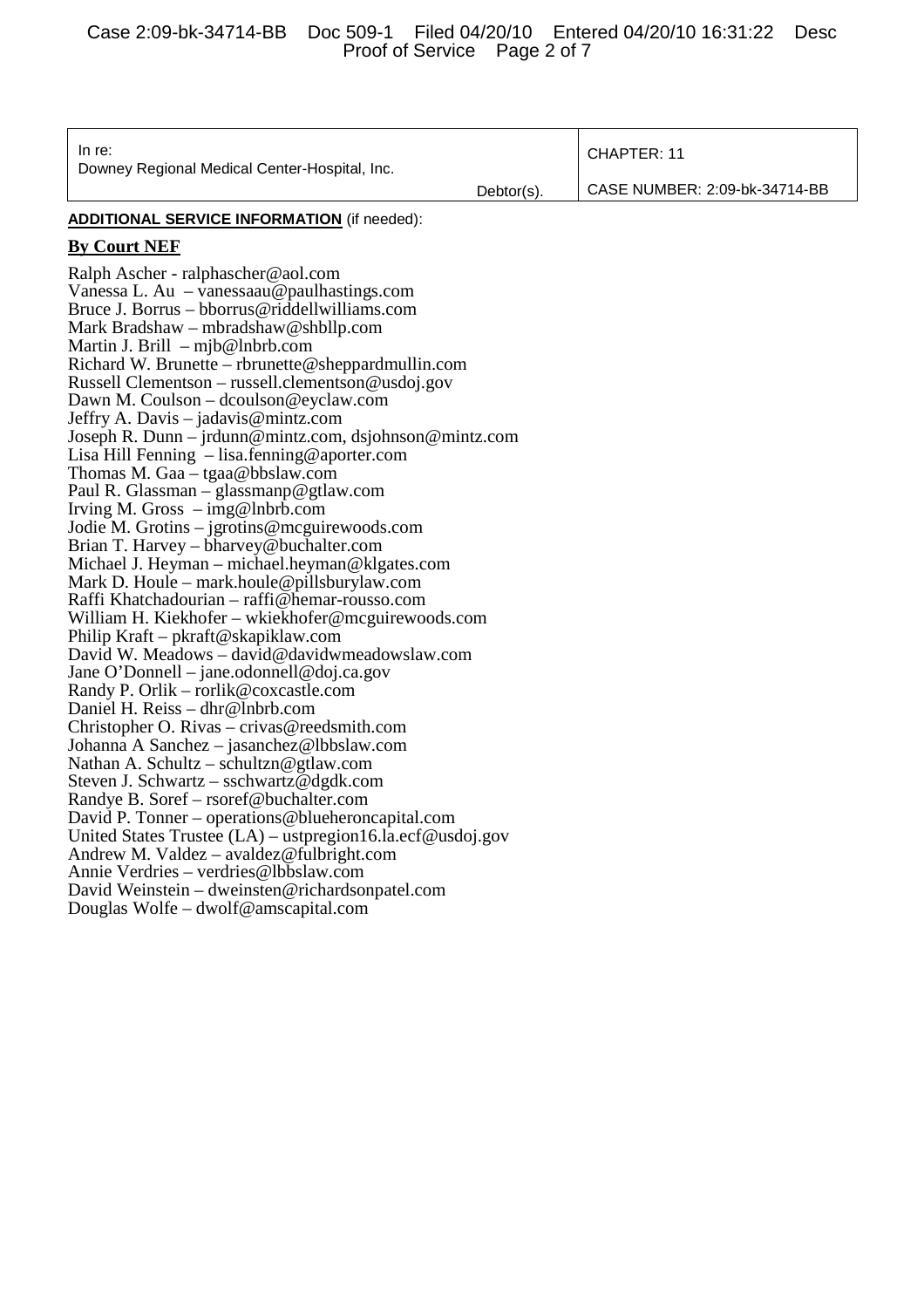#### **In re Downey Regional Medical Center-Hospital, Inc. Case No. 2:09-bk-34714-BB 2002 Service List**

| <b>Debtor</b><br>Downey Regional Medical Center<br>11500 Brookshire Avenue<br>Downey, CA 90241-7010                                                                                      | <b>Counsel for Prime Healthcare Management, Inc.</b><br>Shulman Hodges & Bastian LLP<br>Mark Bradshaw<br>26632 Towne Centre Dr., Suite 300<br>Foothill Ranch, CA 92610-2808 |
|------------------------------------------------------------------------------------------------------------------------------------------------------------------------------------------|-----------------------------------------------------------------------------------------------------------------------------------------------------------------------------|
| <b>Debtor's Counsel</b><br>Counsel for Downey Regional Medical Center<br>Lisa Hill Fenning<br>Arnold & Porter LLP<br>777 South Figueroa Street, 44th Floor<br>Los Angeles, CA 90017-5844 | <b>Counsel for Tenet Healthcare Corporation</b><br><b>Tenet Health Care</b><br>Lynn E Iba<br>1500 South Douglass Road<br>Anaheim, CA 92806                                  |
| <b>UST</b>                                                                                                                                                                               | <b>Indenture Trustee for Secured Bonds</b>                                                                                                                                  |
| <b>United States Trustee</b>                                                                                                                                                             | California Health Facilities Financing Authority                                                                                                                            |
| 725 South Figueroa Street. 26th Floor                                                                                                                                                    | 915 Capitol Mall, Suite 590                                                                                                                                                 |
| Los Angeles, CA 90017                                                                                                                                                                    | Sacramento, CA 95814                                                                                                                                                        |
| <b>Counsel to OCC</b>                                                                                                                                                                    | <b>Counsel For Wells Fargo, N.A., Secured Creditor</b>                                                                                                                      |
| <b>Daniel Reiss</b>                                                                                                                                                                      | William W. Kannel                                                                                                                                                           |
| Levene, Neale, Bender, Rankin & Brill                                                                                                                                                    | Mintz, Levin, Cohn, Ferris, Glovsky and Popeo                                                                                                                               |
| 10250 Constellation Blvd., Suite 1700                                                                                                                                                    | <b>One Financial Center</b>                                                                                                                                                 |
| Los Angeles, CA 90067                                                                                                                                                                    | Boston, MA 02011                                                                                                                                                            |
| <b>Counsel to OCC</b>                                                                                                                                                                    | <b>Counsel For Wells Fargo, N.A., Secured Creditor</b>                                                                                                                      |
| Martin J. Brill                                                                                                                                                                          | Charles W. Azano                                                                                                                                                            |
| Levene, Neale, Bender, Rankin & Brill                                                                                                                                                    | Mintz, Levin, Cohn, Ferris, Glovsky and Popeo                                                                                                                               |
| 10250 Constellation Blvd., Suite 1700                                                                                                                                                    | One Financial Center                                                                                                                                                        |
| Los Angeles, CA 90067                                                                                                                                                                    | Boston, MA 02011                                                                                                                                                            |
| <b>Counsel for Blue Cross</b>                                                                                                                                                            | <b>Counsel For Wells Fargo, N.A., Secured Creditor</b>                                                                                                                      |
| Creim Macias Koenig & Frey LLP                                                                                                                                                           | Jeffry Davis                                                                                                                                                                |
| Stuart I. Koenig                                                                                                                                                                         | Mintz, Levin, Cohn, Ferris, Glovsky and Popeo                                                                                                                               |
| 633 West 5th Street, 51st Floor                                                                                                                                                          | 3580 Carmel Mountain Road, Suite 300                                                                                                                                        |
| Los Angeles, CA 90071                                                                                                                                                                    | San Diego, CA 92130                                                                                                                                                         |
| <b>Counsel for Siemens Medical Solutions, USA</b>                                                                                                                                        | Wells Fargo Corporate Trust Services                                                                                                                                        |
| <b>Reed Smith LLP</b>                                                                                                                                                                    | Attn: Gavin Wilkinson                                                                                                                                                       |
| Marsha Houston, Christopher Rivas                                                                                                                                                        | 625 Marquette Avenue                                                                                                                                                        |
| 355 South Grand Avenue, Suite 2900                                                                                                                                                       | MAC N9311-115                                                                                                                                                               |
| Los Angeles, CA 90071                                                                                                                                                                    | Minneapolis, MN 55479                                                                                                                                                       |
| <b>Counsel for Siemens Medical Solutions, USA</b><br><b>Reed Smith LLP</b><br>Claudia Springer<br>2500 One Liberty Place<br>1650 Market Street<br>Philadelphia, PA 19103                 |                                                                                                                                                                             |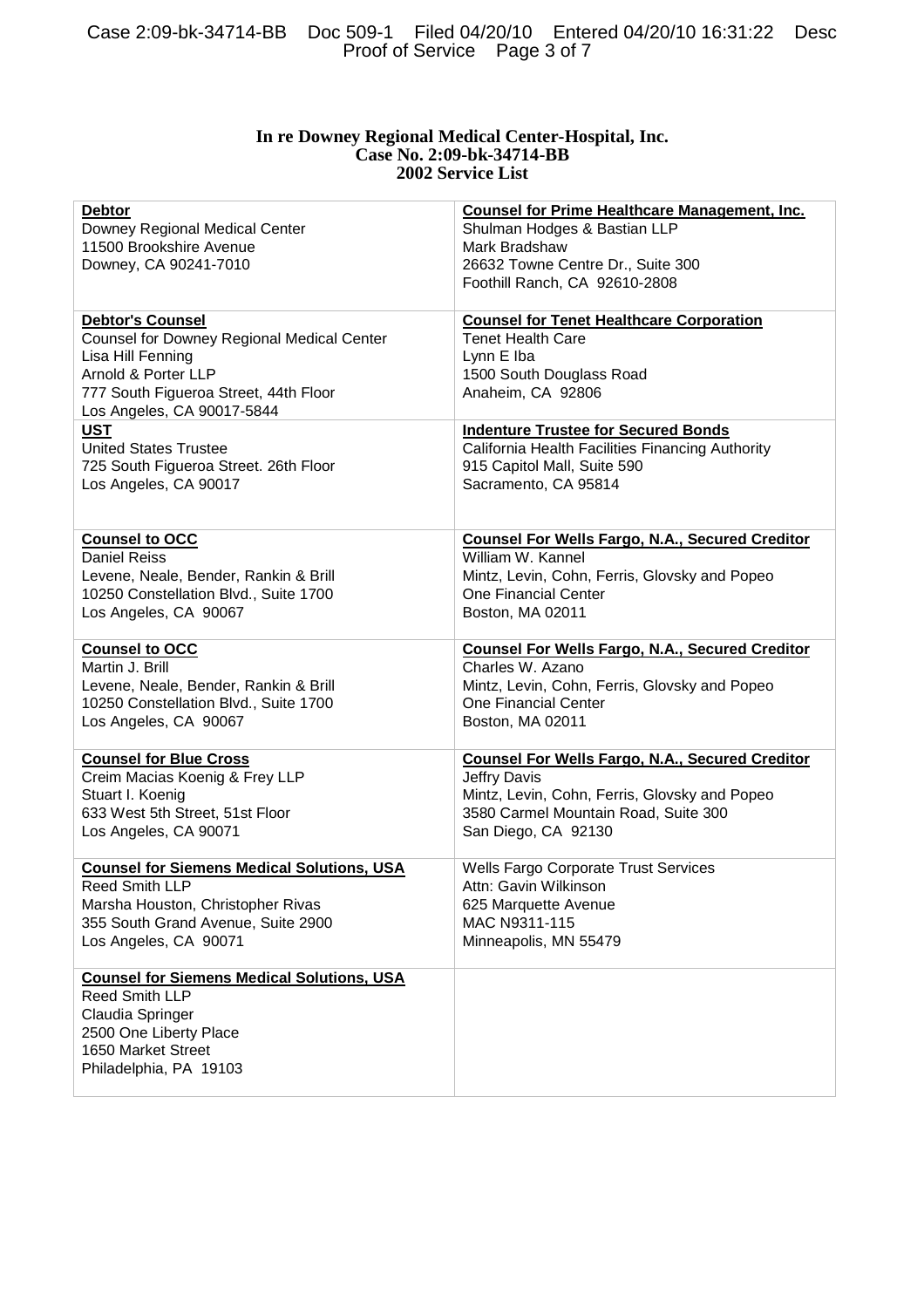| Wells Fargo Corporate Trust Services<br>Attn: Gavin Wilkinson<br>625 Marquette Avenue<br>MAC N9311-115<br>Minneapolis, MN 554793                                                  | <b>Counsel for Healthcare Finance Group, DIP Lender</b><br><b>William Kiekhofer</b><br>Jodie M. Grotins<br><b>McGuireWoods</b><br>1800 Century Park East, 8th Fl.<br>Los Angeles, CA 90067 |
|-----------------------------------------------------------------------------------------------------------------------------------------------------------------------------------|--------------------------------------------------------------------------------------------------------------------------------------------------------------------------------------------|
| <b>DIP Lender</b><br><b>Healthcare Finance Group</b><br>Robert D. Lynch<br>199 Water Street, 20th Floor<br>New York, New York 10038                                               | <b>Lienholders of Record</b><br>Cerner Corp<br>2800 Rockcreek Parkway<br>Kansas City, MO 64117-2521                                                                                        |
| <b>Secured Creditor</b><br>Counsel for Apollo Health Street, Inc.<br>David R. Weinstein<br>Richardson & Patel LLP<br>10900 Wilshire Boulevard, Suite 500<br>Los Angeles, CA 90024 | Cisco Systems Capital Corporation<br>170 West Tasman Drive<br><b>MS SJ13-3</b><br>San Jose, CA 95134                                                                                       |
| Counsel for Apollo Health Street, Inc.<br>Philip Kraft<br>Law Office of Mark J. Skapik, APC<br>250 West First Street, Suite 330<br>Claremont, CA 91711                            | Cobe Cardiocascular, Inc.<br>1185 Oak Street<br>Lakewood, CO 80215-4407                                                                                                                    |
| <b>Lienholders of Record</b><br>Alaris Medical System, Inc.<br>10221 Wateridge CR<br>San Diego, CA 92121                                                                          | Computer Sales International, Inc.<br>10845 Olive Boulevard<br>Suite 300<br>St. Louis, MO 63141                                                                                            |
| Bank of the West<br>9001 East Whittier Boulevard<br>Pico Rivera, CA 90660                                                                                                         | Computer Sales International, Inc.<br>9990 Old Olive Street Road<br>St. Louis, MO 63141                                                                                                    |
| Bank of the West<br>201 North Civic Drive<br>Suite 360 B<br>Walnut Creek, CA 94596                                                                                                | Dade Behring Financial Services<br>10 Riverview Drive<br>Danbury, CT 06810                                                                                                                 |
| <b>Baxter Healthcare Corporation</b><br>Attn: Gail D Alesandro - DF6/3W<br>One Baxter Parkway<br>Deerfield, IL 60015                                                              | E.I. Du De Nemours & Co<br>Barley Mill Plaza #24-2224<br>Wilmington, DE 19807                                                                                                              |
| Cadwell Laboratories, Inc.<br>909 North Kellogg Street<br>Kennewick, WA 99336                                                                                                     | E.I. Du De Nemours & Co<br>1007 Market Street<br>Wilmington, DE 19801                                                                                                                      |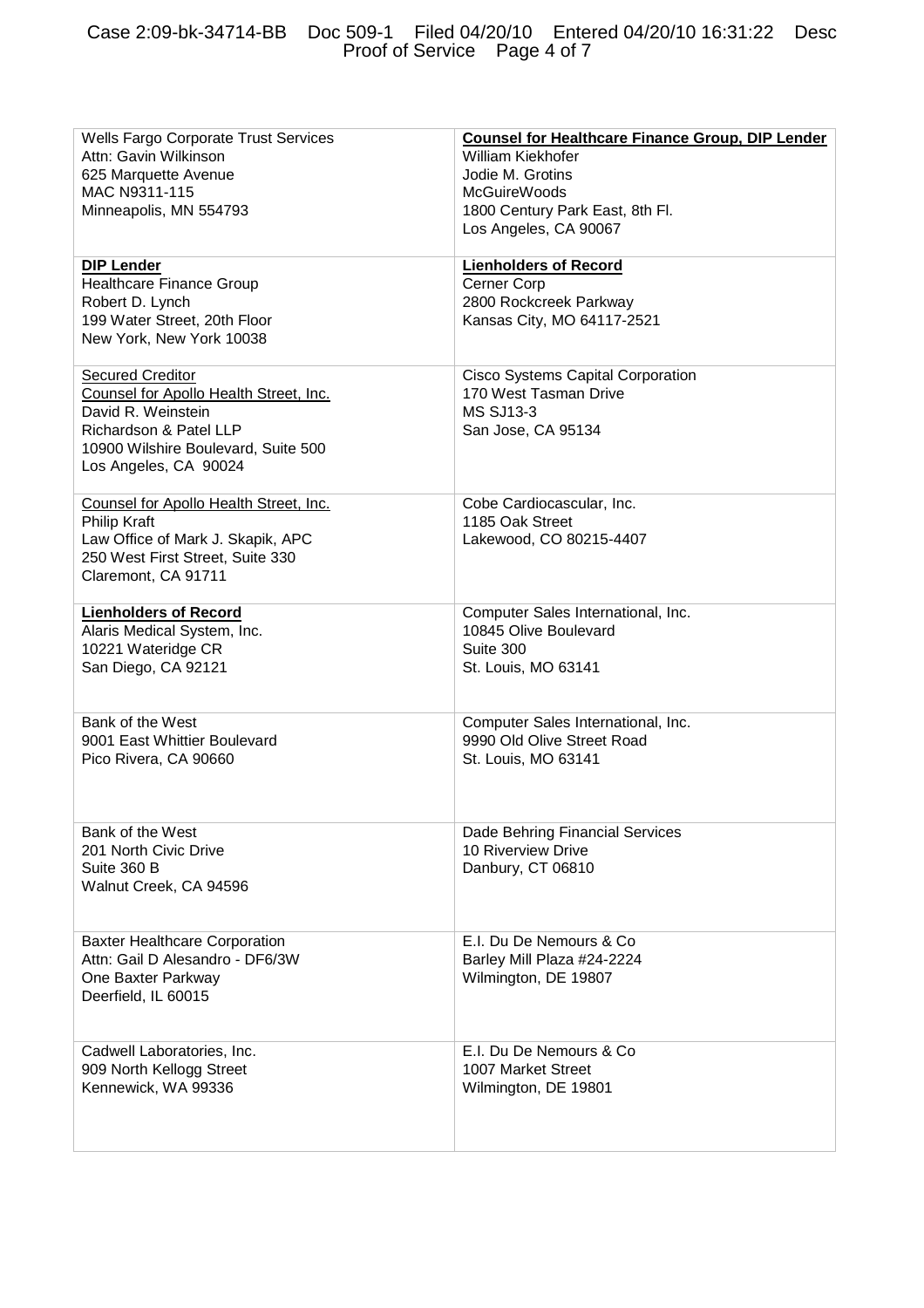| <b>Lienholders of Record</b><br>E.I. Dupont De Nemours & CO<br>Susan Herr<br>Legal Department<br>1007 Market Street<br>D8052-2 Legal<br>Wilmington, DE 19898 | <b>Lienholders of Record</b><br><b>Olympus Corp</b><br>4 Nevada Drive<br>Lake Success, NY 11042-1114         |
|--------------------------------------------------------------------------------------------------------------------------------------------------------------|--------------------------------------------------------------------------------------------------------------|
| <b>Employment Development Department</b><br>Bankruptcy Group MIC 92E<br>PO Box 826880<br>Sacramento, CA 94280-0001                                           | Philips Medical Capital LLC<br>1111 Old Eagle School Road<br>Wayne, PA 19087                                 |
| First Bank of Highland Park<br>1835 First Street<br>Highland Park, IL 60035                                                                                  | Sanwa Bank<br>Attn: Rick Lopez, VP<br>Pico Rivera Office<br>9001 East Whittier Blvd<br>Pico Rivera, CA 90660 |
| First Interstate BK of Calif Trustee<br>707 Wilshire Boulevard<br>Los Angeles, CA 90017                                                                      | Sovereign Bank<br>3 Huntington Quadrangle<br>Suite 101N<br>Melville, NY 11747                                |
| <b>Graybar Financial Services</b><br>201 West Big Beaver Road<br>Troy, MI 48084                                                                              | Terumo Cardiovascular System<br>6200 Jackson Road<br>Ann Arbor, MI 48103                                     |
| Johnson & Johnson Finance Corporation<br>501 George Street<br>New Brunswick, NJ 08901                                                                        | Bank of Tokyo-Mitsubishi UFJ<br>Legal Department<br>1251 Avenue of the Americas<br>New York, NY 10020-1104   |
| Lanier Worldwide, Inc.<br>4667 North Royal Atlanta Drive<br>Tucker, GA 30084-3802                                                                            | U.S. Bank National Association<br>400 City Center<br>Oshkosh, WI 54901                                       |
| Leasing Associates of Barrington, Inc.<br>33 West Higgins Road<br><b>Suite 1030</b><br>South Barrington, IL 60010                                            | United California Bank<br>9001 East Whittier Boulevard<br>Pico Riviera, CA 90660                             |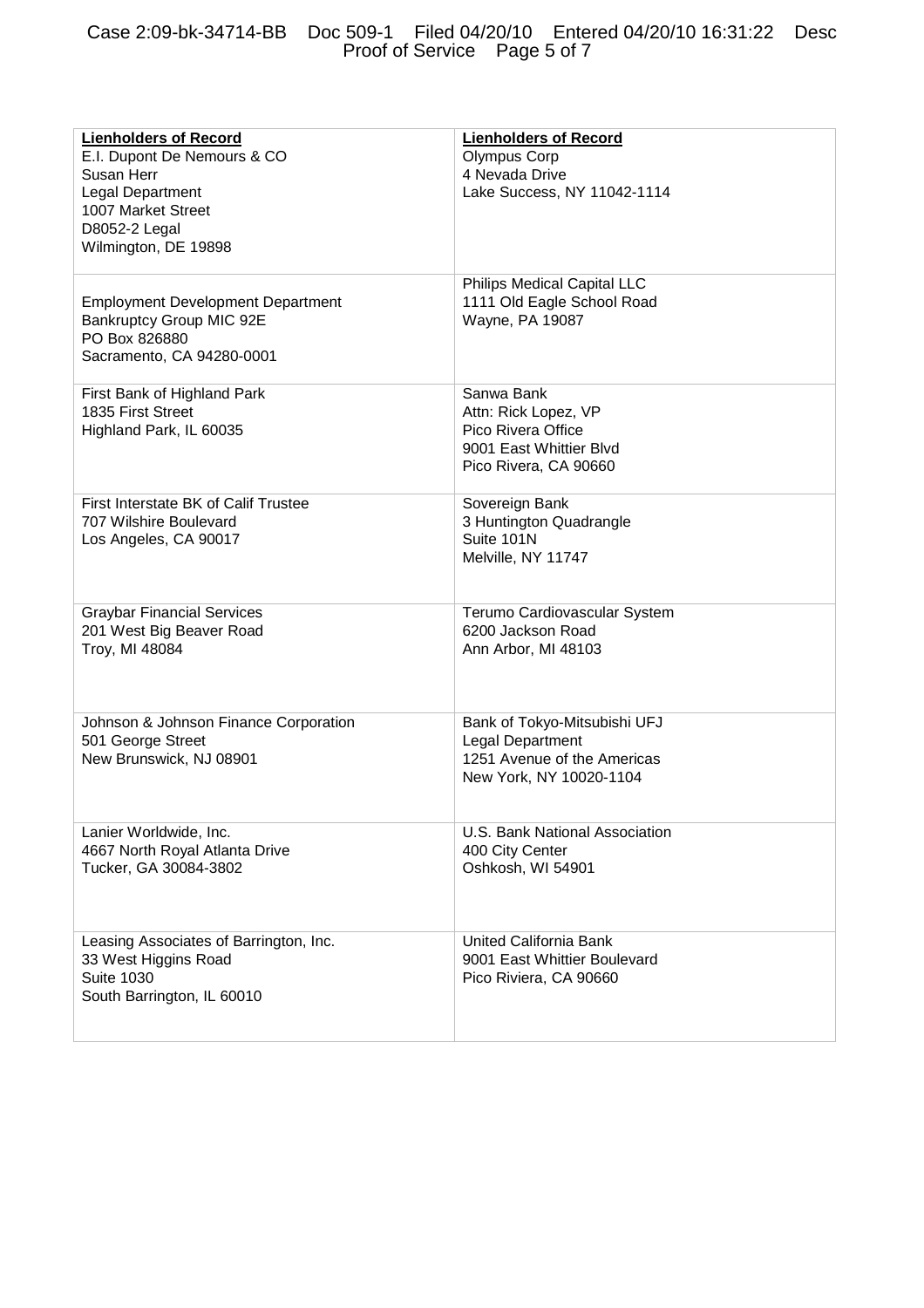#### Case 2:09-bk-34714-BB Doc 509-1 Filed 04/20/10 Entered 04/20/10 16:31:22 Desc Proof of Service Page 6 of 7

| <b>Other Interested Parties</b>           | <b>Other Interested Parties</b>                        |
|-------------------------------------------|--------------------------------------------------------|
| California Department of Public Health    | State of California - Health and Human Services        |
| Licensing and Certification               | Agency                                                 |
| County of Los Angeles District Office     | Medi-Cal                                               |
| 12440 East Imperial Highway, Suite 200    | Department of Health Care Services                     |
|                                           |                                                        |
| Norwalk, CA 90650                         | 1501 Capital Avenue                                    |
|                                           | Sacramento, CA 95814-5005                              |
| California Department of Public Health    |                                                        |
| Health Facilities Inspection Division     |                                                        |
| Branch Chief: James L. Lawson. Ph.D., RN  |                                                        |
| 12440 East Imperial Highway, Suite 522    |                                                        |
|                                           |                                                        |
| Norwalk, CA 90650                         |                                                        |
|                                           |                                                        |
| <b>Request for Special Notice Parties</b> | <b>Request for Special Notice Parties</b>              |
| Counsel for Applecare Medical Group       | Counsel to Blythe Ventures, Inc. dba Windsor           |
| Eric Klein                                | Gardens of Long Beach                                  |
| Sheppard Mullin Richter & Hampton LLP     | Elsa M. Horowitz                                       |
| 1901 Avenue of the Stars, Suite 1600      | Alexander M. Merino                                    |
|                                           |                                                        |
| Los Angeles, CA 90067                     | Wolf, Rifkin, Shapiro, et al.                          |
|                                           | 11400 W. Olympic Blvd., 9th Fl.                        |
|                                           | Los Angeles, CA 90064-1557                             |
| Centers for Medicare & Medicaid Services  | Counsel to Edmund G. Brown, Jr.                        |
| 7500 Security Boulevard                   | Office of the Attorney General                         |
| Baltimore MD 21244-1850                   | Wendi A. Horwitz                                       |
|                                           |                                                        |
|                                           | 300 S. Spring St., Suite 1702                          |
|                                           | Los Angeles, CA 90013                                  |
|                                           |                                                        |
| Franchise Tax Board                       | Counsel to Presbyterian Intercommunity Hospital        |
| Attention: Bankruptcy                     | Mark Kadzielski                                        |
| P.O. Box 2952                             | Andrea Valdez                                          |
| Sacramento, CA 95812-2952                 | Fulbright & Jaworski LLP                               |
|                                           | 555 South Flower Street, Suite 4100                    |
|                                           | Los Angeles, CA 90071                                  |
|                                           |                                                        |
|                                           |                                                        |
| <b>Internal Revenue Service</b>           | <b>Counsel to Presbyterian Intercommunity Hospital</b> |
| PO Box 21126                              | <b>Michael Parker</b>                                  |
| Philadelphia, PA 19114                    | Fulbright & Jaworski LLP                               |
|                                           | 300 Covent Street, Suite 2200                          |
|                                           | San Antonio, TX 78205-3792                             |
|                                           |                                                        |
|                                           |                                                        |
| Los Angeles County Tax Assessor           | <b>Counsel to Presbyterian Intercommunity Hospital</b> |
| 500 W. Temple St. Room 225                | Kevin Duthoy                                           |
| Los Angeles, CA 90012-2770                | Bewley Lassleben & Miller                              |
|                                           | 13215 E. Penn Street, Suite 510                        |
|                                           |                                                        |
|                                           | Whittier, CA 90602                                     |
|                                           |                                                        |
| Meyer Christian & Associates              | Office of the Attorney General                         |
| Attn Tim Denton                           | State of California                                    |
| 15061 Springdale Street, Suite 113        | Registry of Charitable Trusts                          |
| Huntington Beach, CA 92649                | 1300   Street, Suite 125                               |
|                                           | Sacramento, CA 95814-2951                              |
|                                           |                                                        |